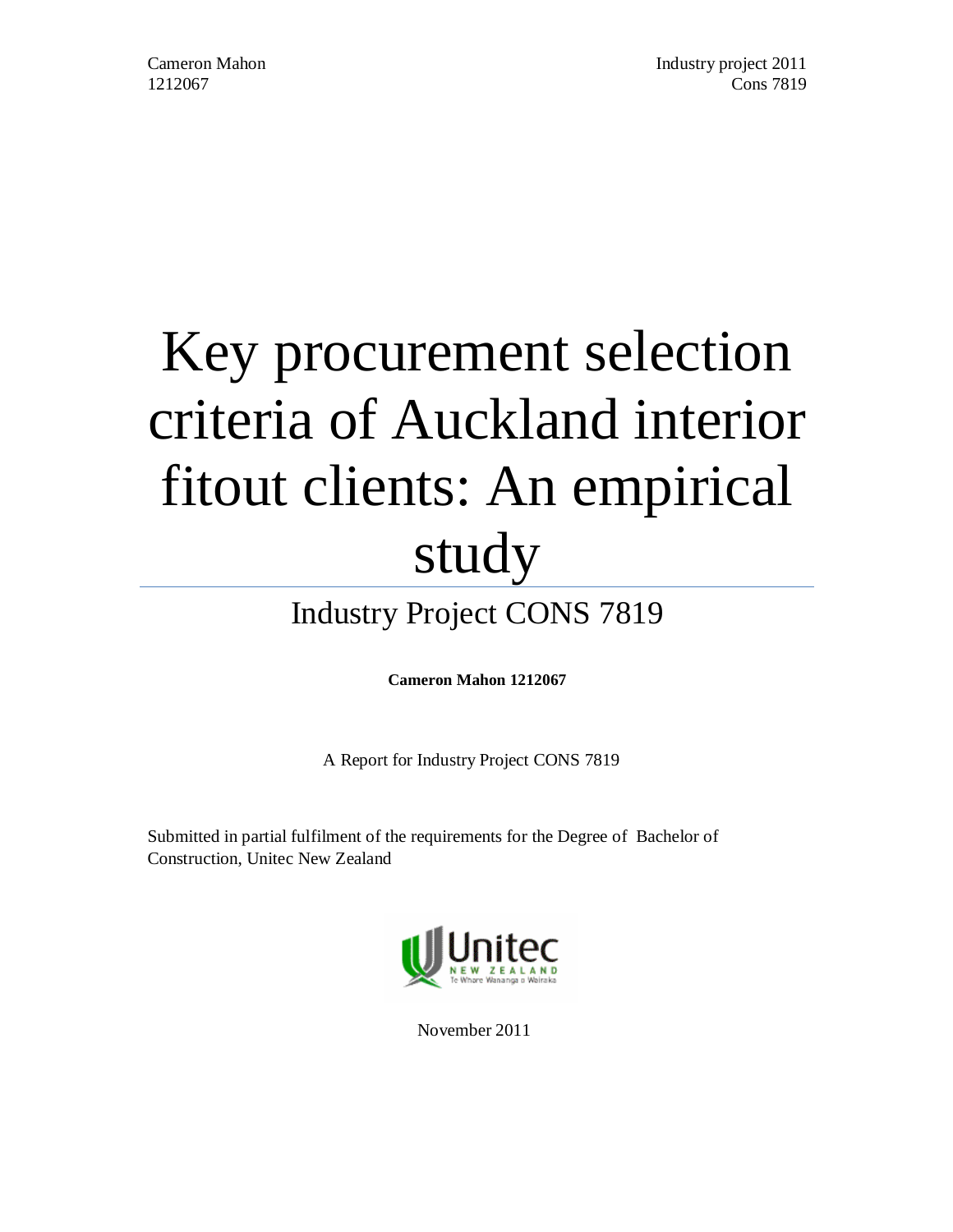# **Abstract**

Over the past twenty years the construction industry has developed a myriad of alternative procurement routes to offer its clients. As a result of this vast quantity of options it has become imperative that construction industry clients utilise a set of well defined criteria or parameters to assess the merits of the various procurement routes available. The interior fitout sector is characterised by its tight time frames, challenging work environments where construction operatives often have to work around fully functioning offices, tight budgets, the prevalence of third parties in the form of building managers and tight budgets. Relatively little prior research has been conducted into the specific procurement selection criteria of Auckland interior fitout clients. This study's objectives are to evaluate how influential pre defined procurement selection criteria or parameters are on the procurement decisions of Auckland interior fitout clients. The results obtained from this study will then be partially compared to the results of a similar study conducted in Australia (Thanh Luu, Thomas, & Chen, 2003). A semi structured interview incorporating a questionnaire facilitated the collection of specific data addressing backgrounds of respondents, current procurement selection practices, influence of 34 procurement selection parameters in terms of procurement decision making and open ended questions around overall impressions of construction procurement. The results show that cost related criteria and time related criteria are by far the most influential parameters in terms of procurement decision making. The findings of this study support the findings of numerous previous studies that time and cost are the primary initial indicators of project success of failure and therefore most prevalent in procurement decision making. Furthermore results from this study suggest that interior fitout clients utilise consultant advice to determine a procurement path. Responses to open ended questions indicate contradictory thinking amongst research participants as the same clients who overwhelmingly rated time and cost as the most critical procurement selection criteria feel that too much emphasis is placed on cost factors at the expense of other valid considerations. Future study could focus on how factors other than time and cost could be incorporated into procurement decision making.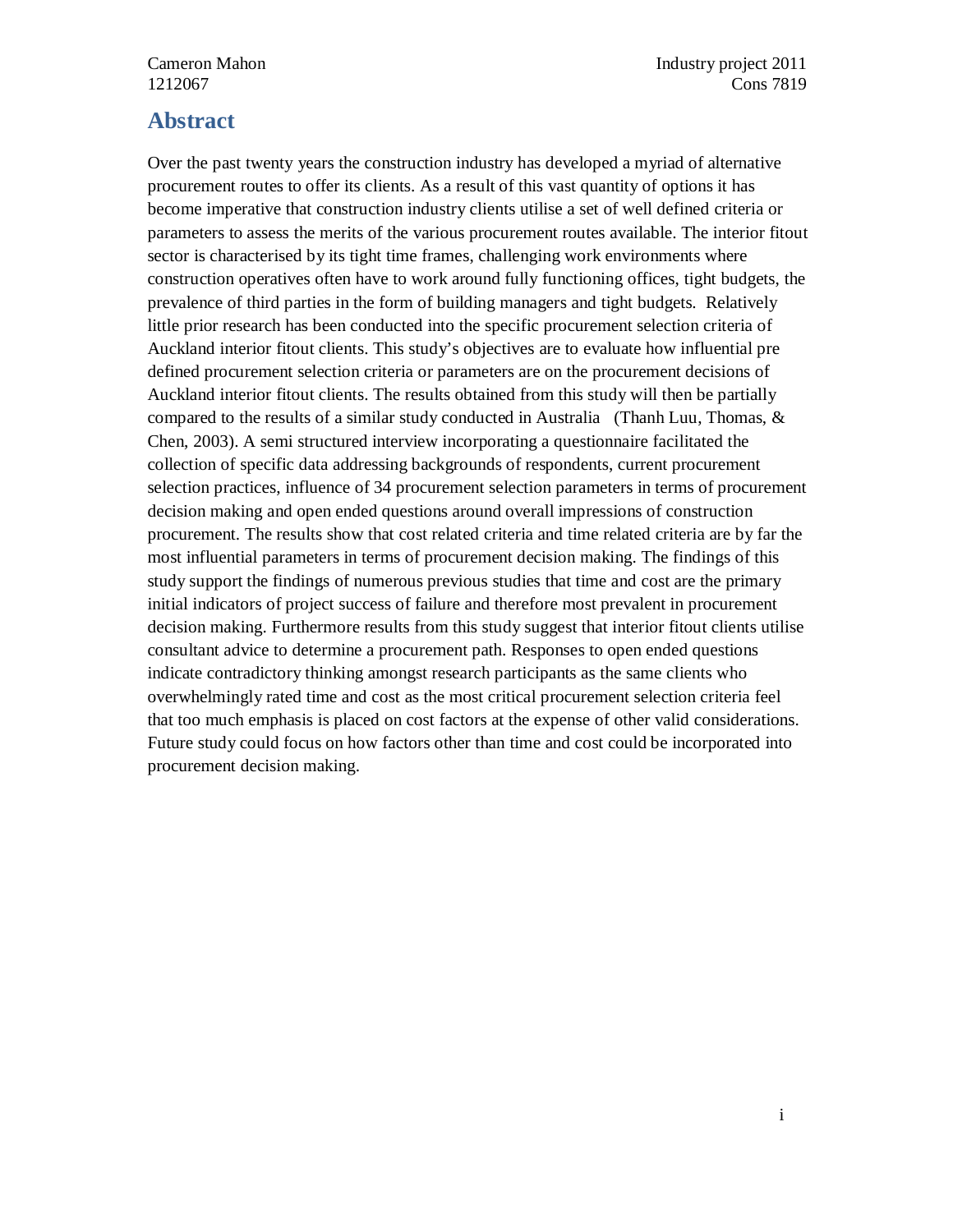Cameron Mahon **Industry Project Cameron Mahon** 1212067 Cons 7819

# **Confidentiality Statement**

The author has agreed that the names and employers of all research participants will be kept confidential. This confidentiality has been achieved through the coding of respondents eg. R1, R2 etc and phrasing questions so as not to identify the participant's employer.

# **Acknowledgements**

First and foremost I would like to thank my supervisor Derek Thurnell for his support, patience and considered guidance and feedback throughout the whole research process.

I would also like to thank everyone who took part in the research for giving up their time to participate in one of the interviews. Without their participation this research would not have been possible.

Finally I extend my sincere thanks to my friends and family for their unwavering support and understanding throughout the entire research process.

Without the help and support of these people this research project would not have been possible.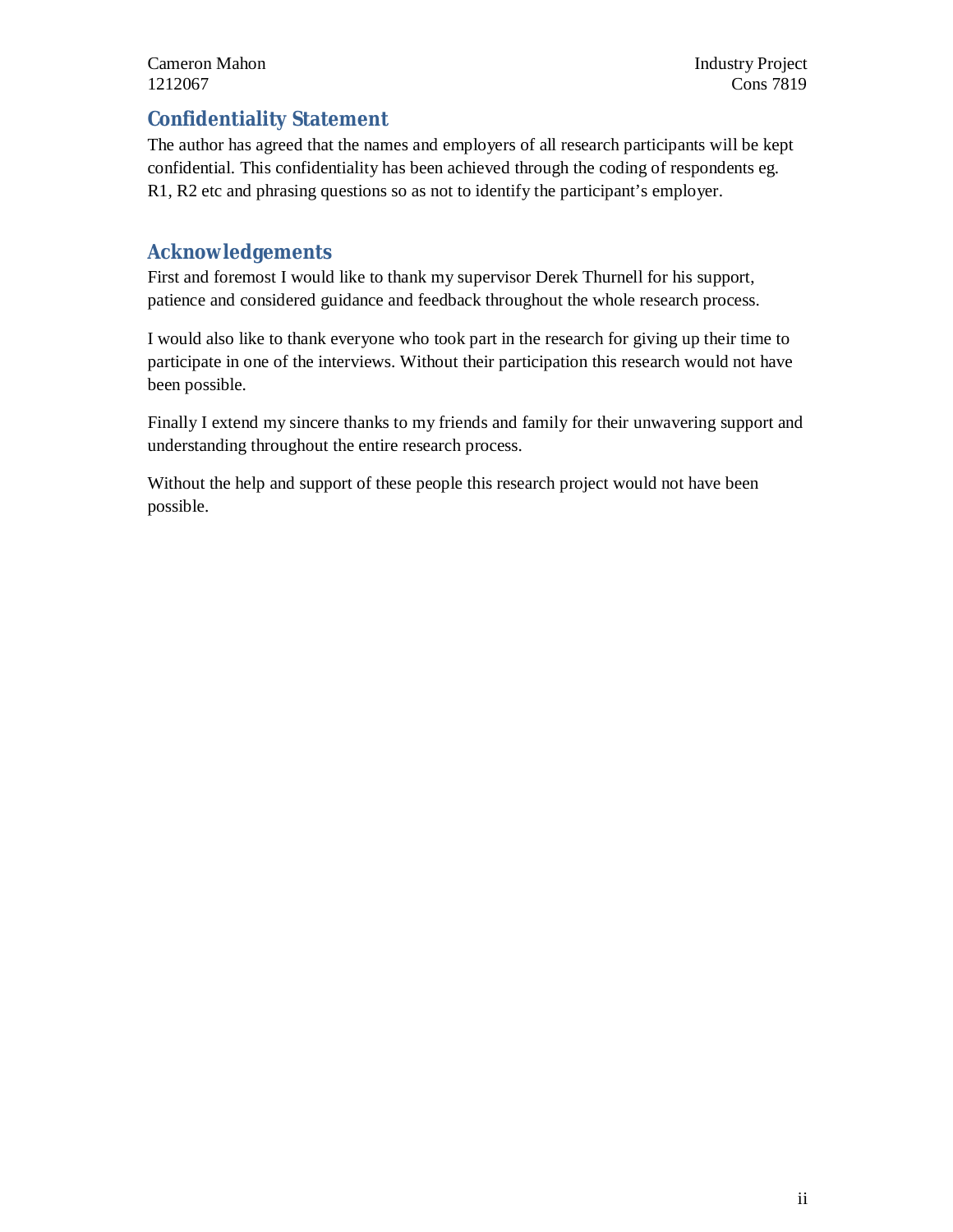# **Contents**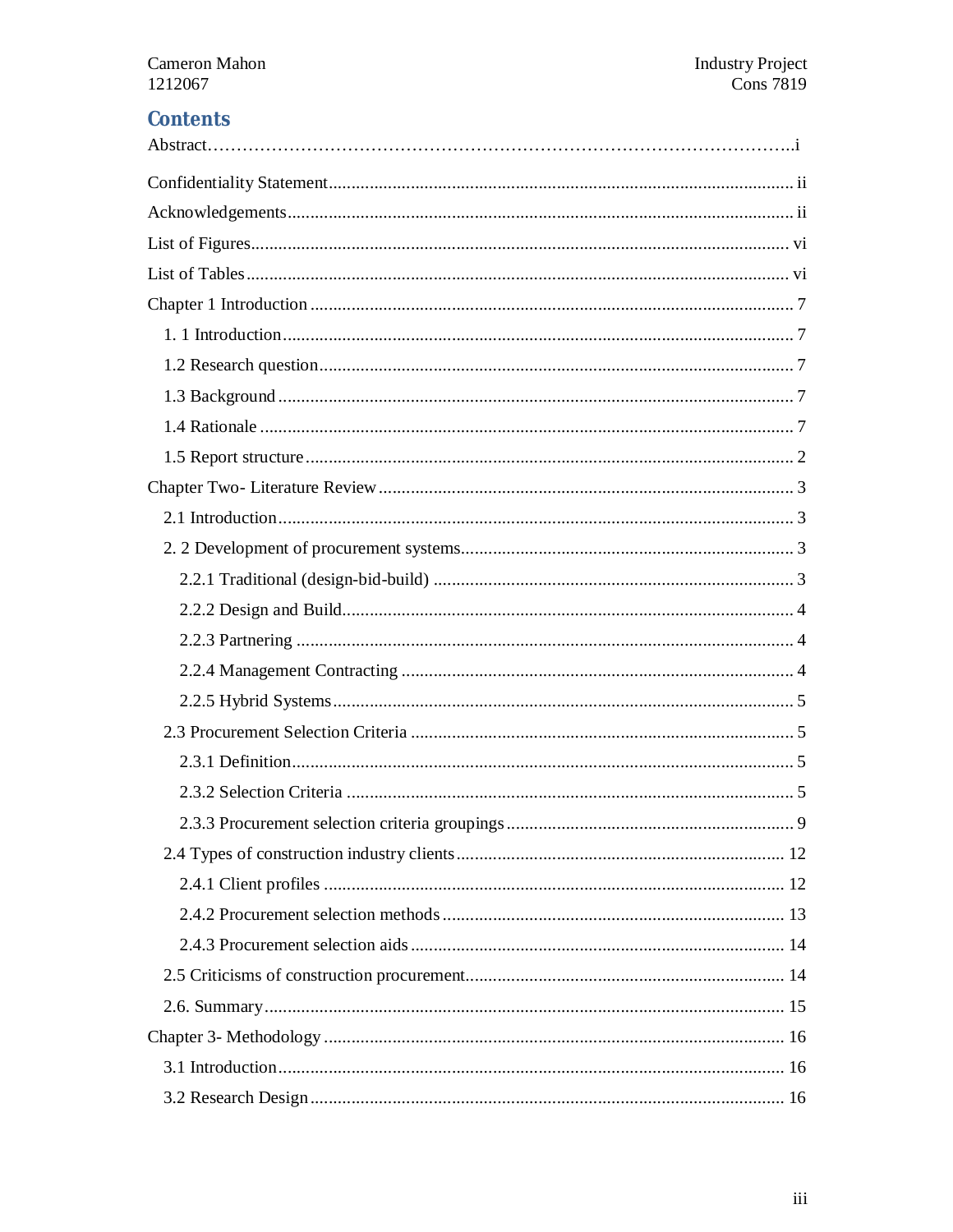| 4.4.4 Participant's ratings of the influence of procurement selection parameters 24 |  |
|-------------------------------------------------------------------------------------|--|
|                                                                                     |  |
|                                                                                     |  |
|                                                                                     |  |
|                                                                                     |  |
|                                                                                     |  |
|                                                                                     |  |
|                                                                                     |  |
| 5.3 Key procurement selection criteria of Auckland interior fitout clients 32       |  |
|                                                                                     |  |
|                                                                                     |  |
|                                                                                     |  |
|                                                                                     |  |
|                                                                                     |  |
|                                                                                     |  |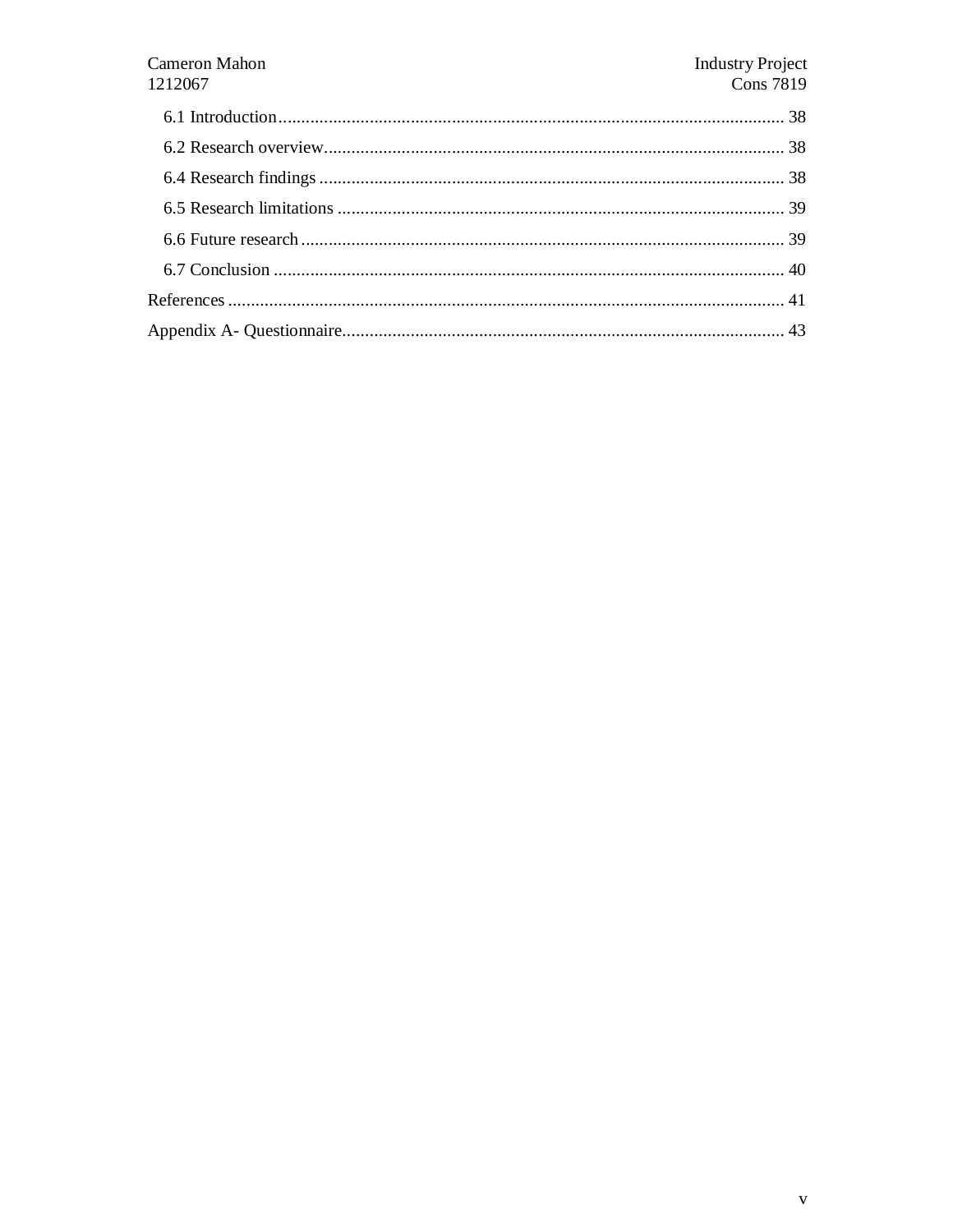# **List of Figures**

# **List of Tables**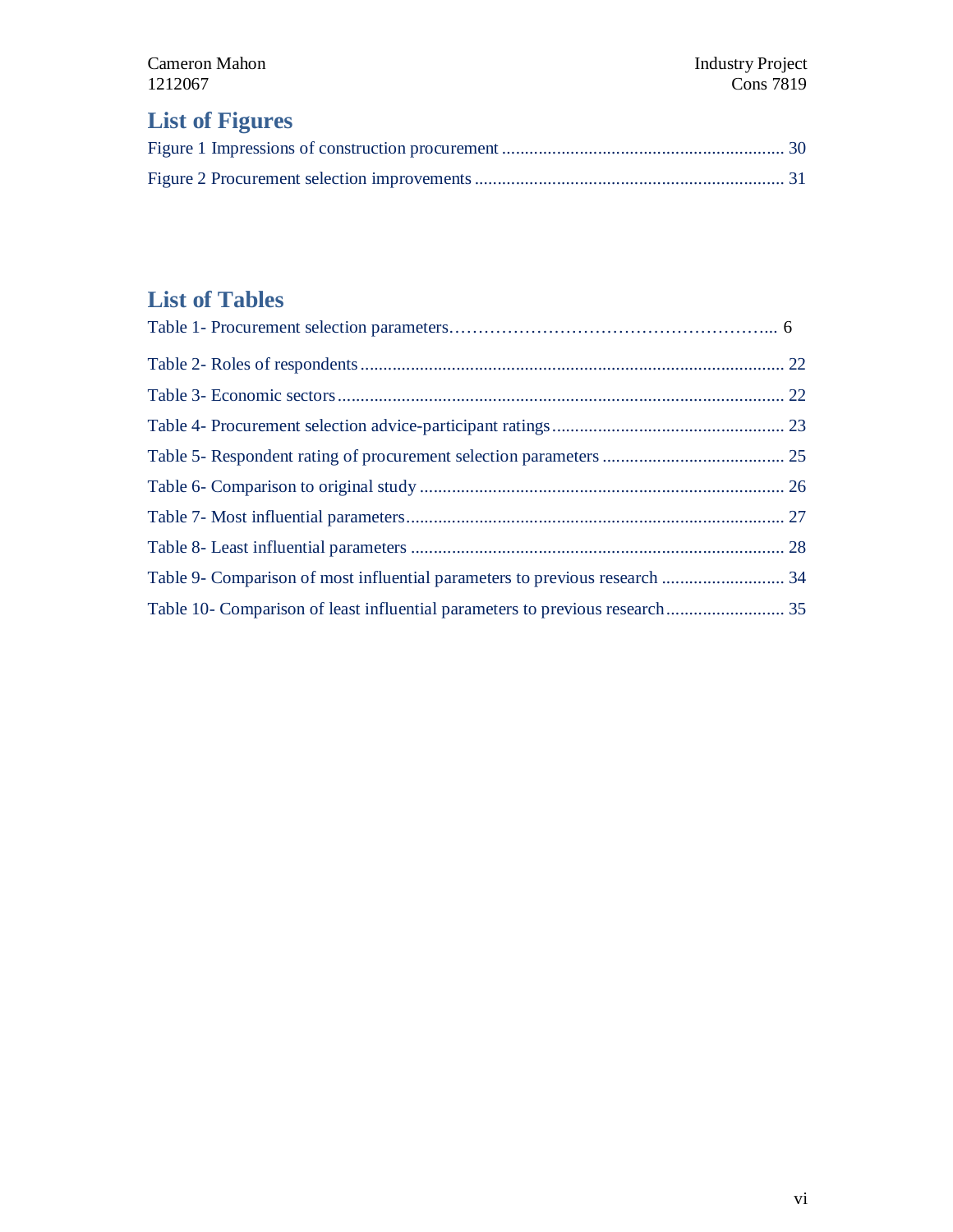# **Chapter 1 Introduction**

#### **1. 1 Introduction**

This chapter provides an overview of the research topic and discusses why the current research has been conducted. This chapter is intended to highlight the purpose of the research, introduce the research question and to clarify the structure of this research report.

#### **1.2 Research question**

What are the key procurement selection criteria of Auckland interior fitout clients?

#### **1.3 Background**

Over the past two decades the construction industry has developed a myriad of procurement routes to offer it's clients, all of which have different strengths and weakness in terms of managing risk associated with any given construction project (Alhazmi & McCaffer, 2000). Despite the multitude of procurement options now available, studies consistently find that construction industry clients are often not satisfied with the procurement routes utilised in their projects (Love, Smith, & Regan, 2010).

Many studies on procurement route selection have been carried out internationally including in Australia (Thanh Luu, Thomas, & Chen, 2003), United Kingdom (Tookey, Murrary, Hardcastle, & Langford, 2001) and Saudi Arabi (Alhazmi & McCaffer, 2000). However there is a lack of research into the procurement route selection practices of Auckland interior fitout clients.

With such a raft of potential procurement options now available it is important to identify the criteria that are used to determine the appropriateness of any particular procurement route (Davenport & Smith, 1995). Several notable authors have theorised that enhanced understanding and evaluation of the criteria against which the appropriateness of procurement routes are evaluated would be conducive to improved procurement selection practices (Morledge, Smith, & Kashiwag, 2006).

#### **1.4 Rationale**

The selection of the optimal procurement system is widely accepted as an important factor in performance of the project during construction and ongoing functionality after completion. This research aims to identify amongst interior fitout clients and consultants how key procurement selection criteria (as identified in the literature), are reflected in procurement system selection practices. It is reasonable to assume improved procurement selection criteria and practices would lead to enhanced mitigation of risks inherent in construction projects and therefore lead to better project outcomes.

The field of interior fitouts is unique within the construction industry and can be characterised by tight project time frames, rigours budget requirements, out of sequence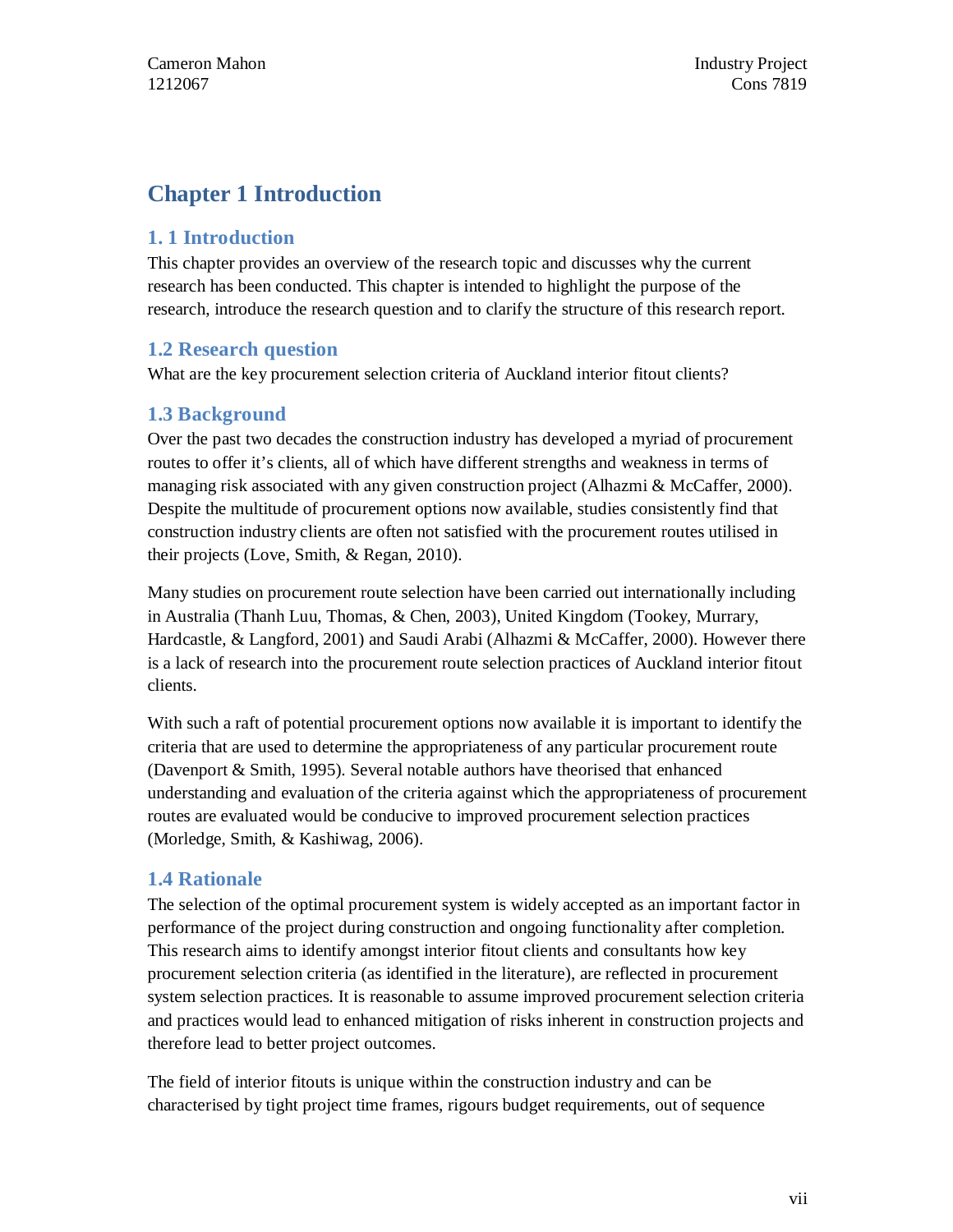works, after hour's works and often the need to carry out major works within an operating office environment. These unique challenges to interior fitouts should be represented in unique procurement selection criteria but is this case? Research is required to establish if the unique nature of interior fitouts is represented in the perception of importance of procurement selection criteria.

It is hoped this research project will be of value to client organisations that took part in the study, and add to the literature surrounding procurement available at Unitec. Client organisations taking part will be able to see the results of the proposed research project and a comparison with survey results from Australia should they so wish.

Thanh Lu et al's (2003) study into key procurement selection criteria amongst Australian construction clients and consultants has been used to form part of the questionnaire used in the data collection and evaluation section of this report. Results form Thanh Lu et al's (2003) study have been compared to results from this research and similarities and differences explained and explored.

#### **1.5 Report structure**

The structure of this research report is outlined below.

Chapter two presents a literature review around the broad topic of construction procurement and more specifically the relationship between procurement selection criteria, procurement selection practices and procurement needs of varying construction industry client types.

Chapter three focuses on research methodology and more specifically the research methodology used to answer the research question. The previous study on which this research is partially based is described and the specific data collection and research methods used to for this study are explained and justified. Chapter three also discusses issues relating to research ethics and reliability and validity of data are also discussed and explained with a focus on their application to this study.

Chapter four presents the interview data collected for this study. Data collected in this section identifies the roles of interview participants, economic sectors participants are involved in, procurement selection practices of participant organisations, procurement selection criteria as rated by interview participants and open ended questions designed to ascertain why certain procurement selection parameters were rated as more or less important and broad opinions on construction industry procurement.

Chapter five discusses the findings of the research and compares the results obtained to Thanh Lu et al's (2003) study and other existing literature. Key trends in the data are identified and explored.

Chapter six identifies limitations of the research and summarises findings, as well as suggesting potential areas for future research.

Appendix A includes a copy of the questionnaire used for the study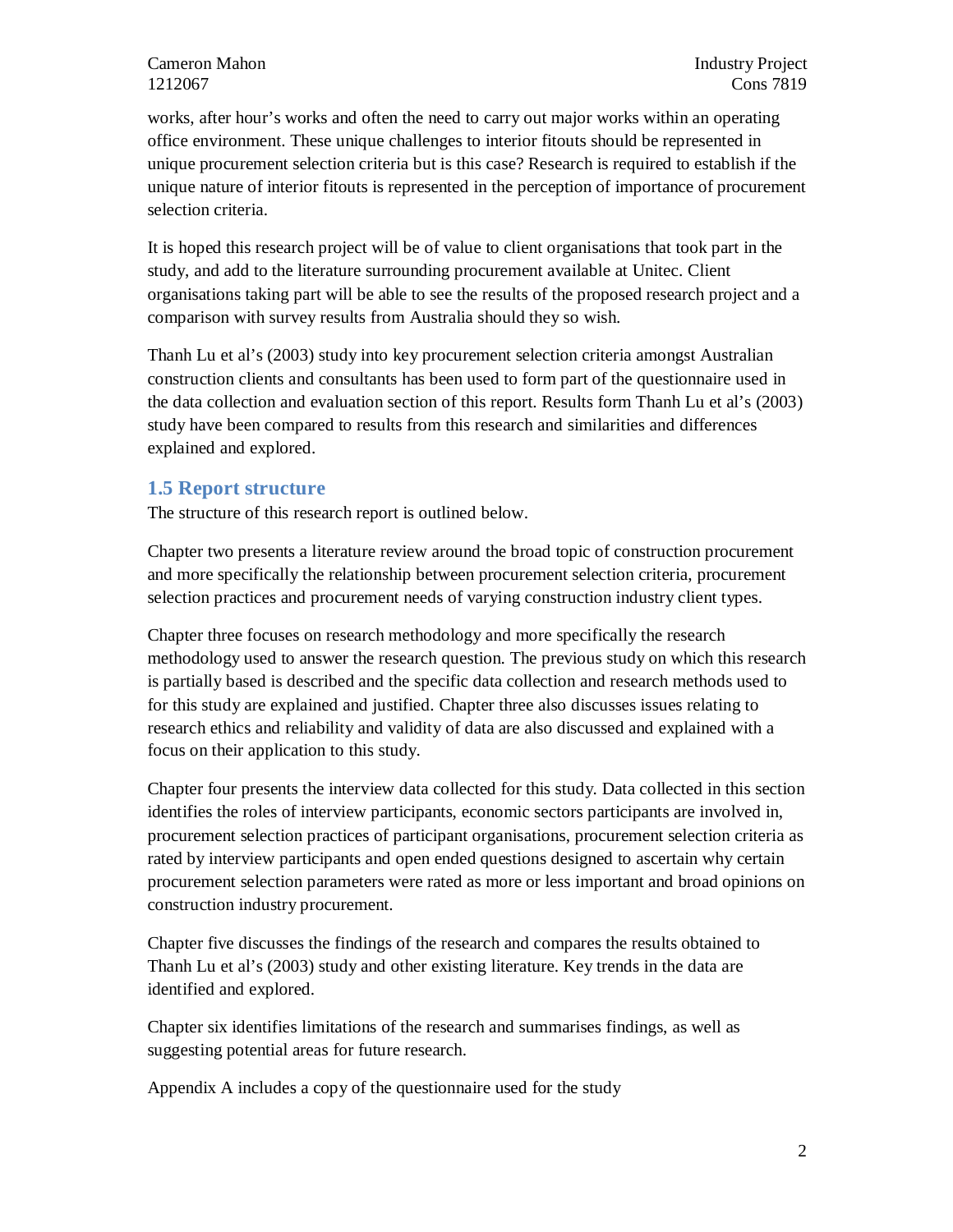# **Chapter Two- Literature Review**

#### **2.1 Introduction**

Over the past two decades the construction industry has developed a myriad of procurement options to satisfy its client's needs (Alhazmi & McCaffer, 2000). The body of literature around the broad topic of construction procurement is vast, and as result the broad field of construction procurement will not be extensively reviewed as part of this chapter.

Focusing on Auckland interior fitout clients a review of literature around key procurement selection criteria and procurement selection practices will be presented in this chapter. A brief overview of the development of procurement systems will be presented first to put the topic of selection criteria and practices in context. This will be followed by a review of international literature around the topic of procurement selection criteria and the relationship between client type and procurement requirements. Finally a brief discussion of procurement selection practices and criticisms of current procurement thinking is presented.

#### **2. 2 Development of procurement systems**

In the 1980's in the United Kingdom a series of studies were conducted into the procurement options the construction industry offered its clients (Love et al 1998). The studies generally found that industry clients were unhappy with the procurement options commonly utilised (predominately design-bid-build) and as result a number of alternative procurement systems began to become prevalent (Love et al 1998). In the modern day the construction industry now offers its clients a number of alternative procurement strategies all with different inherent strengths and weaknesses (Ng Thomas, Thanh Luu, & Eng Chen, 2002).

Five main procurement groups exist, although within each main group multiple variations of generic types are present (NgThomas et al 2002). These five generic procurement route descriptions are widely accepted and include traditional, design and build, partnering, management contracting and hybrid systems.

#### **2.2.1 Traditional (design-bid-build)**

Traditional procurement remains popular today despite the emergence of several alternative routes (Masterman 1994). Traditional methods typically involve a client appointed designer preparing a set of project documents and drawings and issuing these to various contractors in the form of a competitive tender (Morledge, Smith, & Kashiwag, 2006). Typically contracting organisations also issue construction documents to a variety of sub contracting organisations in the form of competitive tenders (Morledge et al 2006).

Traditional procurement provides relative certainty of cost through competitive tendering and minimises client risk exposure as contracting organisations accept liability for building works (Morledge et al 2006). However this approach to procurement also exposes the client to the risk of time and cost overruns and makes the overlapping of the design and construction phases of a project impossible.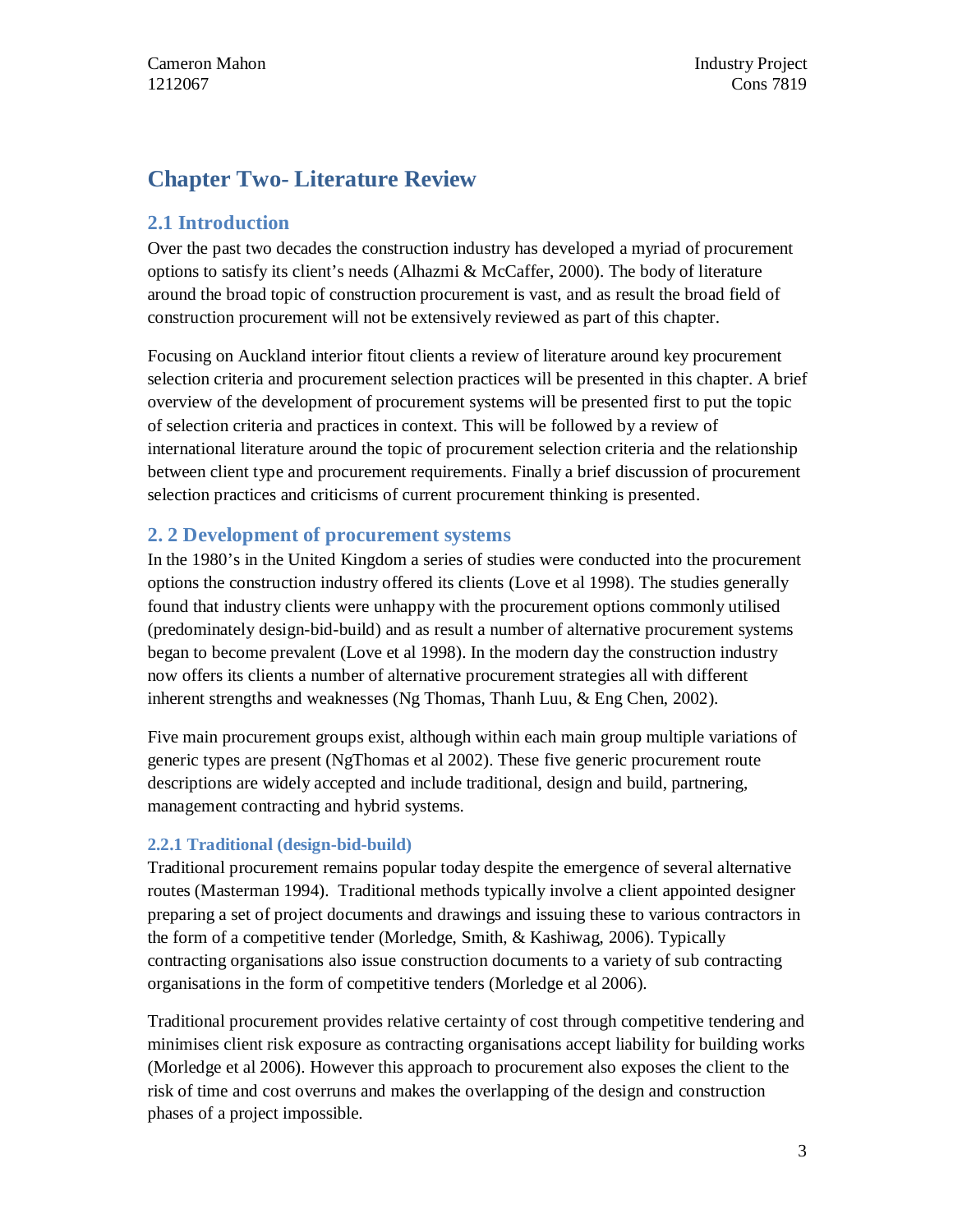#### **2.2.2 Design and Build**

Design and build is a well established alternative to traditional models, the client generally appoints a single contractor who assumes responsibility for the design and construction of the project (Masterman 2002). Typically design and build methods also involve the letting of numerous sub contracts through competitive tenders (McWilliam & Lorenti, 2009).

The design and build procurement approach allows the project time frame to be compressed through overlapping design and construction, allows a single point of accountability for the client and minimises client risk exposure as a single organisation is responsible for the design and construction process (Ive & Chang, 2007). However this approach to procurement requires an early financial commitment from the client and changes to project scope tend to be relatively costly (Ive & Chang, 2007).

#### **2.2.3 Partnering**

Partnering or project alliances have gained in notoriety since the late 1980's and have become a popular alternative to traditional procurement (Morledge et al 2006). Typically partnering involves a selected group of project participants forming a project alliance and in general adopting some form of financial pain share/ gain share (McWilliam & Lorenti, 2009). Partnering is primarily used on large scale public works projects and civil infrastructure projects (Morledge et al 2006). Many variations of partnering exist and include,

Build own operate transfer schemes (BOOT)

Public private partnerships (PPPs)

The partnering approach to procurement is generally regarded as an appropriate way to allocate risk on large scale construction and civil works projects and early contractor involvement can often facilitate innovation and time and cost savings (McWilliam & Lorenti, 2009). However partnering or alliancing systems are costly and complex to set up making them appropriate only for projects of significant value, these type of systems also generally involve complex and ongoing commitments from partners (McWilliam & Lorenti, 2009).

#### **2.2.4 Management Contracting**

Management contracting has developed as procurement method since the 1980's but its' use is relatively limited (Morledge et al 2006). Typically a client appoints a project management organisation to co-ordinate both the design and construction stages. An array of consultants and sub contractors are typically employed for expert advice and execution of physical project works (Masterman 2002).

Management contracting allows design and construction phases to overlap and facilitates clearly defined project roles and responsibilities (Cartlidge, 2004). However this type of system is prone to issues associated with the design briefing process and cannot deliver certainty of price until the latter stages of a project (Cartlidge, 2004).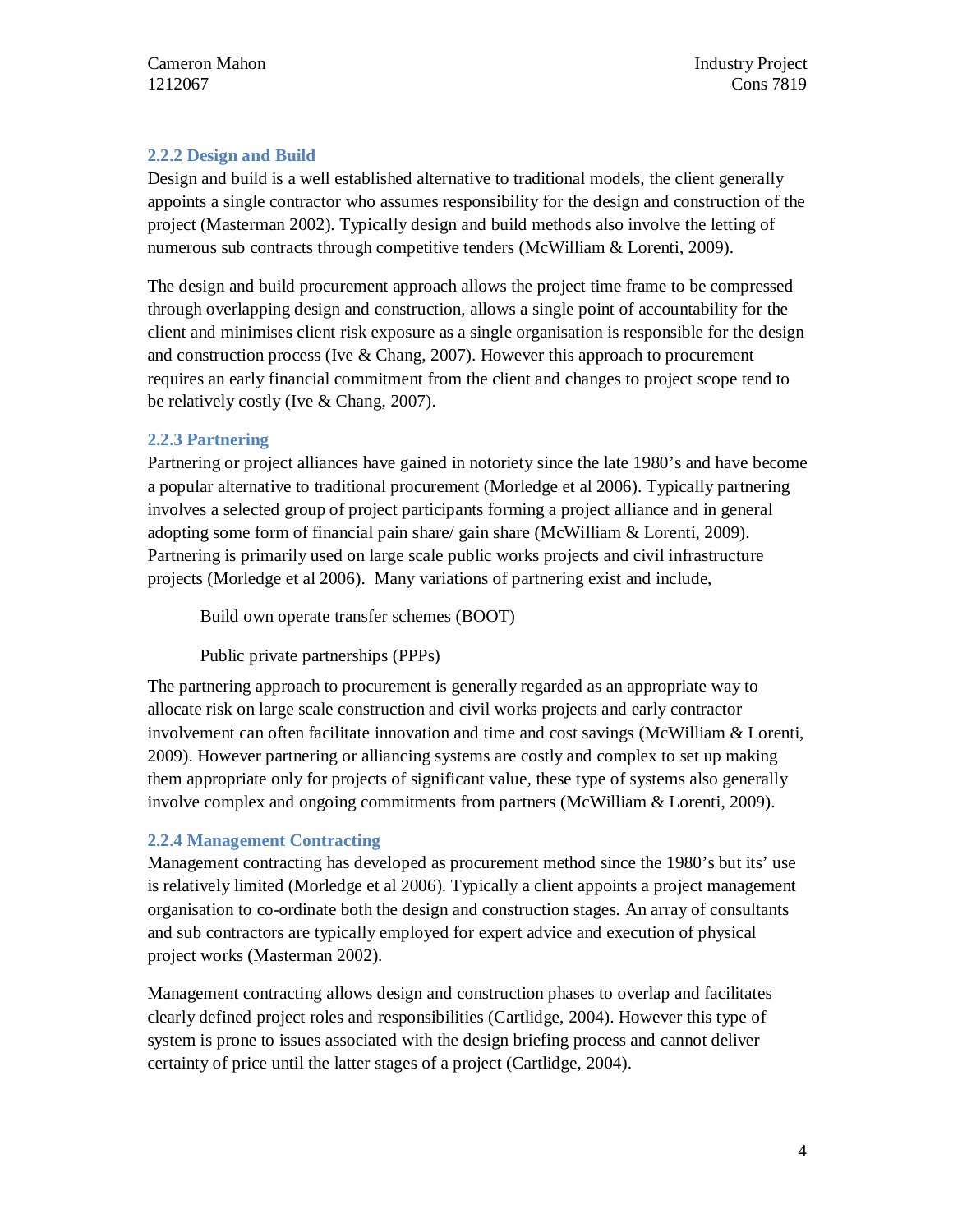#### **2.2.5 Hybrid Systems**

Hybrid procurement systems are typically, unique amalgamations of the assorted advantages and disadvantages of the generic procurement routes described above. Hybrid systems are increasing in popularity and promote procurement paths that are tailor made for project specific performance requirements (Tookey, Murrary, Hardcastle, & Langford, 2001). Hybrid systems generally promote procurement structures which can be adapted and manipulated throughout the project (Tookey et al 2001).

Hybrid systems tend to differ from more traditional and well defined alternatives through the use of manufacturing ideology and terminology to measure project performance (Love, Smith, & Regan, 2010). Key performance indicators (KPIs), benchmarking and supply chain management are used to measure efficiency and project success (Hardcastle & Tookey, 1998).

As hybrid procurement systems are unique and difficult to categorise it is impossible to simply compare widely accepted and generic advantages and disadvantages. There is an increasingly widely accepted school of thought towards the increased use of more fluid hybrid type procurement systems and the focus of procurement decision making shifting from system selection to system design and management (Tookey et al 2001).

## **2.3 Procurement Selection Criteria**

#### **2.3.1 Definition**

Thanh, Thomas &Chen (2003, pp 209) define procurement selection criteria as "the set of project specific requirements that have most weighting when deciding upon a procurement path".

Tookey, Murrary, Hardcastle & Langford (2001, pp 20) define procurement selection as, "a set of rationalistic decisions within a closed environment aiming to produce generic, perspective rules for clients to use to select the best procurement route for their project*."* 

#### **2.3.2 Selection Criteria**

Procurement methods play a key role in defining the contractual and professional relationships amongst construction project participants (Alhazmi & McCaffer, 2000). Whilst the generic advantages and disadvantages of various procurement routes are easy to compare, the increasingly complex nature of construction procurement makes defining alternative procurement routes difficult (Ive & Chang, 2007). The selection of a most appropriate for project procurement method has been shown to reduce project costs by 5-10% (Alhazmi & McCaffer, 2000).

A myriad of different reasons for the selection/non selection of procurement have been put forward in studies into the subject including (Thanh Luu et al 2003, Tookey et al 2001, Masterman 1994). The construction industry has developed a vast array of alternative procurement systems over the past two decades, and as a result a need now exists for industry clients to utilise a set of simple well defined procurement selection criteria (Hardcastle & Tookey, 1998).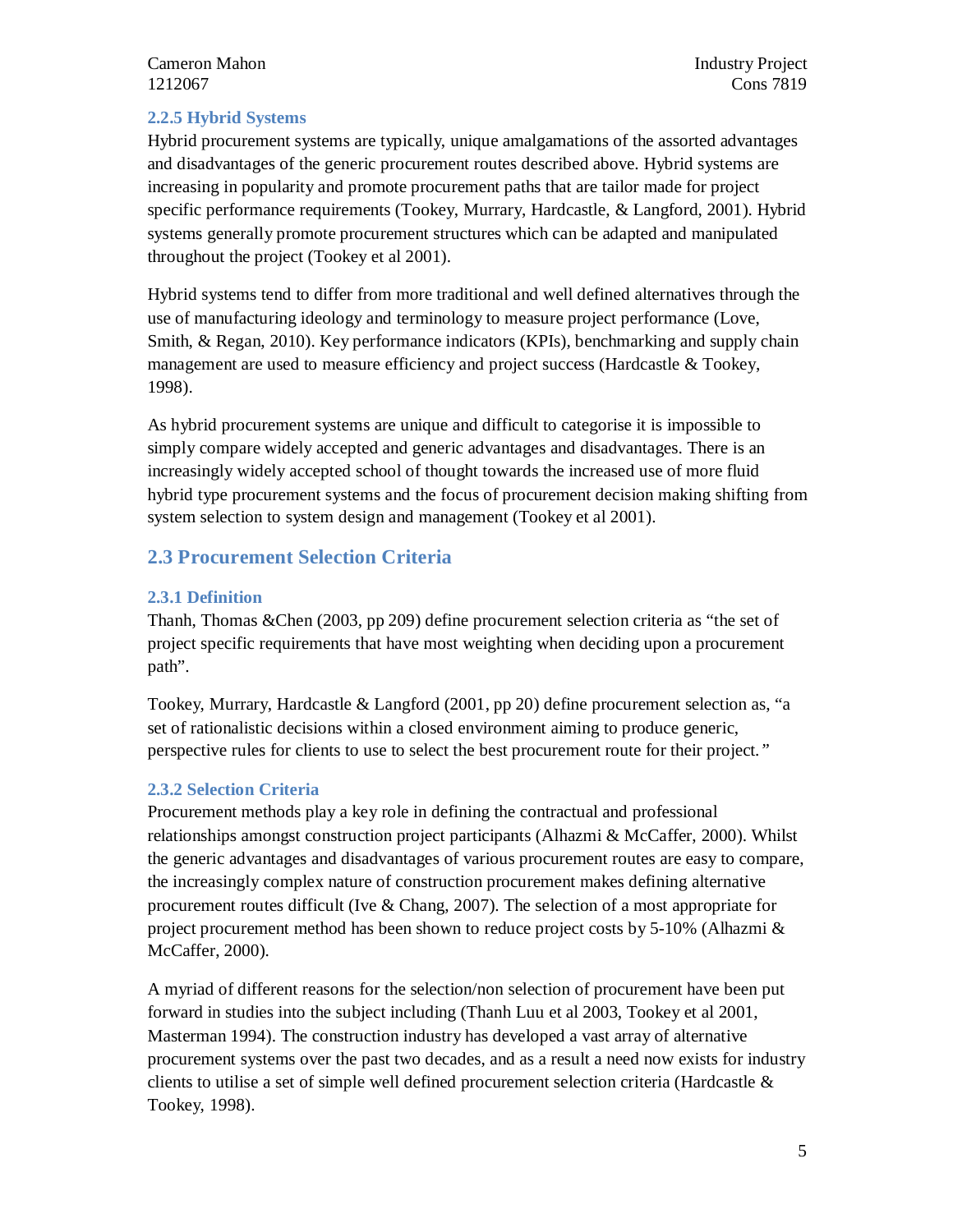#### Cameron Mahon Industry Project 1212067 Cons 7819

The well established measures of project success of time, cost and quality are well accepted and remain the overriding influences on procurement selection and client satisfaction (Love et al 1998). However as procurement routes have developed so have the criteria used to judge the appropriateness of any given alternative for a project (Thanh Luu et al 2003). In recent times some have argued for a paradigm shift in procurement thinking towards more of a manufacturing process using benchmarking and key performance indicators (KPIs) to measure project success (Tookey et al 2001).

Thanh Luu et al's (2003) study into the procurement selection criteria of Australian clients identified 34 procurement selection parameters (PSPs). These PSPs were collected from a literature review conducted by the studies authors (Thanh Luu et al 2003). A table based on research into the 34 PSPs identified by Thanh Luu et al (2003) has been modified for the purposes of this research project and is presented below.

| <b>Selection Factors</b> | Description                                             | Authors                                                      |
|--------------------------|---------------------------------------------------------|--------------------------------------------------------------|
| Client experience        | Client experience levels<br>should play a large part in | Ive & Chang $(2007)$ , Thanh<br>Luu et al (2003), Love et al |
|                          | determining the most                                    | (1998), Masterman (1994)                                     |
|                          | appropriate procurement                                 |                                                              |
|                          | system                                                  |                                                              |
| Client type              | The type of construction                                | Love et al (2010), Thanh Luu                                 |
|                          | industry client dictates which                          | et al (2003), Masterman                                      |
|                          | procurement systems are                                 | (1994),                                                      |
|                          | most appropriate<br>Client's level of construction      | Thanh Luu et al (2003),                                      |
| Client access to in      | expertise will indicate which                           | Davenport & Smith (1995),                                    |
| house construction       | procurement alternatives are                            | Masterman (1994)                                             |
| expertise                | most appropriate                                        |                                                              |
|                          |                                                         |                                                              |
| Clients' financial       | The client's financial                                  | Ive & Chang (2007),                                          |
| position                 | position will determine how<br>procurement criteria are | Ratnasabapathy et al (2007),<br>Thanh Luu et al (2003)       |
|                          | weighted                                                |                                                              |
|                          | Client's willingness to take                            | Thanh Luu et al (2003), Ng                                   |
| Client risk profile      | risks and utilise recent                                | Thomas et al (2002),                                         |
|                          | innovations will influence                              | Hardcastle & Tookey (1998),                                  |
|                          | procurement decision making                             | Than Luu et al (1998),                                       |
| Level of client          | To a large degree client                                | Thanh Luu et al (2003),                                      |
|                          | involvement will be                                     | Alhazmi & McCaffer (2000),                                   |
| involvement              | determined by experience                                | Masterman (1994)                                             |
|                          | level, typically more                                   |                                                              |
|                          | experienced clients prefer to                           |                                                              |
|                          | be more involved while less                             |                                                              |
|                          | experienced clients generally<br>take a more hands off  |                                                              |
|                          | approach                                                |                                                              |
|                          | The level of trust and quality                          | Cartlidge (2004), Thanh Luu                                  |
| Client's trust of other  | of relationships is a factor to                         | et al (2003), Love et al                                     |

#### **Table 1- Procurement selection parameters**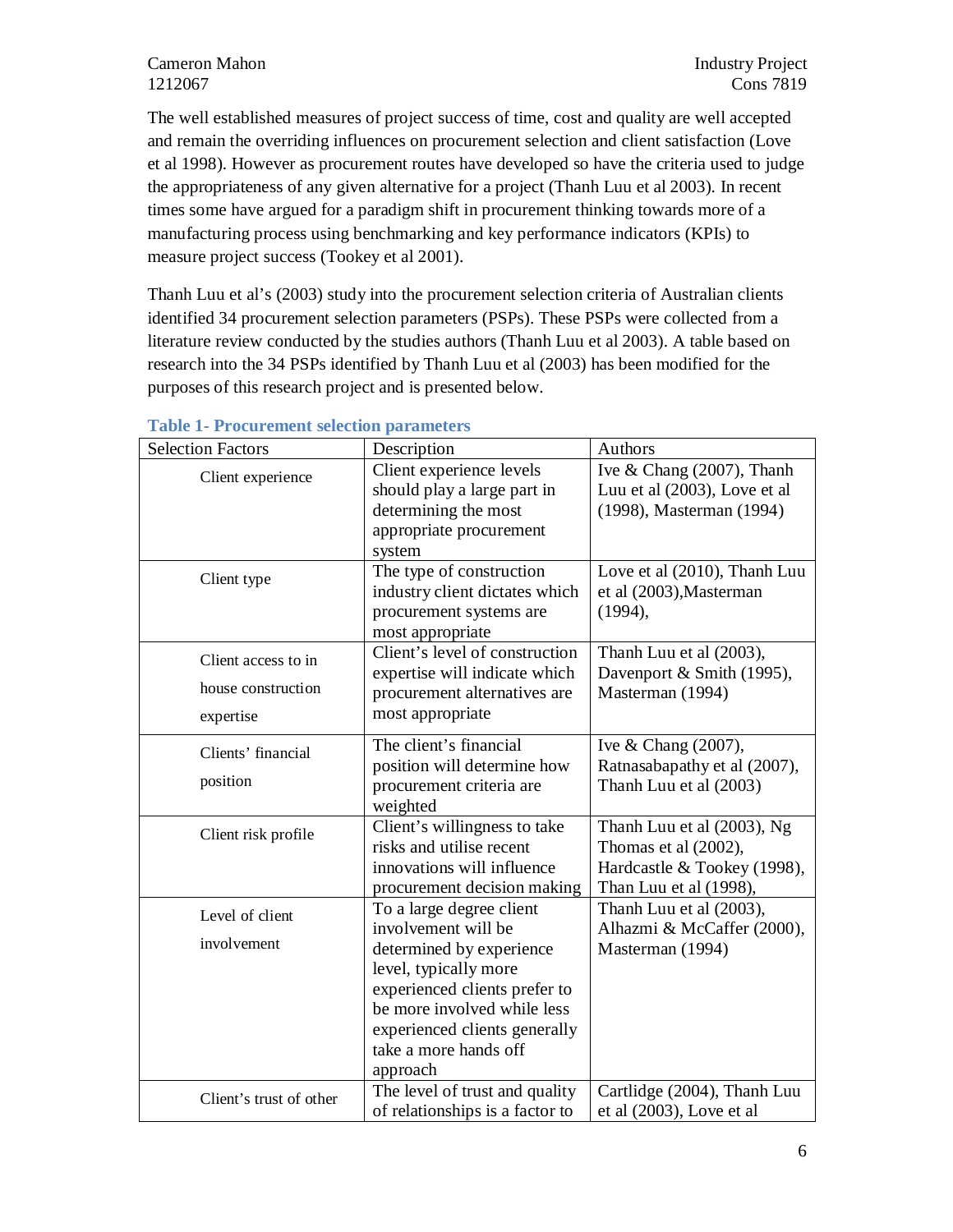| project participants                                           | consider when deciding upon<br>a procurement path                                                                                                              | (1998)                                                                                              |
|----------------------------------------------------------------|----------------------------------------------------------------------------------------------------------------------------------------------------------------|-----------------------------------------------------------------------------------------------------|
| Clients' requirements<br>for level of technical<br>performance | Technical performance<br>requirements will make some<br>procurement approaches<br>more appropriate than others                                                 | McWilliam & Lorenti<br>(2009), Thanh Luu et al<br>$(2003)$ , Stirkland &<br>Kirkendall (1998)       |
| Aesthetic requirements<br>of building                          | Aesthetic requirements can<br>determine construction<br>methodology and cost and<br>therefore have a significant<br>impact on procurement<br>selection         | Love et al (2010), Shiyamini<br>et al (2005), Thanh Luu et al<br>(2003)                             |
| Client requirement for<br>on time completion                   | Requirements around project<br>completion dates are often<br>one of two most important<br>factors to consider when<br>determining a procurement<br>route       | Briscoe et al (2004), Thanh<br>Luu et al (2003), Tookey et<br>al (2001)                             |
| Client budget/cost<br>requirements                             | Project cost is typically the<br>single most important factor<br>considered when assessing<br>the appropriateness of a<br>procurement                          | Ng Thomas et al (2005),<br>Thanh Luu (2003),<br>Masterman (1994)                                    |
| Client requirements for<br>ongoing maintenance                 | Maintenance requirements<br>will dictate to an extent<br>which procurement system is<br>most appropriate                                                       | Ng Thomas et al (2005),<br>Thanh Luu et al (2003),<br>Masterman (1994)                              |
| Client requirements<br>around on going<br>operating costs      | Operating costs will<br>determine type of built asset<br>and therefore procurement<br>path                                                                     | Thanh Luu et al (2003),<br>Tookey et al (2001),<br>Kumaraswamy &<br>Dissanayaka (1996),             |
| Client requirements in<br>terms of value for<br>money          | Value for money as opposed<br>to lowest cost is an under<br>weighted requirement in the<br>eyes of several notable<br>writers on the subject of<br>procurement | Thanh Luu et al (2003),<br>Alhazmi & McCaffer (2000),<br>Masterman (1994)                           |
| Project scope                                                  | Overall project scope will<br>determine to an extent the<br>weightings assigned to each<br>criteria                                                            | Morledge et al (2006), Thanh<br>Luu et al (2003), Alhazmi &<br>McCaffer (2000), Masterman<br>(1994) |
| Intended function of<br>built asset                            | The end use of the built asset<br>or type of building will<br>determine how project<br>success is measured and how<br>procurement options are<br>considered    | Thanh Luu et al (2003),<br>Love et al (1998), Hardcastle<br>& Tookey (1998)                         |
| Construction                                                   | Methodology or buildability<br>will be both a function of                                                                                                      | Strikland & Kirkendall<br>(2008), Thanh Luu et al                                                   |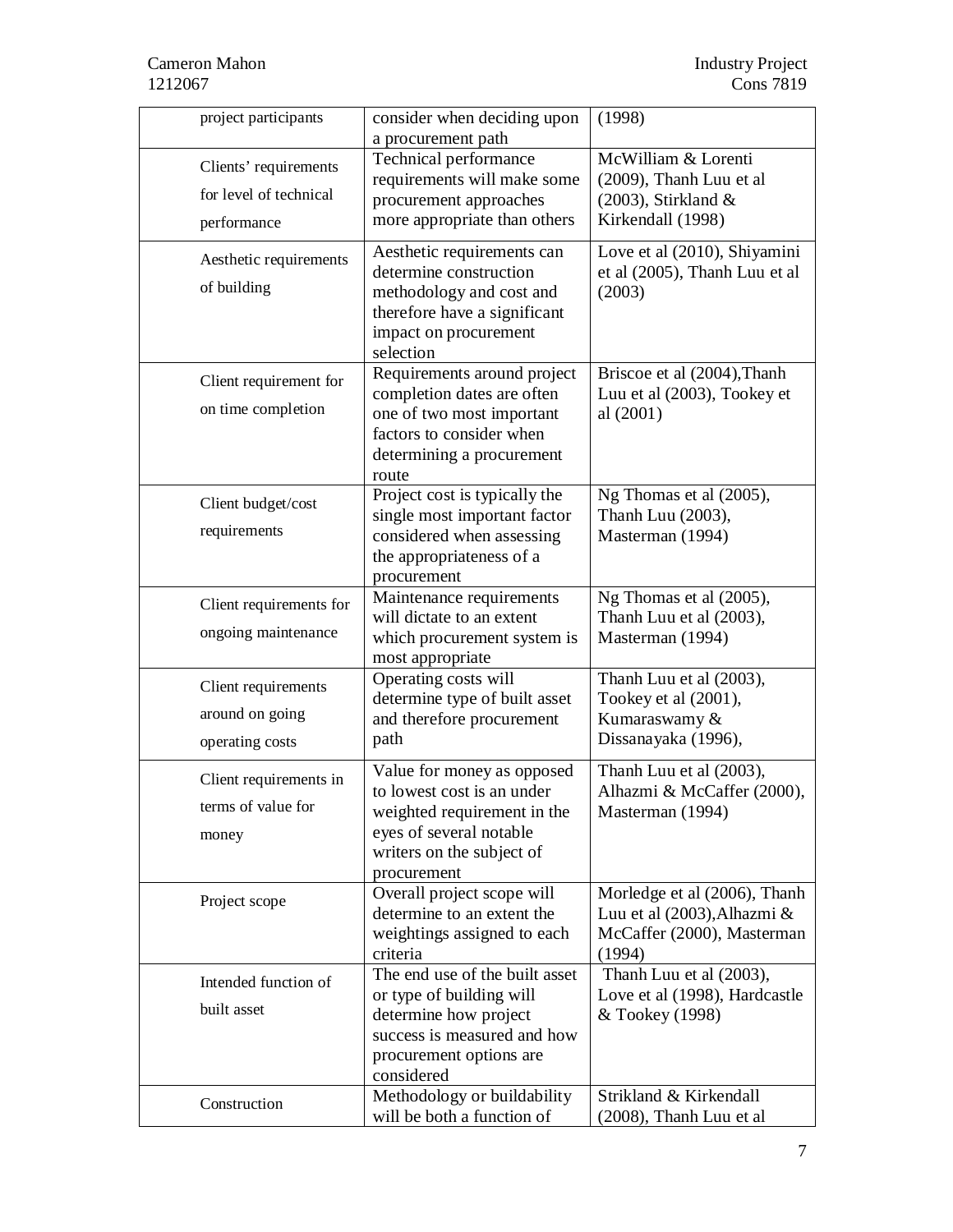| methodology                                 | some procurement systems<br>and measure of project                                                                                                                                                                         | (2003), Alhazmi & McCaffer<br>(2000)                                                         |  |  |  |
|---------------------------------------------|----------------------------------------------------------------------------------------------------------------------------------------------------------------------------------------------------------------------------|----------------------------------------------------------------------------------------------|--|--|--|
| Site location                               | success<br>The physical location of the<br>project will to some extent<br>play a role in determining<br>how alternative procurement<br>routes are assessed                                                                 | Ng Thomas et al (2005),<br>Thanh Luu et al<br>(2003), Alhazmi & McCaffer<br>(2000)           |  |  |  |
| Potential impact of<br>unknown risk factors | Risk allocation structures are<br>a key factor to consider when<br>assessing the appropriateness<br>of a procurement system,<br>procurement systems should<br>allocate project risk to the<br>party best able to manage it | Ive & Chang $(2007)$ , Thanh<br>Luu et al (2003), Hardcastle<br>& Tookey (1998)              |  |  |  |
| Management of known<br>risk elements        | Project procurement systems<br>should allocate risk to the<br>party best able to manage it                                                                                                                                 | Ive & Chang $(2007)$ , Thanh<br>Luu et al (2003), Alhazmi &<br>McCaffer (2000)               |  |  |  |
| Potential for innovation                    | The potential alternative<br>procurement systems offer<br>for innovate technology or<br>methodology should be<br>considered as part of<br>selection process                                                                | Thanh Luu et al (2003),<br>Tookey et al (2001),<br>Kumaraswamy &<br>Dissanayaka (1996),      |  |  |  |
| Market conditions                           | The prevailing economic<br>conditions will have a<br>significant impact on the<br>price competition between<br>potential contractors and<br>consultants                                                                    | Shiyamini et al (2005),<br>Thanh Luu et al<br>$(2003)$ , Kumaraswamy &<br>Dissanayaka (1996) |  |  |  |
| Technological<br>feasibility                | Technological feasibility and<br>procurement systems ability<br>to utilise these advancements<br>can be considered when<br>evaluating alternatives                                                                         | Thanh Luu et al (2003),<br>Kumaraswamy &<br>Dissanayaka (1996)                               |  |  |  |
| Regulatory feasibility                      | The feasibility and<br>performance of the project in<br>terms of regulatory<br>compliance can be<br>considered a factor to<br>consider in terms of<br>procurement                                                          | Briscoe et al (2004), Thanh<br>Luu et al $(2003)$                                            |  |  |  |
| Availability of<br>materials                | Some procurement<br>alternatives are more able to<br>facilitate the integration of<br>suppliers into the<br>construction process                                                                                           | Moreledge et al (2006), Than<br>Luu et al $(2003)$                                           |  |  |  |
| Availability of                             | The availability of<br>experienced contractors will                                                                                                                                                                        | Cartlidge (2004), Thanh Luu<br>et al (2003)                                                  |  |  |  |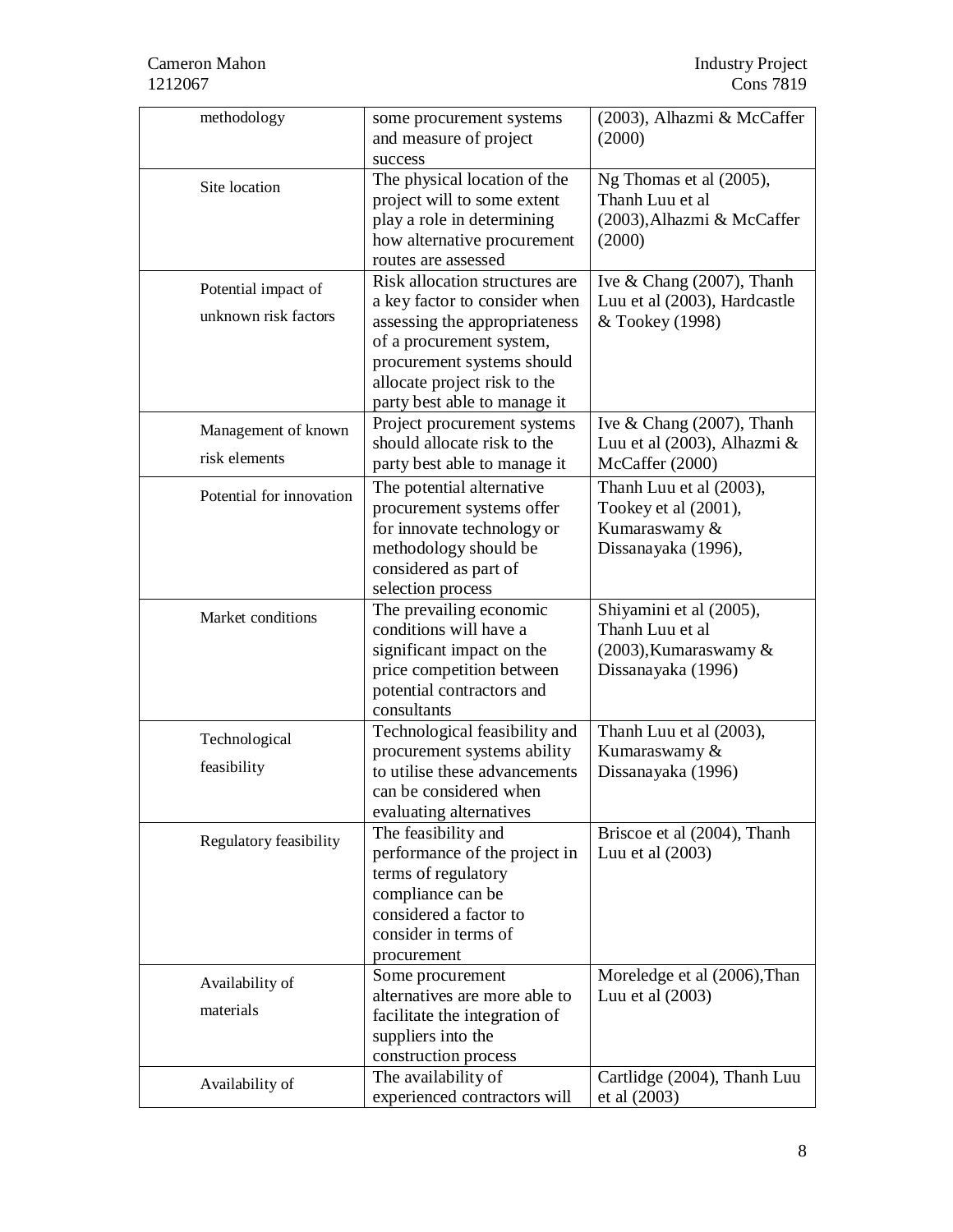| experienced contractors | dictate to some degree which |                           |
|-------------------------|------------------------------|---------------------------|
|                         | procurement path is most     |                           |
|                         | appropriate                  |                           |
| Productivity of labour  | Some procurement routes are  | Thanh Luu et al (2003),   |
|                         | better than others at        | Alhazmi & McCaffer (2000) |
| force                   | promoting productivity and   |                           |
|                         | efficiency of labour force   |                           |
| Inclement weather       | The potential for inclement  | Ng Thomas et al (2005),   |
|                         | weather to affect project    | Thanh Luu et al (2003)    |
|                         | timeline can impact upon the |                           |
|                         | selection of various         |                           |
|                         | procurement routes           |                           |
| Natural disasters       | Natural disasters can be     | Thanh Luu et al (2003)    |
|                         | considered an extreme        |                           |
|                         | unknown project risk         |                           |
| Industrial action       | Industrial action is in some | Thanh Luu et al (2003),   |
|                         | cases considered as a factor | Davenport & Smith (1995)  |
|                         | which impacts upon           |                           |
|                         | procurement selection        |                           |
| Objections from         | Some procurement routes      | Thanh Luu et al (2003),   |
|                         | offer better flexibility in  | Kennedy & Sidwell (2001)  |
| neighbours              | terms of accommodating       |                           |
|                         | requests from neighbours     |                           |
| Objections from lobby   | Some procurement routes      | Thanh Luu et al (2003),   |
|                         | offer better flexibility in  | Kennedy & Sidwell (2001)  |
| groups or other         | terms of accommodating       |                           |
| interested parties      | requests from interested     |                           |
|                         | parties                      |                           |
| Political influences    | Typically of most importance | Thanh Luu et al (2003),   |
|                         | in public projects           | Masterman (1994)          |
| Cultural influences     | Some procurement systems     | Strikland & Kirkendall    |
|                         | are more able than others to | (2008), Thanh Luu et al   |
|                         | accommodate cultural         | (2003)                    |
|                         | requirements or features     |                           |

#### **2.3.3 Procurement selection criteria groupings**

In Thanh Luu et al's (2003) study the authors identified eight groups into which the 34 PSPs can be separated into. These groups include,

1. External environment- Client's procurement requirements will to a large extent be dictated by the client organisations operating environment (Thanh Luu et al 2003). On a project specific level external factors can include, legal, financial, cultural and physical environment considerations (Thanh Luu et al 2003).

2. Project risks- How project risk is allocated to project participants is perhaps the determining factor in selecting a procurement system (Thanh Luu et al 2003). Typical project risks include, time over runs, cost over runs, quality issues, inclement weather, industrial action and natural disasters (Thanh Luu et al 2003).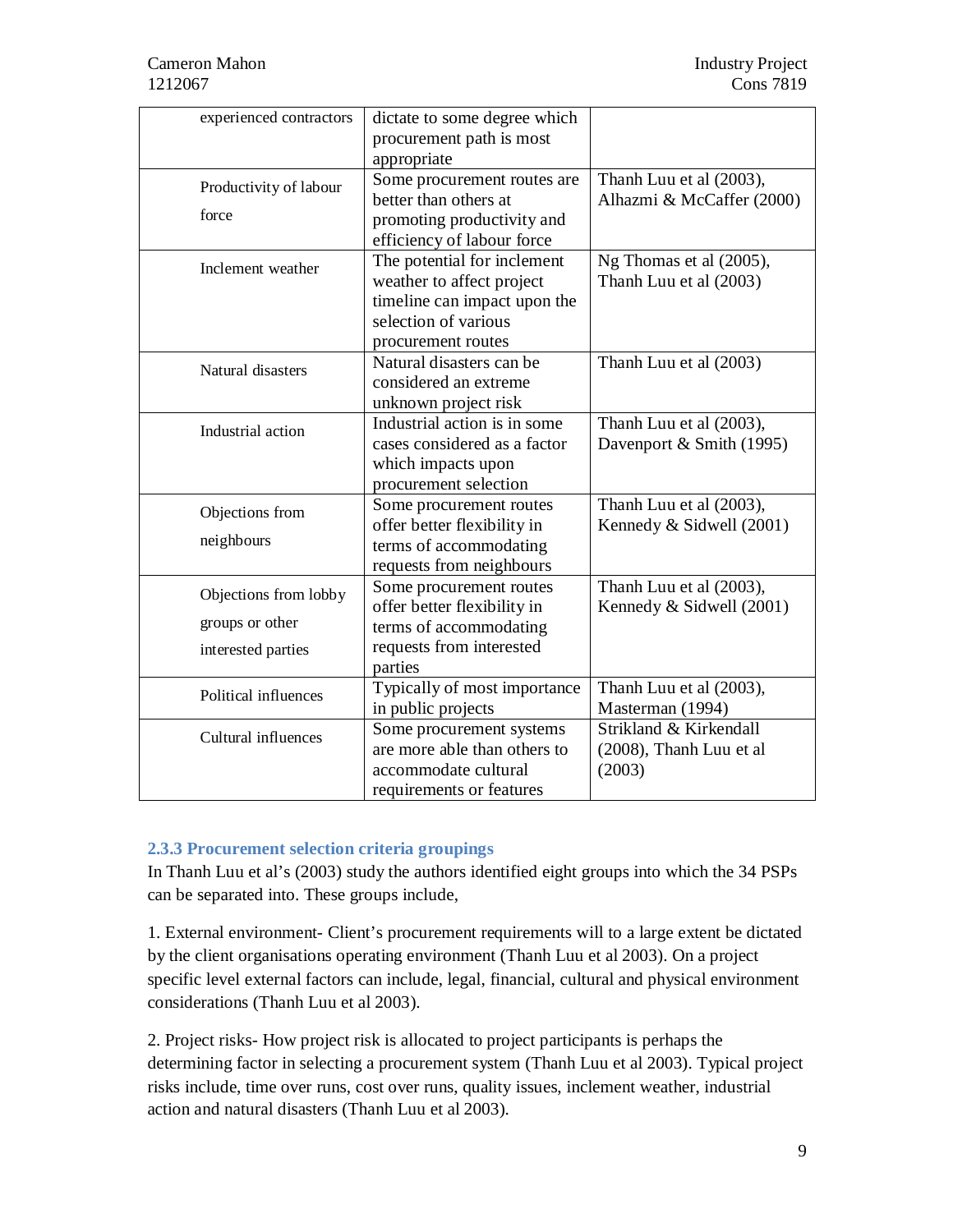3. Clients' long term objectives- The clients' long term business objectives and objectives for the built asset will contribute towards procurement selection (Thanh Luu et al 2003). Client organisations objectives will influence operating and maintenance cost goals (Thanh Luu et al 2003).

4. Project characteristics- The unique characteristics of any given project will significantly impact the weightings of procurement selection criteria (Thanh Luu et al 2003). Projects characteristics include, project scope, construction systems and methodology and intended function of built asset (Thanh Luu et al 2003).

5. Clients' short term objectives- Typically short term client objectives are centred around objectives that span the projects' duration (Thanh Luu et al 2003). Short term or project objectives are generally, on time completion, on budget completion and value for money requirements (Thanh Luu et al 2003).

6. Client characteristics-Client experience level, type and access to in house expertise are generally regarded as major client characteristics which influence the most appropriate procurement selection system (Thanh Luu et al 2003).

7. Client involvement and risk allocation- Levels of client involvement and trust amongst project participants will impact upon procurement selection (Thanh Luu et al 2003). Risk should be allocated the party best able to manage it (Davenport & Smith, 1995). Client willingness to take risks will impact upon a multitude of procurement decisions (Thanh Luu et al 2003).

8. Building aesthetics and complexity- The complexity of the project will impact upon procurement selection (Thanh Luu et al 2003). Building aesthetics and complexity will in some way play a part in determining the most appropriate procurement route (Thanh Luu et al 2003).

These eight broad categories can be applied to the vast majority of construction projects procurement considerations (Thanh Luu et al 2003). These criteria groups can be compared to other major selection criteria identified in international studies (Ng Thomas et al 2005, Ng Thomas et al 2002, Love et al 1998 Masterman 1994,). Other typical procurement selection criteria include,

1. Allocation of responsibilities- In some ways similar to risk allocation but also including reporting and information structures and client points of contact with the construction process (Ive & Chang, 2007). Particularly important for less experienced clients whom Masterman (1994) identified as requiring clear allocation of project responsibilities. The way in which project responsibilities are allocated can be a significant factor in the selection of one procurement system over another (Love et al 1998).

2. Client Image considerations- Whilst client image is typically reflected by project design and branding, it must also be considered in terms of procurement (Ng Thomas et al 2002). Both public and private sector construction industry clients often like to use procurement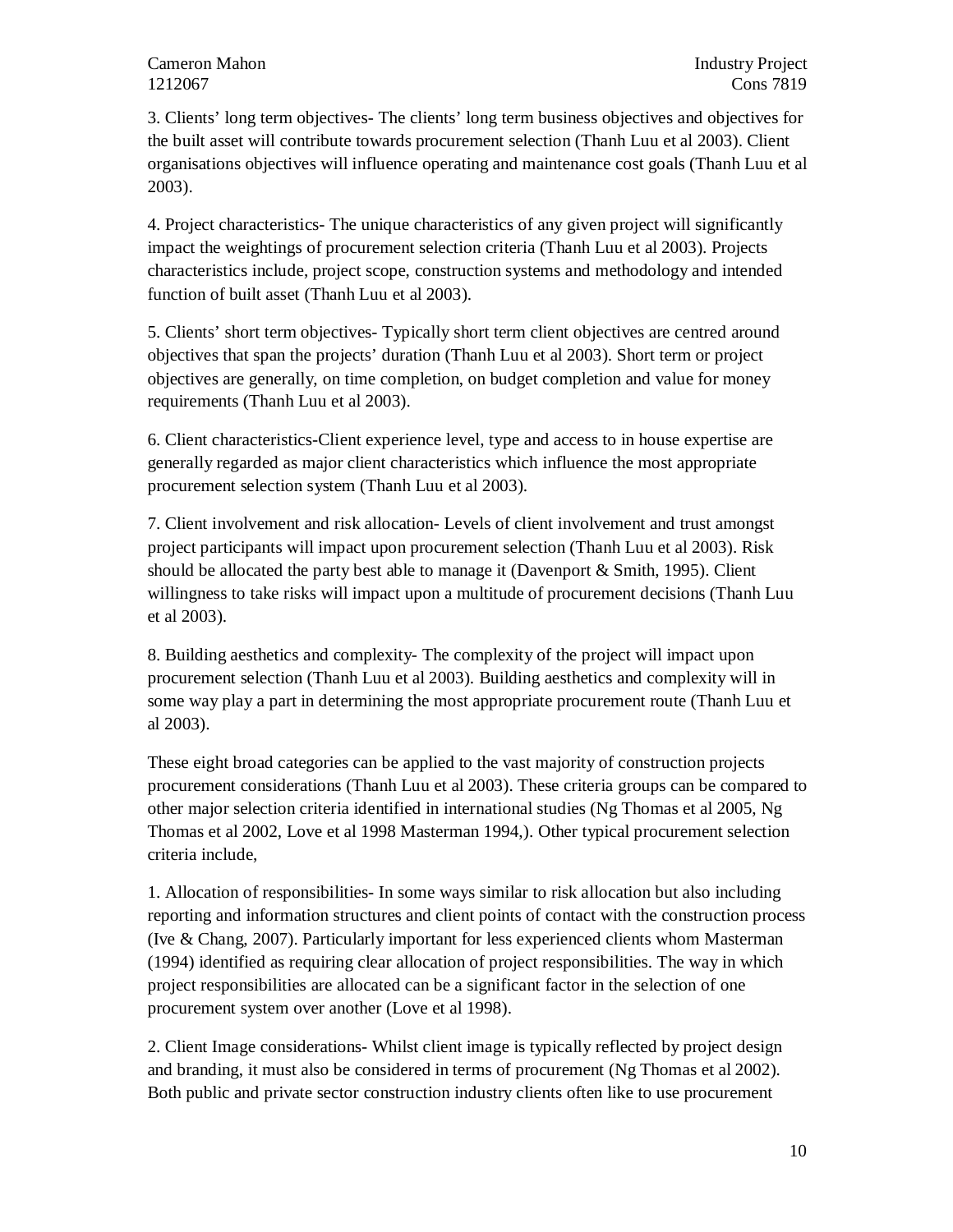paths and various contracting organisations as a way of conveying their image (Alhazmi & McCaffer, 2000).

3. Minimal risk exposure- A multitude of client organisations from both the public and private view minimising their own exposure to risk as a procurement consideration of paramount importance (Shiyamini et al 2005). Minimising client exposure to risk is not necessarily the same as allocating risk to the party most able to manage it (Alhazmi & McCaffer, 2000). Minimal risk exposure from a client perspective can also relate to eliminating the use of innovative or new procurement practices of construction methodologies in favour of more traditional approaches (Ng Thomas et al 2002). This apprehension from the client side to new and innovative practices may go some way to explaining why the construction industry has been perceived as being slow to adapt new thinking (Hardcastle & Tookey, 1998).

4. Early and firm indication of price- More than simply price certainty or lowest price, many client organisations require an early stage and definite budget to work from (Tookey et al 2001). This trend is most prevalent amongst less experienced industry clients and is viewed in some quarters as an inflexible approach that can negatively impact project level decision making (Tookey et al 2001). This may also help to explain the gaining popularity of design and build type systems where by fees and costs are typically agreed early on in the process (Ive & Chang, 2007).

5. Ability to accommodate design changes- Procurement systems which facilitate the easy incorporation of design changes should in almost all circumstances be viewed as extremely favourable (Kumaraswamy & Dissanayaka, 1996). Changes in design can result in costly additions to project costs and can also negatively impact project timelines (Kumaraswamy & Dissanayaka, 1996). More experienced industry clients tend to prefer procurement systems that allow for the straightforward incorporation of design changes (Masterman 1994).

6. Early project start date- As well as on time completion procurement routes which offer the ability for an early start to physical works (normally by overlapping design and construction stages) tend to be favourably weighted (Davenport & Smith, 1995). Early project start dates are generally viewed as resulting in an early completion date although this in not always the case (Hardcastle & Tookey, 1998).

7. Information flows between client, consultants and contracting organisations- Procurement systems that promote good information flows between project participants are typically viewed favourably (Masterman 1994). Experienced primary construction industry clients have in house construction expertise and are actively involved in the procurement process (Masterman 1994).

The combination of client type, project type and various other factors described above will ultimately dictate the procurement path deemed most appropriate for any given project.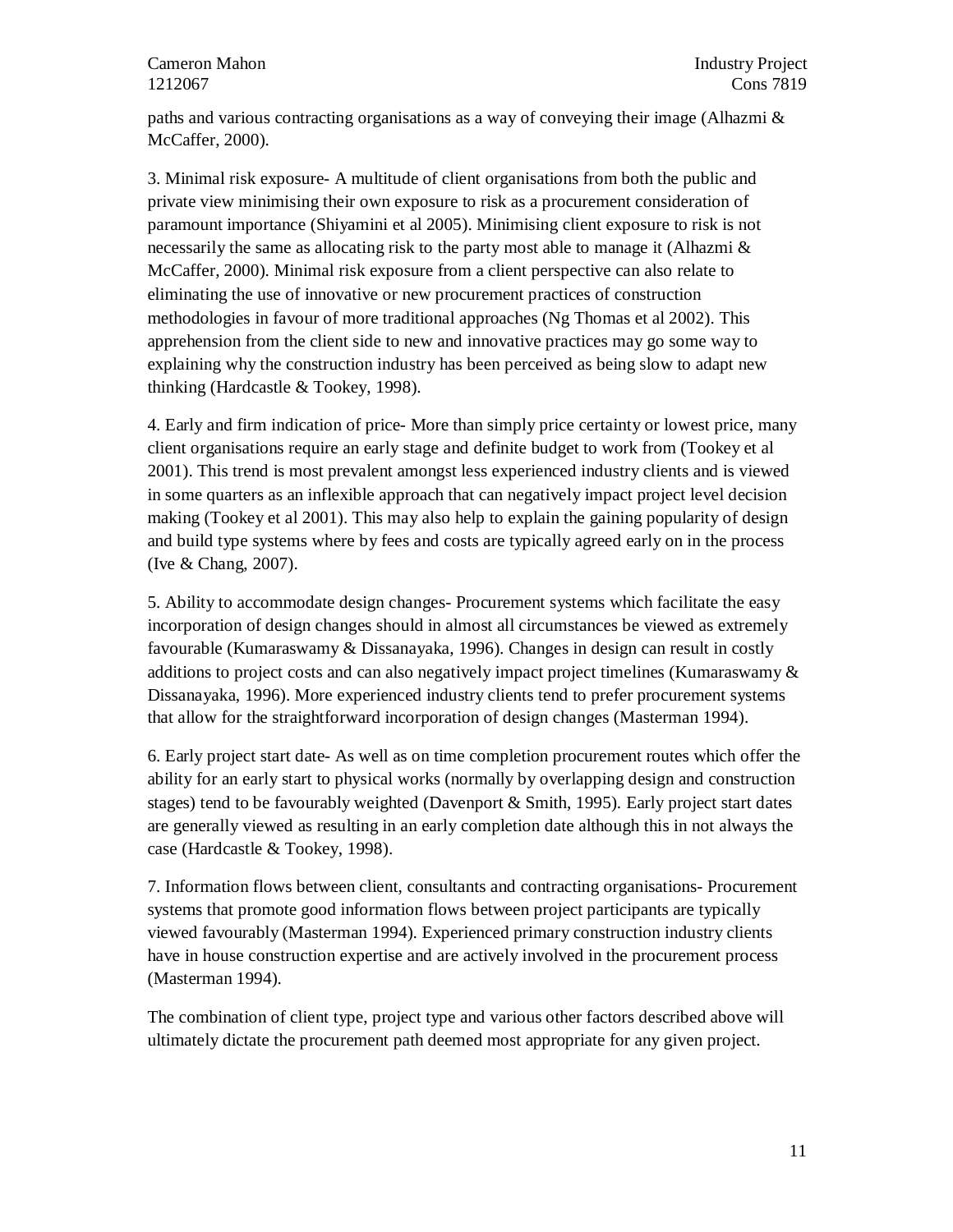#### **2.4 Types of construction industry clients**

The levels of client experience and expertise should play a large part in determining the most appropriate procurement system for any given project (Masterman 1994). Procurement selection can be considered a 'horses for courses' approach with client experience dictating which procurement selection criteria are most applicable (Thanh Luu, Thomas, & Chen, 2003).

Masterman (1994, pp 77-78) identified and defined four broad types of construction industry clients,

Primary- Industry clients such as property developers whose core business revolves around the procurement of built assets.

Secondary – Industry clients who procure built assets to facilitate or complement core business e.g. manufacturing company building new warehouse space.

Experienced- Clients who procure built assets on a regular basis and generally have access to in-house construction expertise.

Inexperienced- Clients who deal with the construction industry infrequently or on a one off basis.

#### **2.4.1 Client profiles**

These four categories can be combined to form a client procurement profile, e.g. primary experienced, secondary inexperienced, primary inexperienced, secondary experienced (Masterman, 1994). The needs of these varying types of construction industry clients vary greatly in terms of what procurement selection approach is most appropriate (Ng Thomas, Thanh Luu, & Eng Chen, 2002).

Several notable studies have commented on the differing needs of various types of industry clients in terms of procurement selection criteria including; (Love et al 1998,Ng Thomas et al 2002, Thanh Luu et al 2003). Less experienced industry clients need to clearly define project requirements and utilise simple procurement selection criteria (Love et al 1998). More experienced industry clients prefer to be more involved throughout the process, and consider a significant number of interrelated procurement selection criteria when deciding upon a procurement system (Thanh Luu et al 2003).

Experienced construction industry clients rely upon consultant advice, past experience and in house expertise when considering alternative procurement options (Davenport & Smith, 1995). This type of client generally has in house project management procedures and access to construction expertise (Davenport & Smith, 1995) Inexperienced industry clients often struggle to adequately define project requirements and procurement selection criteria (Masterman, 1994). This is partially as a result of less experienced clients often working with limited and imperfect information about the construction process (Masterman, 1994).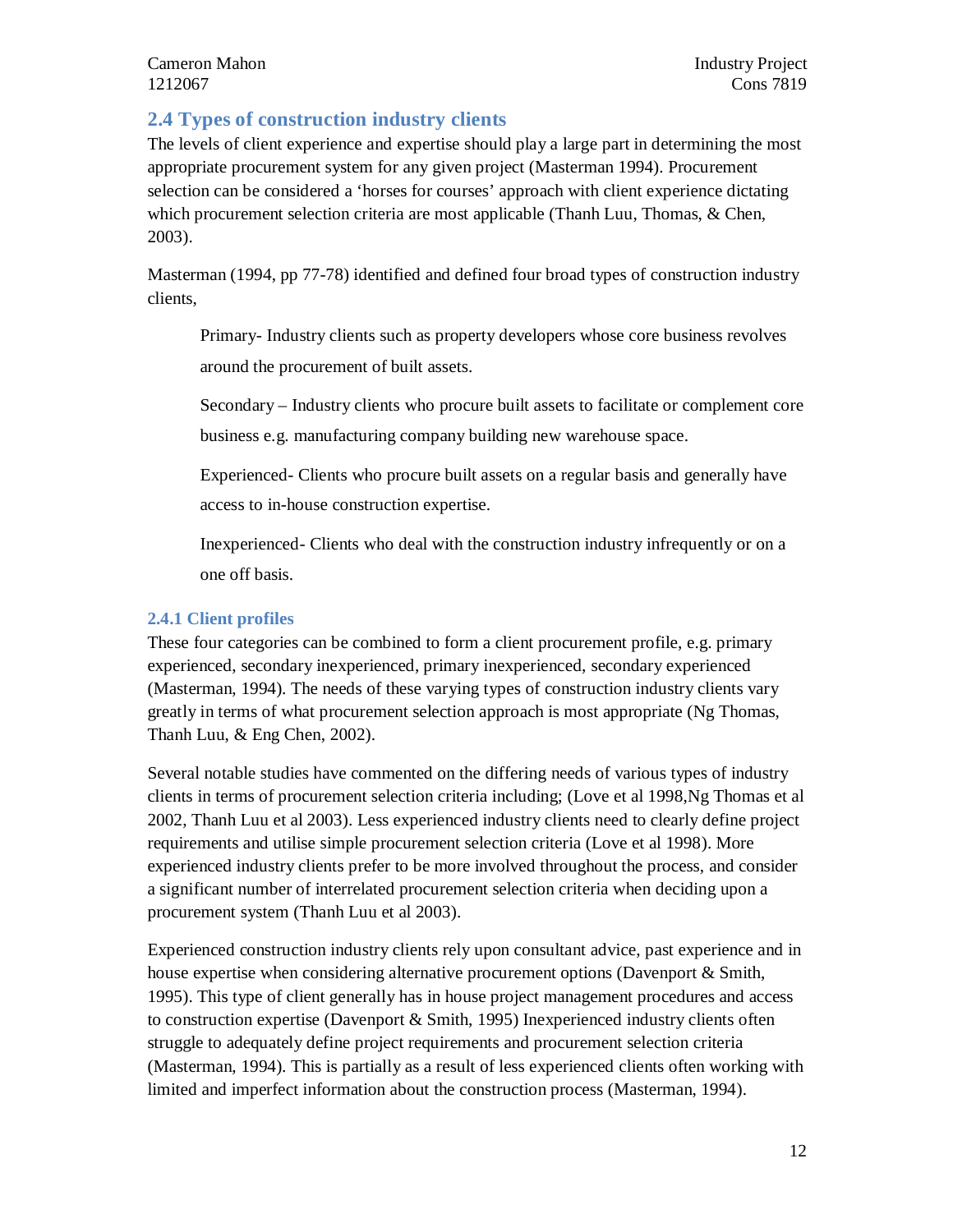Whilst it is possible to loosely group construction industry clients according to experience, these clients groups are made up of a vast array of heterogeneous organisations (Masterman, 1994). These organisations requirements of the construction industry differ not only according to experience, but also by the goals, expectations and measures of project success (Hardcastle & Tookey, 1998).

Construction industry clients can also be distinguished as being either public or private sector (Shiyamini, Raufdeen, & Gamage, 2005). The procurement needs of the two sectors vary greatly and can be considered two almost separate topics of discussion (Shiyamini, Raufdeen, & Gamage, 2005). Generally speaking public sector clients tend to be experienced repeat customers of the construction industry, for example, the Ministry of Education, Department of Building and Housing (Thanh Luu et al 2005). Whilst in the private sector a mix of primary, secondary, experienced and inexperienced clients exist (Masterman, 1994).

In recent times particularly on large public works projects PPP schemes have become increasingly well utilised (McWilliam & Lorenti, 2009). Public sector projects require a high level of probity in terms of procurement (Kennedy & Sidwell, 2001). This is in stark contrast to the procurement of a property developer for example (Kennedy & Sidwell, 2001). The difference in procurement needs between the two sectors is represented in procurement selection criteria (Tookey et al 2001).

#### **2.4.2 Procurement selection methods**

Given the almost endless combinations of client types, project types and specific procurement selection criteria several notable authors have identified the need for procurement selection aids (Alhazmi & McCaffer, 2000). Industry clients who lack structured procurement selection systems often struggle to select the most appropriate procurement route (Alhazmi & McCaffer, 2000). Client organisations typically utilise a combination of consultant expertise and in house experience when deciding upon a procurement path (Masterman 1994).

Procurement selection practices can range from simple past experience or gut feel to complex mathematical models (Alhazmi & McCaffer, 2000). Consultant organisations tend to provide their clients with at the very least, mathematical evaluations of various procurement alternatives (Ive & Chang, 2007). These models are typically generated by assigning a weighting to each procurement selection criteria and generating a matrix that ranks procurement alternatives (Ive & Chang, 2007).

In some cases construction industry clients' utilise the same procurement system numerous times for projects of similar nature and undertake no evaluation of procurement alternatives (Hardcastle & Tookey, 1998). This approach may be appropriate for clients in some circumstances, for instance public sector clients often require a competitive tendering model to ensure probity and demonstrate lowest cost (Masterman, 1994).

Procurement selection models have developed in sync with the rapidly expanding list of procurement options the construction industry now offers its clients (Alhazmi & McCaffer, 2000). These models whilst generally regarded by industry experts as being useful tools in aiding the procurement selection process are not widely utilised (Ive & Chang, 2007).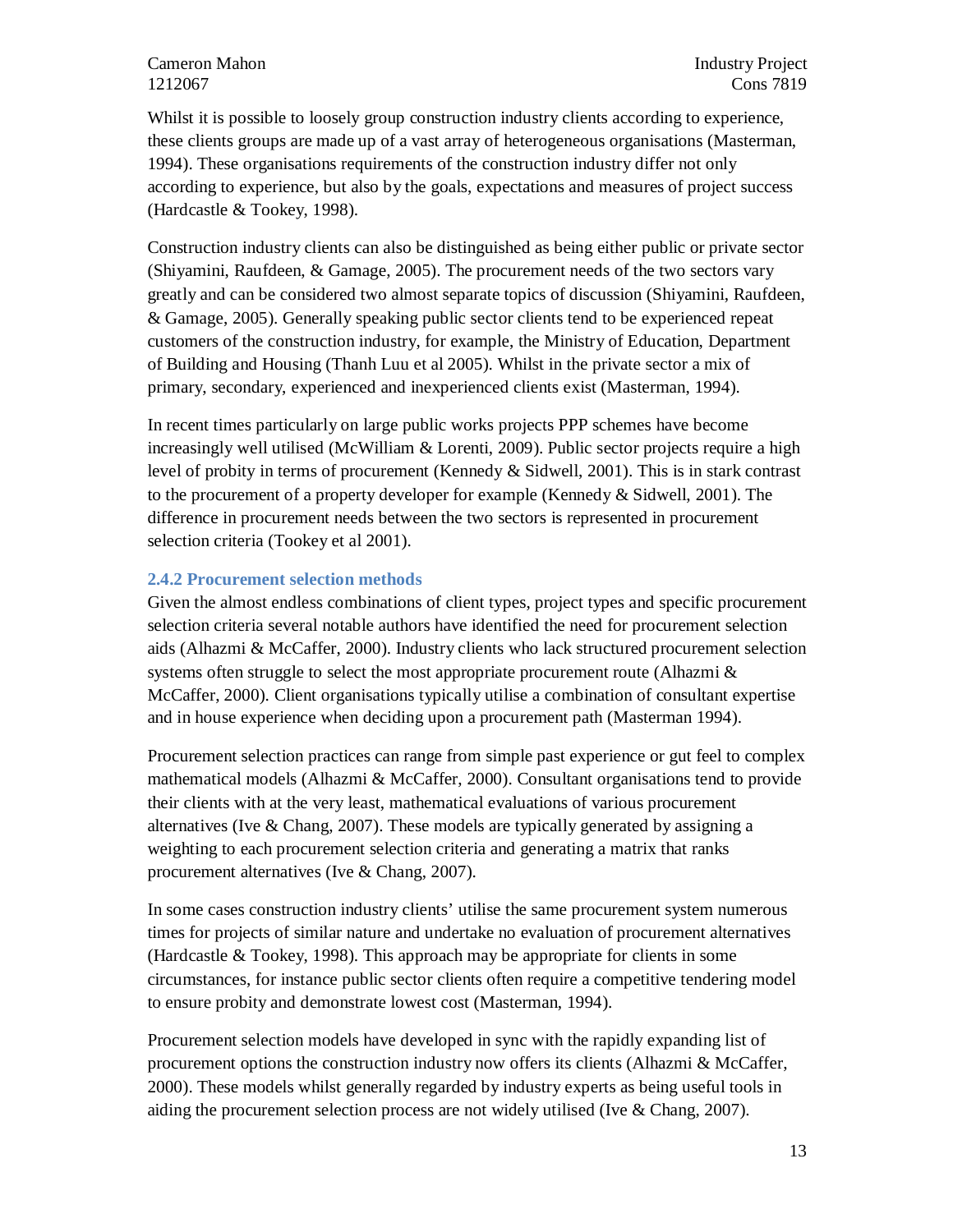Common explanations put forward to explain this lack of use are centred on the complexity of the systems and the difficulty in justifying the time and expense of using such models (Ive & Chang, 2007).

#### **2.4.3 Procurement selection aids**

Despite the well documented problems around utilisation of procurement selection models several notable authors have proposed procurement selection aids including;

Alhazmi & McCaffer (2000) proposed the use of a project procurement system selection model (PPSM). The model used four screening levels to determine the appropriateness of a procurement system (Alhazmi & McCaffer, 2000). The screening levels suggested were 1 feasibility ranking, 2 evaluation by comparison, 3 weighted comparison and 4 analytical hierarchy processes (Alhazmi & McCaffer, 2000).

Chang  $\&$  Ive (2007) suggest that a phenomenon called 'the principal of inconsistent trinity' should be applied to construction procurement. The authors theorise that transaction cost economics can be applied to the procurement selection process (Ive  $\&$  Chang, 2007). The authors propose the use of net present value type equations to select a procurement path (Ive & Chang, 2007).

Chan (2007) proposes the use of a 'fuzzy procurement selection model' to aid in selection. The model advocates applying a weighting to seven procurement selection criteria (time, cost, flexibility, risk allocation, complexity, price competition and quality) and assigning values to each alternative procurement method in terms of the seven factors (Chan, 2007). These multiplied by project specific analysis values generates a best procurement route (Chan, 2007).

Several other notable authors have opined that too much emphasis and time is spent on developing such procurement selection systems when, in most cases a set of simple well defined selection criteria and a simple weighting system are sufficient (Hardcastle & Tookey, 1998).

#### **2.5 Criticisms of construction procurement**

The construction industry has often been criticised for being too slow to adopt new thinking and techniques to its procurement systems and project delivery practices (Alhazmi & McCaffer, 2000). Several studies into client's satisfaction with the construction industry have noted a continued lack of satisfaction with the procurement process (Hardcastle & Tookey, 1998). This lack of satisfaction is partially attributed to un- realistic client expectations in terms of the time, cost, quality paradigm (Love et al 2010).

It has been suggested that too much focus is placed on the selection of an appropriate procurement system, when it is possible to in effect design a project specific system (Hardcastle & Tookey, 1998). Hybrid type procurement systems can be utilised to ensure the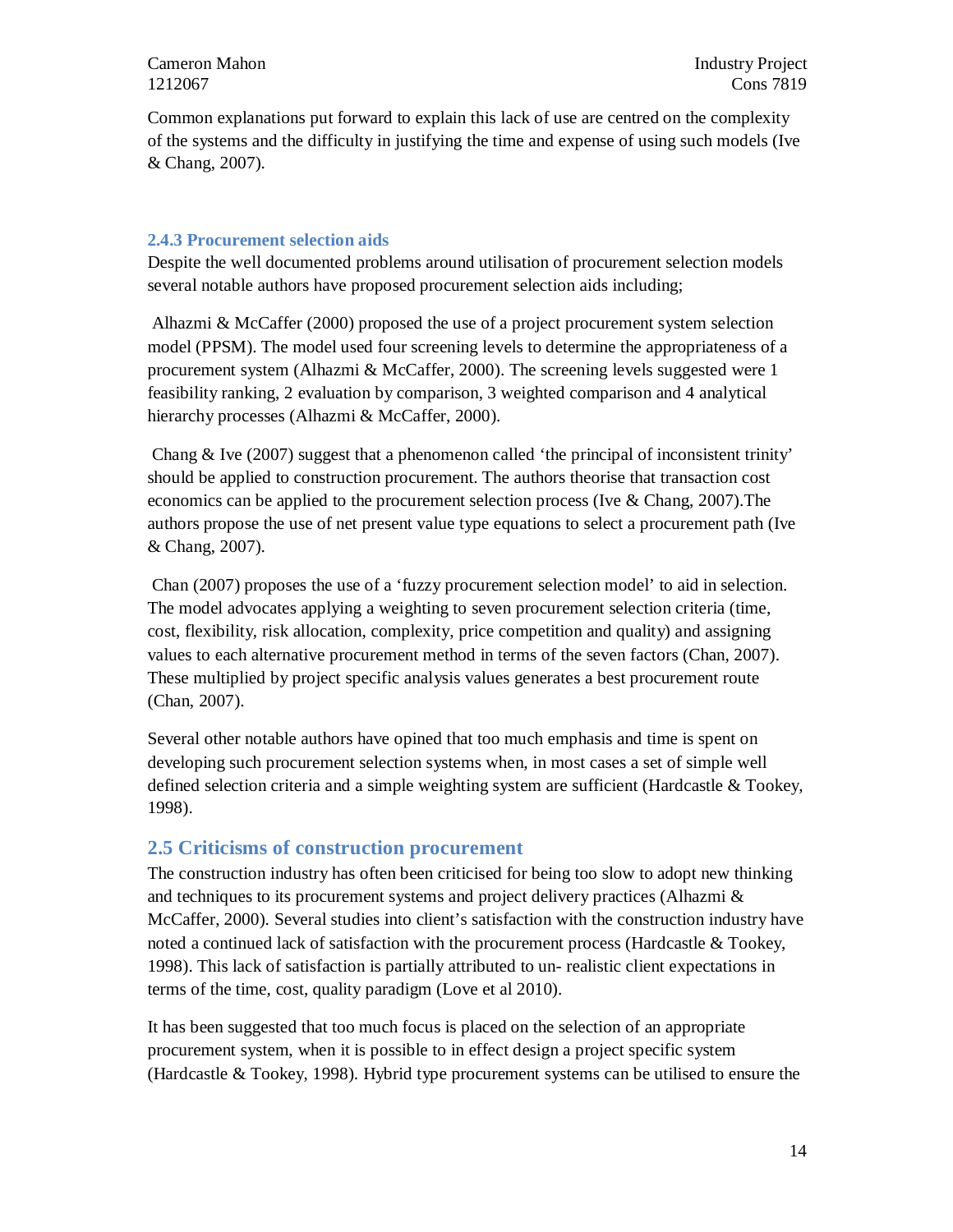Cameron Mahon Industry Project 1212067 Cons 7819

elements of a number of traditional procurement systems are incorporated to best meet project specific requirements (Hardcastle & Tookey, 1998).

Less experienced construction industry clients often struggle to adequately define key procurement selection criteria (Masterman 1994). As a result of poor definitions of key selection criteria less experienced clients often select inappropriate systems that prevent maximum value being gained from the procurement process (Davenport & Smith, 1995).

Procurement selection aids have been criticised as being too time consuming and costly for organisations to implement (Chan, 2007). Whilst these mathematical models and systems are viewed as being valuable some have suggested they tend to be so complex that they almost constitute a distinct field of expertise (Chan, 2007).

In general the construction procurement process can be fragmented and time consuming (Davenport & Smith, 1995). Client organisations who lack construction experience need to utilise the services of outside industry experts and consultants to ensure adequate procurement selection practices are employed (Kumaraswamy & Dissanayaka, 1996).

#### **2.6. Summary**

A vast body of literature exists on the topic of construction procurement. Procurement selection criteria can be identified through literature and a reasonable consensus exists around key considerations in procurement selection. Several procurement selection models have been developed but their use is limited primarily by complexity (Chan, 2007).

Client experience and type plays a key role in determining procurement selection criteria and systems (Masterman 1994). Whilst it is possible to group clients according to experience and sector it is difficult to adequately describe the requirements of all possible types and combinations of industry clients (Masterman 1994).

Seven or eight well established broad selection criteria exist and include, external environment, project characteristics, allocation of risk, time requirements, cost requirements, quality requirements, client experience and client goals (Thanh Luu et al 2003).

Appropriate procurement selection criteria and practices can reduce project costs by 5-10% (Alhazmi & McCaffer, 2000). However there is no substantial research into the procurement selection criteria and practices of Auckland interior fitout clients. This research will therefore attempt to answer the research question- What are the key procurement selection criteria of Auckland interior fitout clients?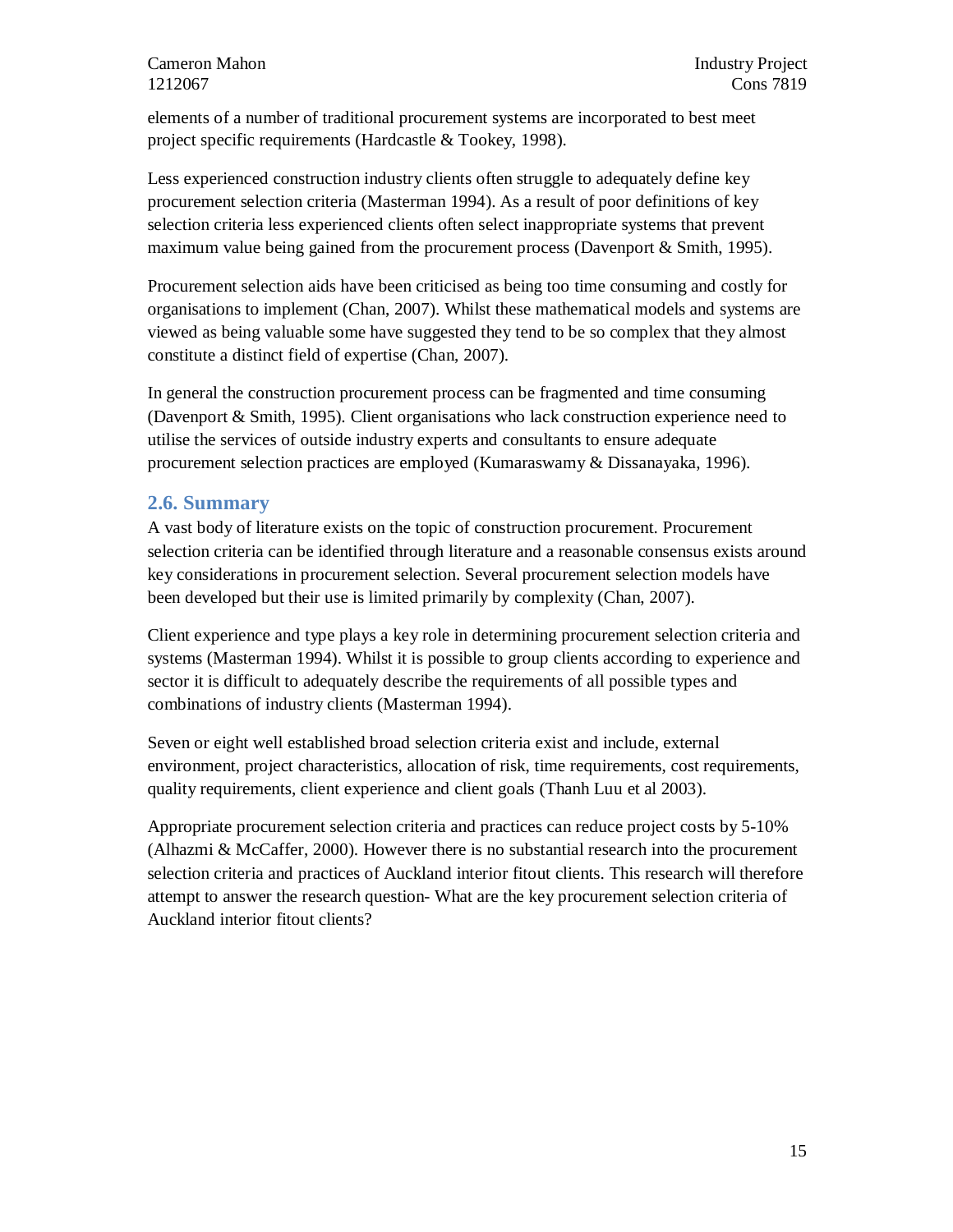# **Chapter 3- Methodology**

#### **3.1 Introduction**

Chapter three presents a review of research methodology used to answer the research question. The data collection method used for this study is discussed and justified and issues surrounding reliability, validity and research are discussed. The Thanh Luu et al (2003) study on which this research is partially based is also briefly described in this chapter.

#### **3.2 Research Design**

The research question was developed following a through review of literature around the topic of procurement and procurement selection and is: 'What are the key procurement selection criteria of Auckland interior fitout clients?' The primary goal of the research was to rank procurement selection parameters as identified by Thanh Luu et al (2003) in terms of the perceptions of Auckland interior fitout clients and then compare these results to Thanh Luu et al's (2003) study. To facilitate this comparison the questionnaire used throughout the interview process was partially based on that used by Thanh Luu et al (2003). The research method utilised was in the form of a semi structured interview incorporating questionnaire. The questionnaire also contained an open ended question segment which was designed to ascertain why respondents rated certain procurement selection parameters as either particularly high or low and to determine overall impressions of construction procurement.

#### **3.2.2 Type of research**

The research presented in this report can best be described as confirmatory research as it seeks to establish if trends in identified in the literature and published research are reflected in Auckland interior fitout clients rankings of procurement selection criteria (OECD Research, 2002). An exploratory element is also present in the research as no previous research into what Auckland interior fitout clients rate as being key procurement selection criteria exists (OECD Research, 2002). The research cannot be classified as pure research as its purpose is not to discover or present new theories or natural phenomenon (Fellows & Liu, 2003)

#### **3.2.3 Quantitative vs qualitative data**

"Qualitative data is data describing the attributes or properties that an object possesses. The properties are categorized into classes that may be assigned numeric values. However, there is no significance to the data values themselves, they simply represent attributes of the object concerned" (OECD Research, 2002)

"Quantitative data is data expressing a certain quantity, amount or range. Usually, there are measurement units associated with the data, e.g. metres, in the case of the height of a person. It makes sense to set boundary limits to such data, and it is also meaningful to apply arithmetic operations to the data" (OECD Research, 2002).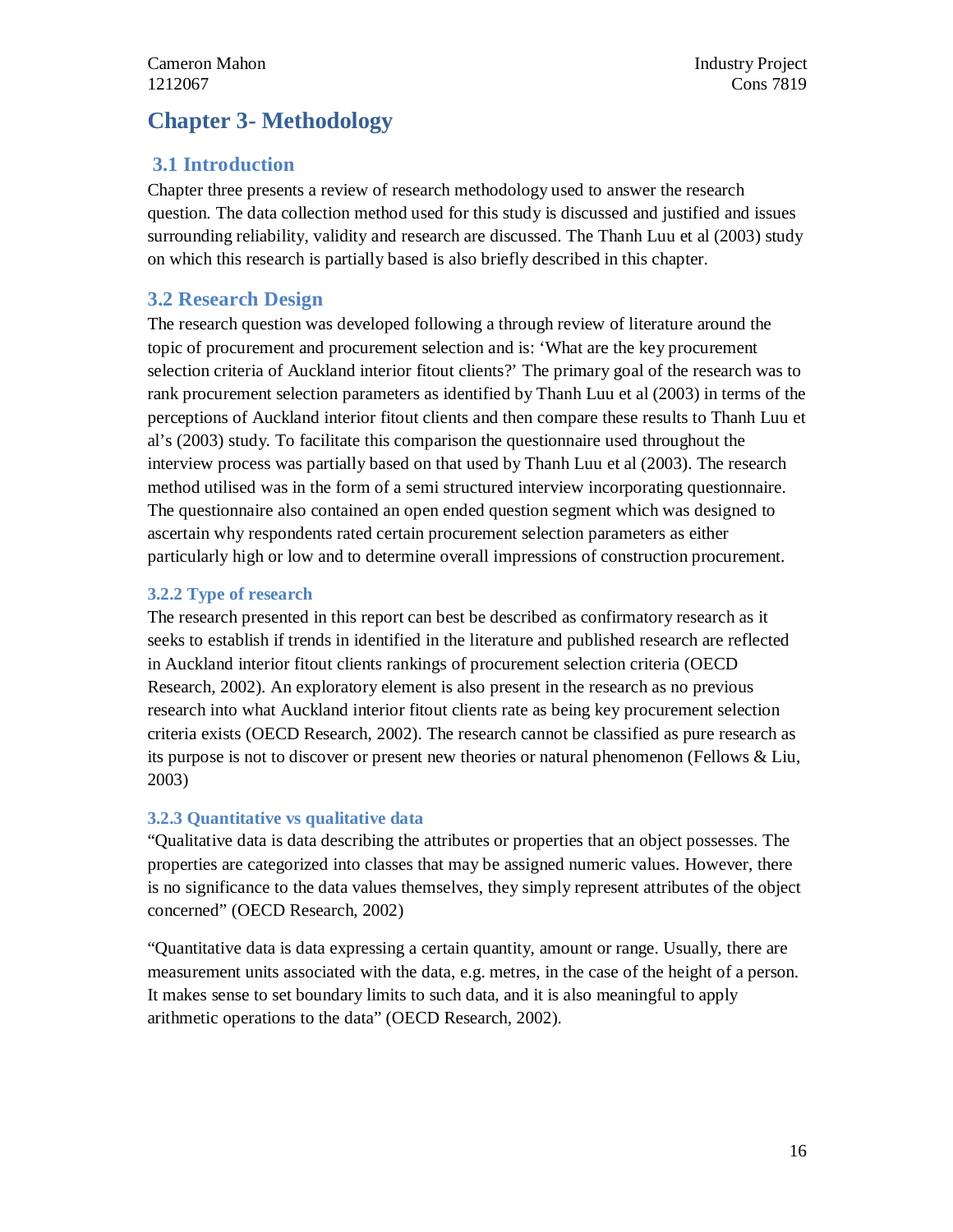#### Cameron Mahon **Industry Project Cameron Mahon** 1212067 Cons 7819

The data contained within this report is qualitative in its nature as it primarily deals with the perceptions and opinions of interview participants. Some quantitative analysis has been carried of for rating questions in the form of mean scores, standard deviation and rankings.

#### **3.2.3 Type of data collected**

A multitude of potential research techniques exist to conduct research of this nature and include surveys, observation, case studies and interviews. The semi structured interview incorporating questionnaire approach is essentially an interview based on pre prepared questionnaire with an open ended question segment and generally produces data which is empirical and through (Denscombe, 2003). The Thanh Luu et al (2003) study utilised the survey method and asked some 272 people to complete the survey, a far lager sample than that utilised for this research. Due to the small sample size a semi structured interview with questionnaire is a valid approach in terms of comparing the two studies (Denscombe, 2003). Essentially in the case of this research a survey was implemented in a face to face interview setting with some open ended questions to elicit more broad ranging responses from participants and therefore is a valid research method for comparison with the Thanh Luu et al (2003) study. Alternative research methods would not have been feasible due to sample size, time and logistical constraints.

#### **3.2.4 Previous research**

As previously stated the design of this research has been partially based on an Australian study conducted by Thanh Luu et al (2003). This is to ensure that the rankings of procurement selection criteria can be compared between the two studies. The wording of the 34 procurement selection parameters identified by Thanh Luu et al (2003) was in some cases slightly altered in the questionnaire for this research in order to ensure participants understood what they were being asked to rate. This was primarily to ensure employees of client organisations who were well versed in the procurement of construction services but not experts on construction procurement theory could easily relate each procurement selection parameter tho their own organisations practices. The wording of each parameter was directly based on that of Thanh Luu et al (2003) if not identical and therefore a comparison between the two studies remains a valid exercise (Denscombe, 2003).

#### **3.3 The interview process**

Respondents were made aware of the focus of the research via a phone call which also served as a request and acceptance to take part in the research. Prior the actual interview commencing all participants sighted and completed ethics documentation as required by the Unitec Ethics Committee. During the interview respondents were issued with a printed questionnaire, the researcher worked off a laptop using an Excel version of the questionnaire to transcribe the interview and input data electronically. Interview participants essentially dictated their responses to the open ended question segment to the interviewer. Overall the interviews lasted for approximately 15 minutes each, upon completion participants were thanked and made aware they could request a copy of the data collected or final report should they so wish. A copy of the questionnaire is contained as Appendix A.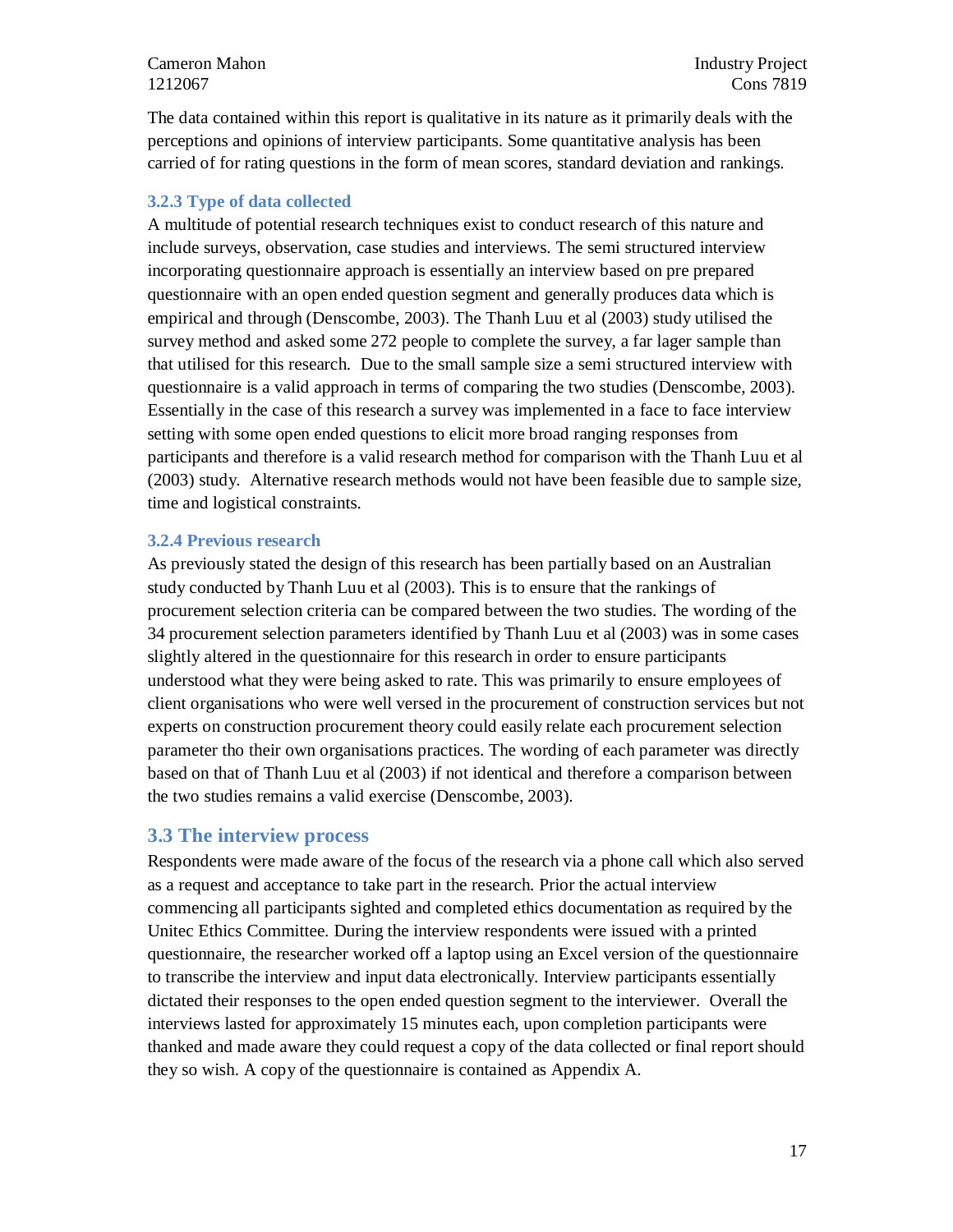# Cameron Mahon Industry Project

#### **3.3.1 The questionnaire**

Interviewees were asked to rank a list of key procurement selection parameters as identified by Thanh Luu et al (2003) on a Leichhardt scale of 0-5 in terms of influence on procurement selection where 0=not influential at all, 1=minimal influence, 2=of some influence, 3=influential, 4=very influential, 5=extremely influential . Interviewees were also asked how their organisation decided on a procurement path on a scale of 1-4 where 0-never, 1=rarely, 2=sometimes, 3=usually, 4=always. Participants were asked background questions to identify their role and which sector of the economy their organisation was involved in. Finally participants also competed an open ended question section to ascertain why certain procurement selection parameters were rated as either very high or very low, in addition the open ended question segment also asked participants about their overall impression of construction procurement.

#### **3.3.2 Participation requirements**

All respondents had completed a commercial fitout valued over \$1million total construction works value in the past 12 months, all respondents had also been actively involved in selection and implementation of procurement routes for said projects. This level of involvement in commercial fitouts was required to take part in the interview to ensure responses were valid and represented actual procurement selection practices of recent interior fitout clients. The number of interviewees was limited due to the number of accessible Auckland interior fitout clients and the time taken to conduct interviews. In total 10 interviews were conducted which, given the relatively small size of the interior fitout sector in Auckland should give an accurate representation of perceptions and provide results that indicate possible trends although these trends will be local.

The geographical location for the study was the greater Auckland region. In addition to logistical considerations, Auckland is a suitable location due to it being the largest commercial centre in New Zealand with a high concentration of commercial organisations and therefore high number of companies who procure interior fitouts.

#### **3.4 Justification of research methodology**

A semi structured interview allows the researcher control of the format of the questions and therefore also the format of the answers (Denscombe, 2003). Essentially a semi structured interview is a questionnaire which is administered in a face to face setting with the research participant (Denscombe, 2003). A primary advantage of the semi structured interview is that due to the uniform nature of questions and pre coded responses available to respondents a level of standardisation is possible to achieve (Denscombe, 2003). Semi structured interviews can be used to collect both quantitative and qualitative data (Denscombe, 2003).Semi structured interviews incorporating a questionnaire are suitable for small sample sizes and for research that seeks to ascertain respondent's perceptions on a given subject (Denscombe, 2003).

In order to improve understanding and reasoning behind responses to closed questions utilising a Likert scale open ended questions can be added to the questionnaire to allow participants to express more broad ranging opinions and in essence describe why certain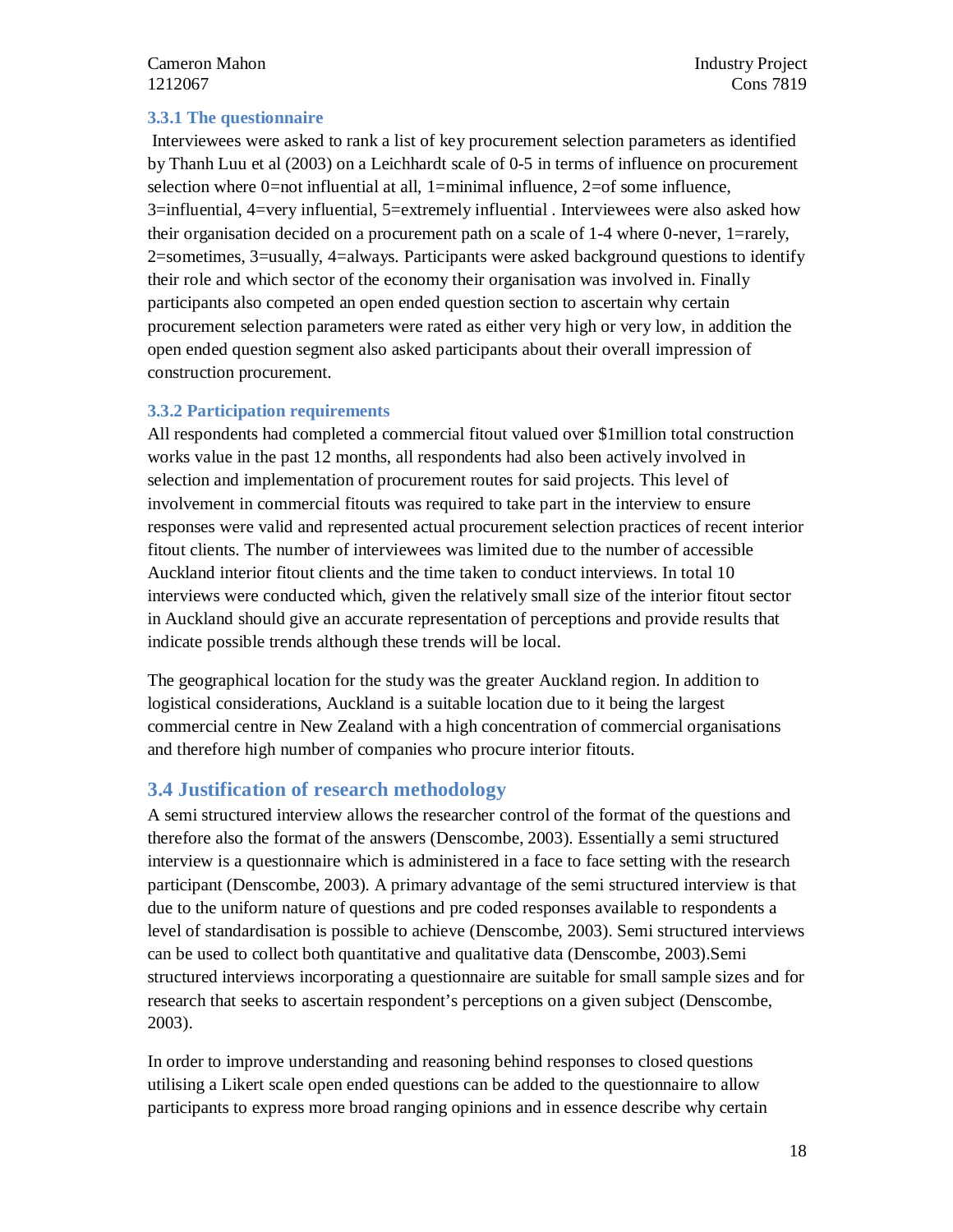#### Cameron Mahon Industry Project 1212067 Cons 7819

ratings were given to Likert scale questions (Denscombe, 2003). The open ended question segment extracts a more pure form of qualitative data from respondents (Denscombe, 2003).

Denscombe (2003, pp 41-44) states a semi structured interview is most appropriate when:

Data collected is uncontroversial but may require some explanation

Standardised responses to each question are required

Research is focused on a specific geographical location

There is sufficient time to prepare interview questionnaire and conduct interviews

Common criticisms of semi structured interviews often focus on the researcher's ability to influence responses through their own bias or perceptions being projected onto interview participants (Denscombe, 2003). However as the subject matter being researched is not controversial and interview respondents are being asked about their own practices and perceptions this is considered not an applicable criticism in terms of this study. Semi structured interviews are also relatively time consuming and expensive when compared with say a survey emailed to respondents (Denscombe, 2003). However email based surveys are easy to ignore and would seem to be non beneficial in terms of time and cost given the small sample size and close geographical location of all participants.

#### **3.5 Reliability and validity**

The issues of reliability and validity are of paramount importance to the overall worth of any research (Fellows & Liu, 2003).

Reliability is primarily concerned with providing consistent results under consistent conditions in order to assure that the results of the research are reliable and will stand up to scrutiny (Fellows & Liu, 2003). Validity on the other hand is concerned primarily with ensuring that the research results assess or measure what was intended to be assessed (Fellows & Liu, 2003).

Providing research has been well designed with assessing what is intended to be assessed or measured in mind it is inherently valid (Fellows & Liu, 2003). As previously discussed a semi structured interview with questionnaire is a valid method of collecting empirical data from a small sample of respondents. The fact that this study has been partially based on Thanh Luu et al's (2003) study further contributes to overall validity of this research. By working off the same questionnaire for each interview the research is able reach a level of reliability and consistency, each interview is conducted based off the same questions and in a similar setting (Denscombe, 2003).

#### **3.6 Ethical considerations**

Research ethics as outlined by the Unitec Ethic Committee have been followed both in the design and implementation of this research. Anonymity and confidentially was guaranteed and participants were able to decline to answer any of the questions presented to them. All respondents were informed of the Unitec Ethics Committee requirement that all information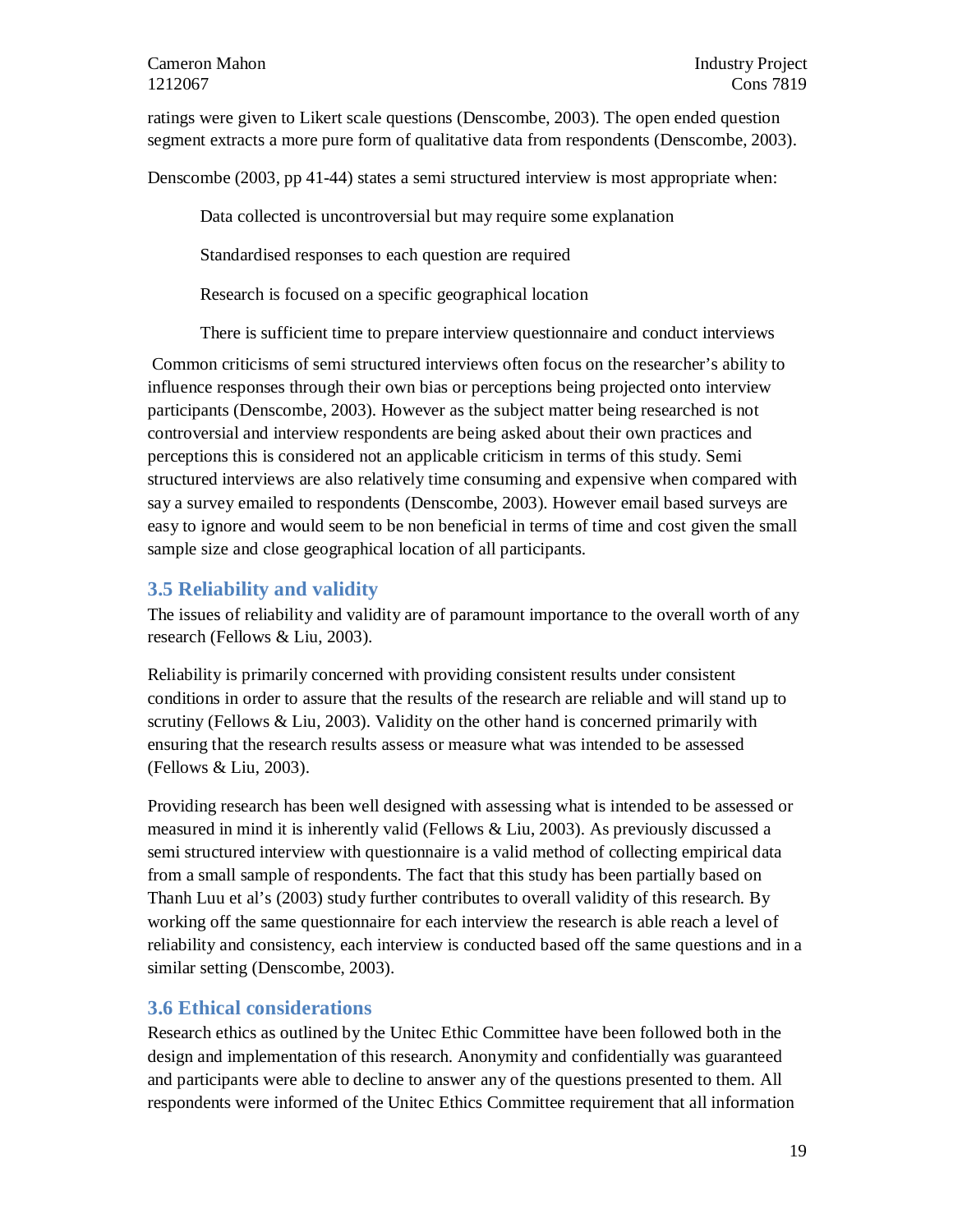Cameron Mahon Industry Project 1212067 Cons 7819

relating to the project be kept on file for five years. All research respondents signed and completed the consent form as required by the Unitec Ethics Committee.

Interview participants were made aware of why they were being asked to take part in the research and that their organisations and identities would remain confidential. This study can be classified as "low impact research" (Denscombe, 2003). Low impact research can be defined as: "research that focuses on events or practices that have already naturally occurred without any influence form the researcher" (Denscombe, 2003, pp. 136-138).

Denscombe (2003, pp 140-141) describes good ethical research practice as:

Collect and process data in a fair and lawful manner Use data only for the purposes originally specified Collect only the data which is actually needed Keep data no longer than is necessary Keep the data source secure Not distribute data Restrict access to data Keep data anonymous

These ethical research practices have been followed by the researcher and it is expected that the Unitec staff members responsible for holding the data for five years ensure that the principles listed above are followed by themselves and their organisation.

The researcher conducted the interview having identified themselves as a Unitec student and participants signed a document consenting to the interview and data collection prior to any questioning taking place in accordance with the Unitec Ethics Committee requirements.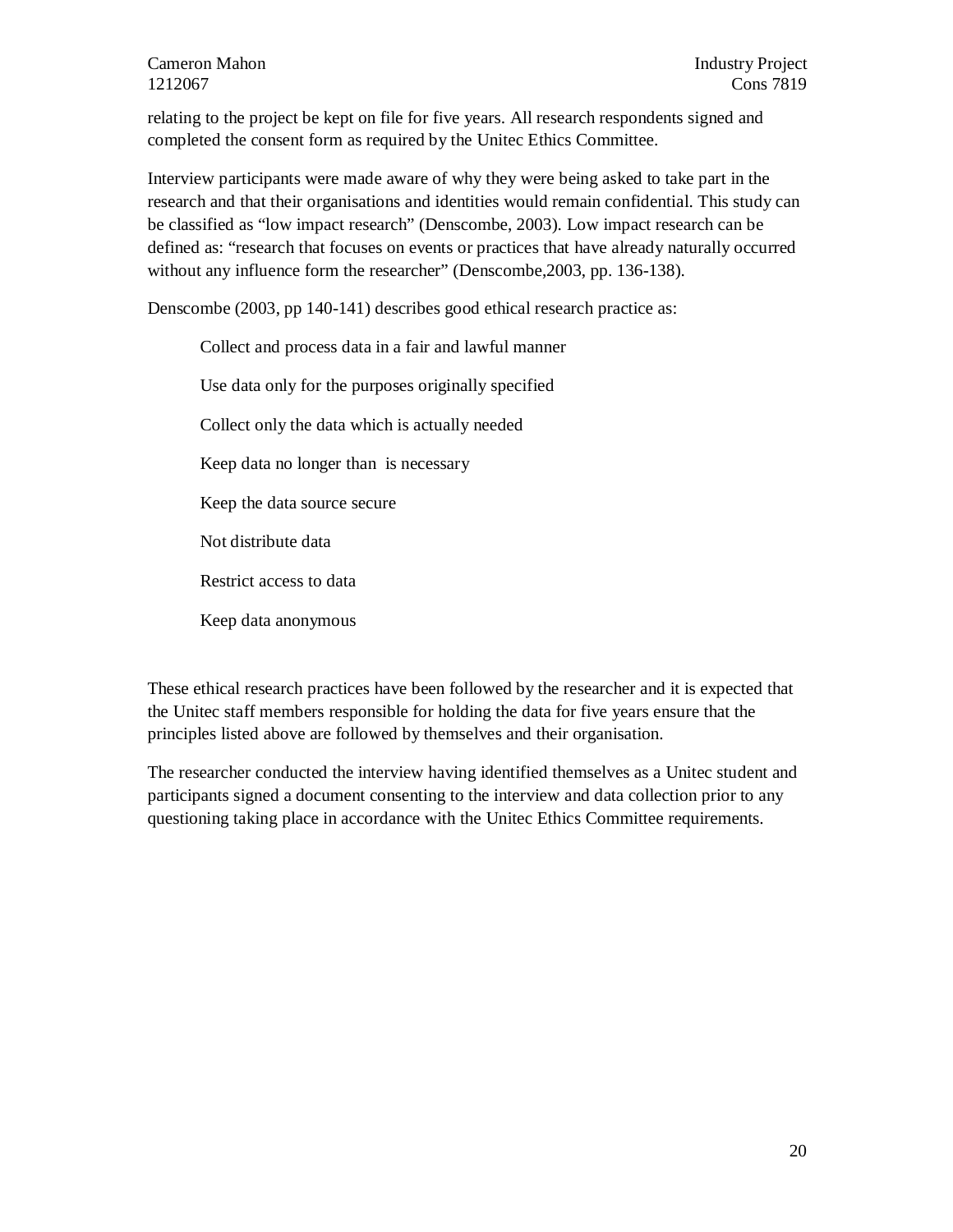# **Chapter four- data collection and findings**

#### **4.1 Introduction**

The purpose of the data collection process was to provide data for analysis in order to answer the research question – 'What are the key procurement selection criteria of Auckland interior fitout clients?' The data presented in this chapter was collected using a semi structured interview incorporating a questionnaire as discussed previously. Chapter four presents' data collected from the interview process.

#### **4.2 Response rate**

Respondents were made aware the focus of the research via a phone call which also served as a request and acceptance to take part in the research. Prior the actual interview commencing all participants sighted and completed ethics documentation as required by the Unitec Ethics Committee. Of the ten people asked to take part in the interviews all ten agreed to take part and completed an interview which lasted for approximately 15 minutes. All respondents completed the entire interview answering all questions put them and completed interviews were all deemed to be useable.

#### **4.3 Positions and industry sectors of respondents**

All respondents had completed a commercial fitout valued over \$1million total construction works value in the past 12 months, all respondents had also been actively involved in selection and implementation of procurement routes for said projects. This level of involvement in commercial fitouts was required to take part in the interview to ensure responses were valid and represented actual procurement selection practices of recent interior fitout clients.

#### **4.4 Data presentation**

#### **4.4.1 Participant characteristics**

Question one sought to identify the roles respondents had within their organisation, responses are presented in the table 2 (page 29). Consultant project managers were interviewed as often these professionals were engaged to make essentially all project related decisions on behalf of the client (excluding perhaps final budget approval or any client instigated design changes) in effect consultant project managers acted as the client's agent and therefore their opinions essentially represented the procurement selection practices of the clients they represented. Client employed project managers were employees of the client organisation and were actively involved in procurement decision making and implementation. These professionals often came from project management backgrounds in fields other than construction.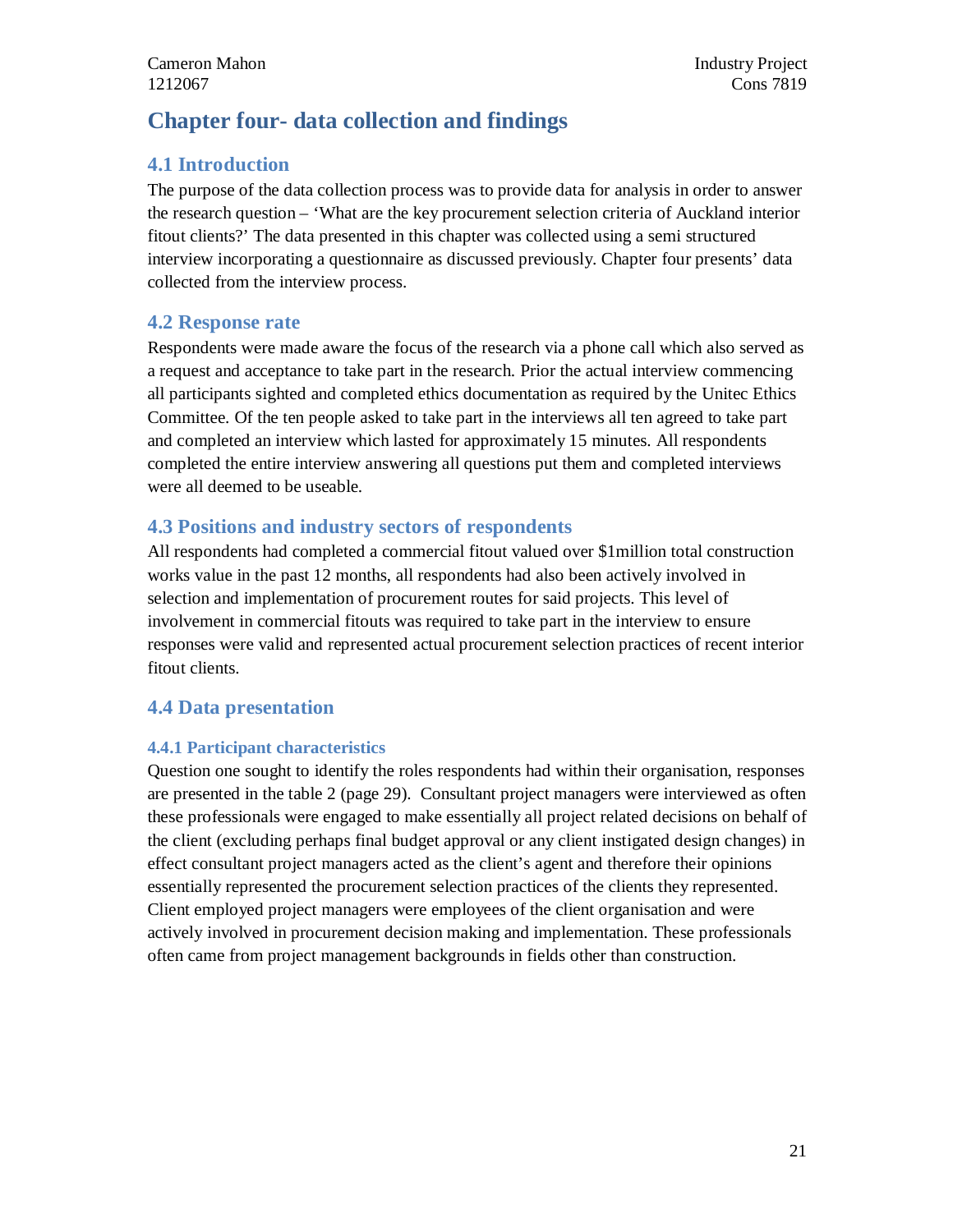#### **Table 2- Roles of respondents**

| Titles                            | No of       |
|-----------------------------------|-------------|
|                                   | respondents |
|                                   |             |
| Project Manager (employee of      |             |
| client organisation)              | 2           |
| Facilities/Building Manager       | 2           |
| Administration manager            | 1           |
| <b>Consultant Project Manager</b> | 4           |
| Company Director/Associate        |             |
| Director/Partner                  |             |

#### **4.4.2 Economic sectors of participant's organisations**

Question 2 was included to identify the sector of the economy each respondent's organisation was involved in. Consultant project managers answered on behalf of the organisations they had recently worked for. One senior project manager had in the past year been in involved in procurement selection for client's from each of the economic sectors identified, hence the greater number of sectors than respondents shown on table 3 below.

The results of the research based on the economic sectors identified above will be heavily biased towards the procurement selection practices of Auckland interior fitout clients involved in the commercial sector of the economy. Identifying bias or limitations of research is important to identify the credibility and reliability of results (Weber, Current, & Benton, 1991).

| Economic sectors | Number of responses |
|------------------|---------------------|
| Education        | 1                   |
| Commercial       | 10                  |
| Retail           | 1                   |
| Industrial       | 1                   |
| Public sector    | 1                   |
| Healthcare       |                     |

#### **Table 3- Economic sectors**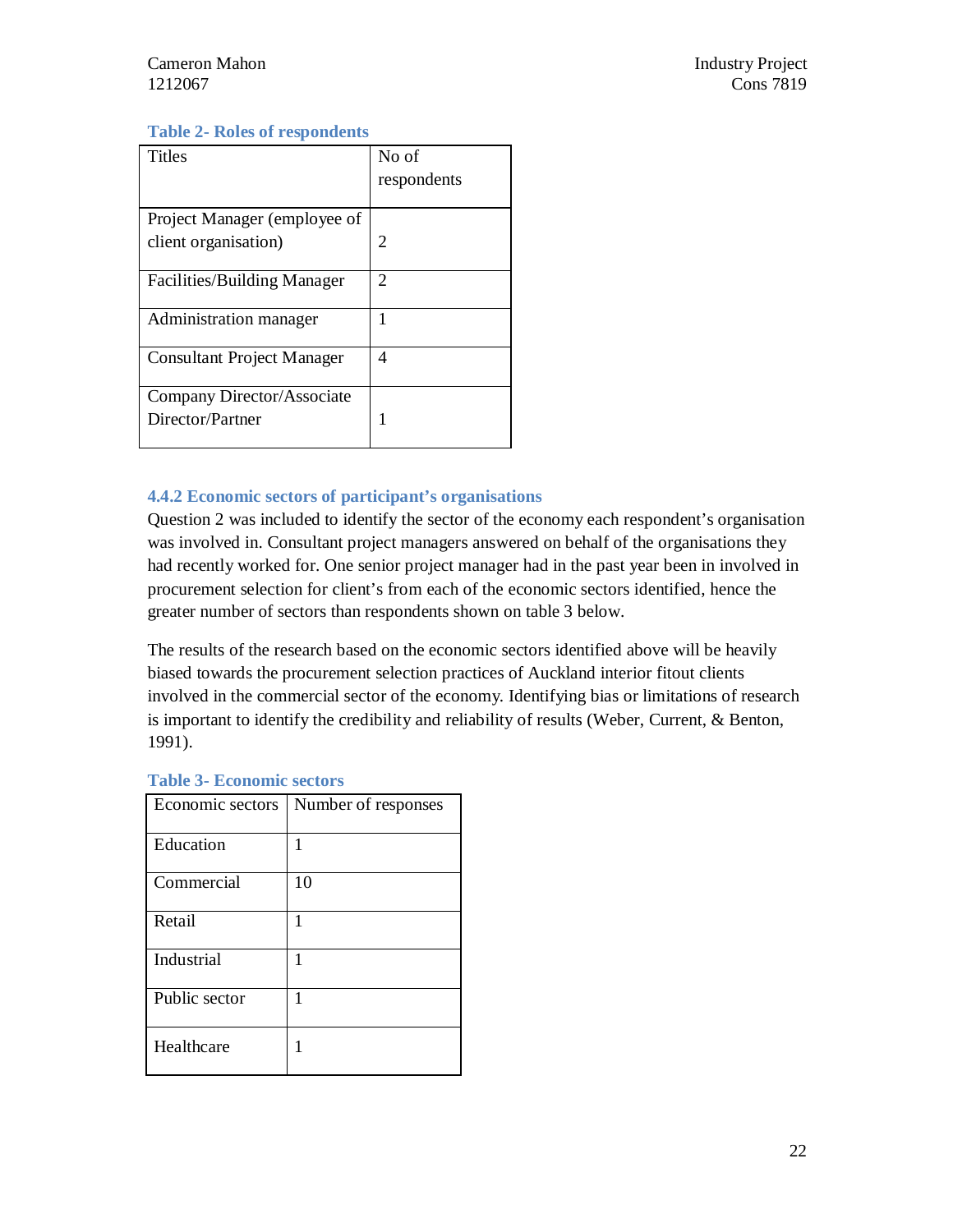#### **4.4.3 Participant's ratings of procurement path selection advice**

Question three sought to ascertain how respondent's organisations utilised procurement path selection advice from a variety of sources. Respondents were asked to rate how their organisation decided on a procurement path on a scale of  $1-4$ , where  $1=$ never,  $2=$ sometimes, 3=usually, 4=always. Out of the ten respondents interviewed all said that consultant advice was usually or always followed to decide on a procurement path. 9 out of 10 respondents said their organisations usually or always utilised past experience to play a part in procurement decision making. Five out of ten respondents said their organisations used a combination of consultant advice and in house expertise in terms of procurement decision making. Four out of ten respondents said their organisations usually used in house experience to drive procurement decision making, but it should be noted all four of these respondents also utilised consultant advice and essentially a combination of in house expertise and consultant advice was used in terms of procurement decision making. Only one of ten respondents said their organisation usually used procurement selection models to guide procurement decision making, five of ten respondents said procurement selection models were used rarely.

The ranking of each form of procurement selection advice is based on mean scores is shown below in table 4. With a mean score of 3.5 consultant's advice was rated as the form of procurement advice most often relied upon to guide procurement decision making, past experience with a mean score of 3.1 was rated as next most utilised driver of procurement decision making, followed by a combination of consultant advice and in house expertise with a mean score of 2.4. The least utilised drivers of procurement decision making were in house expertise with a mean score of 1.8 and procurement selection models with a mean score of 1.

| Respondents ratings of                   | $\mathbf{R}1$ | IR2 | $\vert$ R3 | R4                                | R <sub>5</sub> | <b>R6</b> |   | $\overline{R7}$ $\overline{R8}$ $\overline{R9}$ $\overline{R1}$ | Mean | <b>Rank</b> |
|------------------------------------------|---------------|-----|------------|-----------------------------------|----------------|-----------|---|-----------------------------------------------------------------|------|-------------|
| procurement path selection<br>advice 0-4 |               |     |            | CPM FM CPM CPM CPM MD FM PM AM PM |                |           |   |                                                                 |      |             |
| Consultant advice                        |               |     |            |                                   |                |           |   |                                                                 | 3.5  |             |
| In house expertise                       |               |     |            |                                   |                |           |   |                                                                 | 1.8  |             |
| Combination of consultant                |               |     |            |                                   |                |           |   |                                                                 |      |             |
| advice and in house                      |               |     |            |                                   |                |           | 4 | $\mathfrak{D}$                                                  | 2.4  |             |
| Procurement selection                    |               |     |            |                                   |                |           |   |                                                                 |      |             |
| models                                   |               |     |            |                                   |                |           |   |                                                                 |      |             |
| Past experience (historical              |               |     |            |                                   |                |           |   |                                                                 | 3.1  |             |

**Table 4- Procurement selection advice-participant ratings** 

#### **Key**

CPM= Consultant project manager, FM= Facilities manager, MD= Managing director, PM= Project manager (employee of client organisation), AM= Administration manager, R#= Respondent interview number i.e. R1= respondent one

#### **Rating key**

0-Never, 1=Rarely, 2=Sometimes, 3= Usually, 4= Always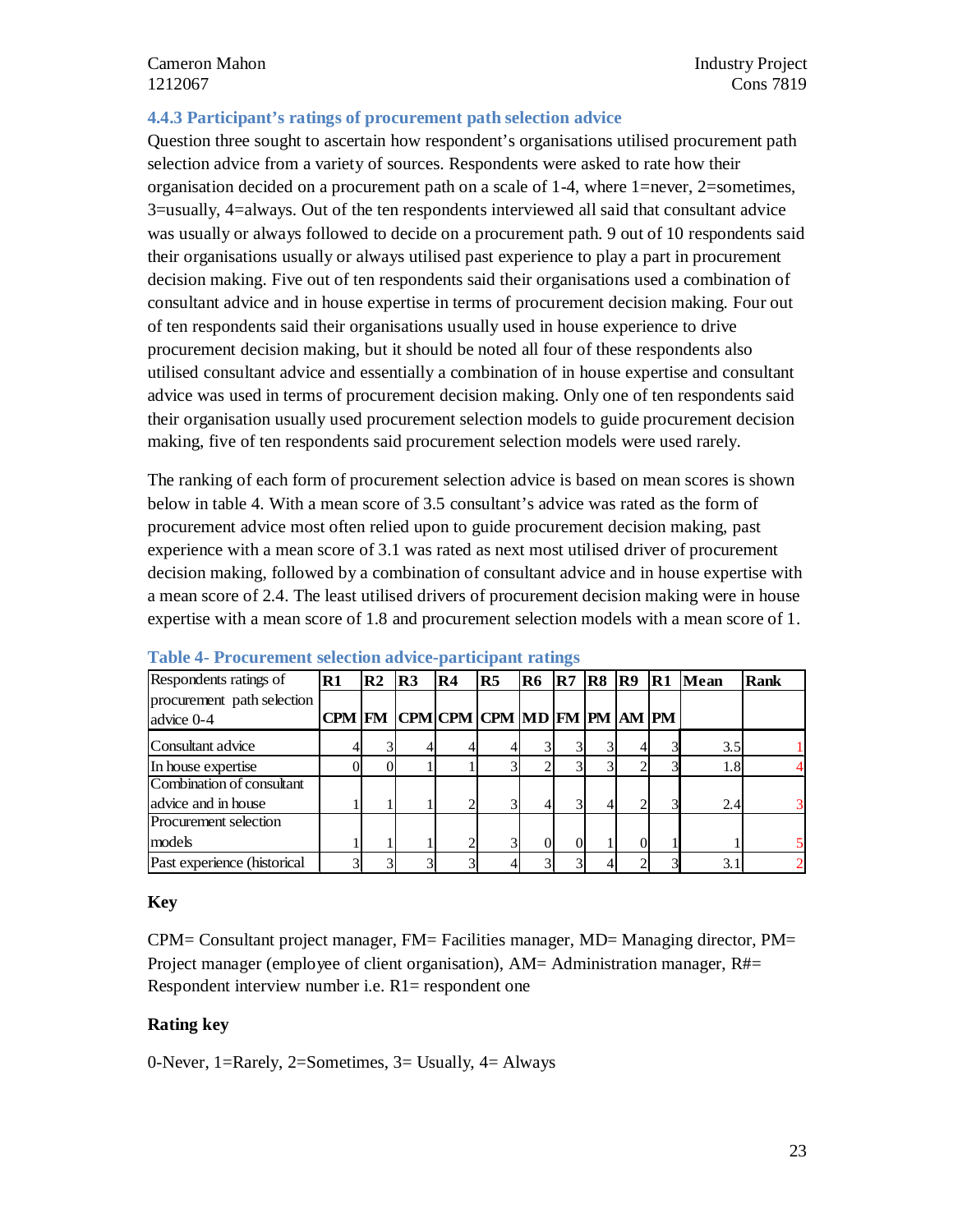Cameron Mahon Industry Project

#### **4.4.4 Participant's ratings of the influence of procurement selection parameters**

Question four was essentially the crux of the research and sought to ascertain the actual influence of procurement selection parameters as identified by Thanh Lu et al (2003), amongst Auckland interior fitout clients. The questionnaire required that participants rate the influence of each procurement selection parameter using a six point Likert scale where 0= not influential at all,  $1 =$  minimal influence,  $2 =$  of some influence,  $3 =$  influential,  $4 =$ very influential, 5= extremely influential.

The rankings of each procurement selection parameter was based on a mean rating scores as shown on table four on the following page. With a mean rating of 4.7 and standard deviation of 0.483 client budget/cost requirements was rated as being the single most influential parameter on procurement selection, followed closely by client requirement for on time completion with a mean score of 4.6 and standard deviation of 0.516. 10 out of 10 respondents rated these two parameters as being either very influential or extremely influential on procurement decision making. The next most influential parameters were client experience with a mean score of 3.9 and standard deviation of 0.567, followed by client requirements for value for money with a mean score of 3.8 and standard deviation of 0.421.

The procurement selection factor rated least influential was natural disasters with a mean score of 0.2 and a standard deviation of 0.422. The second least influential procurement selection parameter was industrial action with a mean score of 0.4 and standard deviation of 0.516. These two parameters were rated as being of either no influence or minimal influence by all respondents. The next least influential parameters were inclement weather with a mean score of 0.5 and standard deviation 0.707, followed by objections from neighbours with a mean score of 1.5 and a standard deviation of 0.707.

The standard deviations of all 34 procurement selection parameters were relatively similar with the largest standard deviation of 1.033 for client trust of other project participants and the smallest standard deviation of 0.422 for natural disasters. This indicates that the ratings of the 34 procurement selection parameters were relatively similar amongst respective interview participants.

A number of procurement selection parameters were rated as equally once mean scores were calculated, which is perhaps a symptom of the small sample size. 14 parameters had mean scores of between 3.4 and 2.7 respectively the standard deviation for these similarly scored parameters ranged from 1.033 to 0.516 respectively, which is also likely a symptom of the small sample size.

A complete table showing each procurement selection parameter, the rating from each participant, mean score and standard deviation is presented as table five on the following page.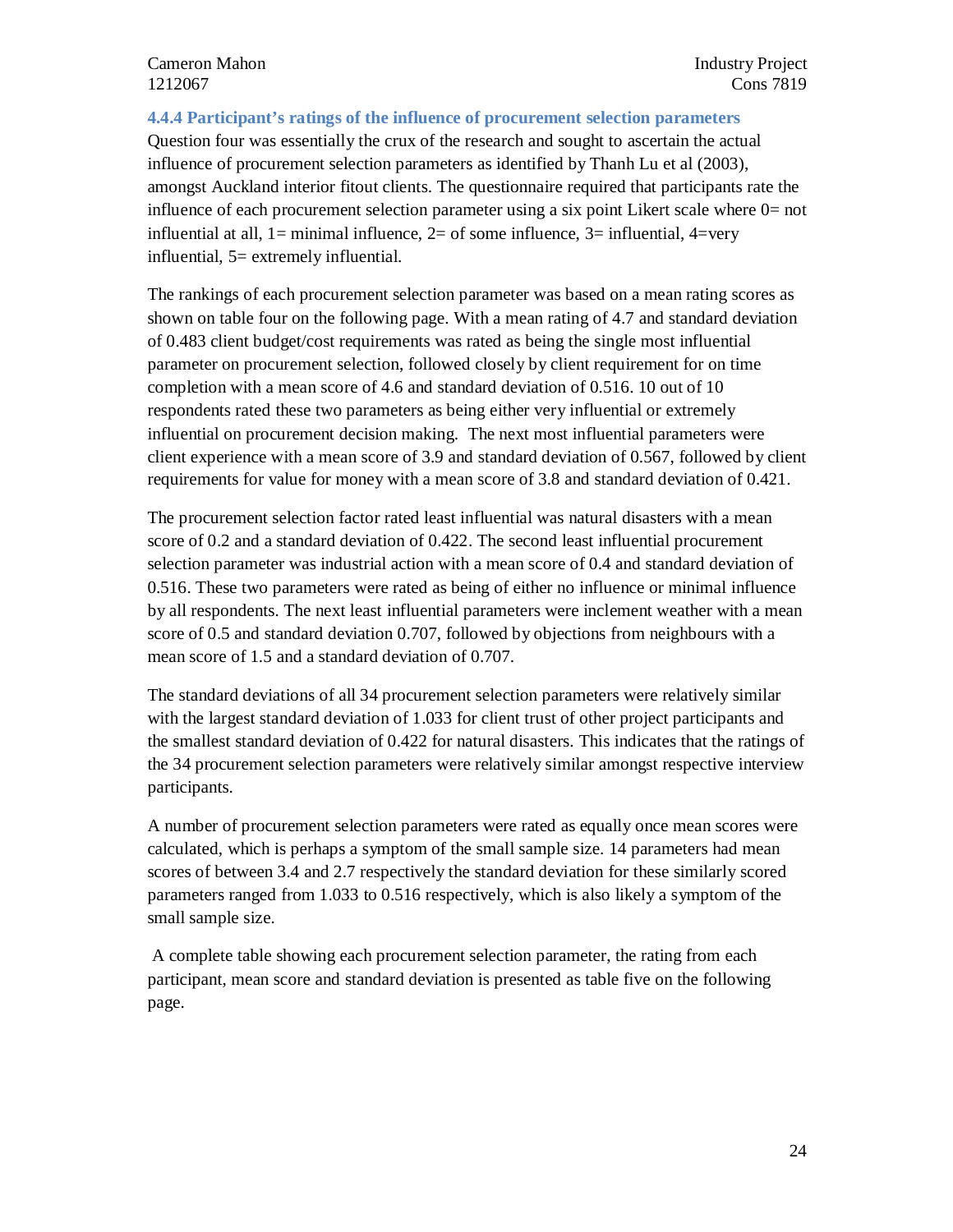#### **Table 5- Respondent rating of procurement selection parameters**

| <b>Respondent rating of PSPs 0-5</b>                | R1             | R2             | R3             | R <sub>4</sub> | R5                      | R6               | R7             | R8             | R9                      |                | R <sub>10</sub> Mean | Standard  | Rank            |
|-----------------------------------------------------|----------------|----------------|----------------|----------------|-------------------------|------------------|----------------|----------------|-------------------------|----------------|----------------------|-----------|-----------------|
|                                                     |                |                |                |                |                         |                  |                |                |                         |                |                      |           |                 |
|                                                     | CPM            | <b>FM</b>      | <b>CPM</b>     | <b>CPM</b>     | CPM MD FM PM AM         |                  |                |                |                         | PM             |                      | deviation |                 |
| Client budget/cost requirements                     | 5              | 4              | 5              | 5              | $\overline{4}$          | 5                | 5              | $\overline{4}$ | 5                       | 5              | 4.70                 | 0.483     |                 |
| Client requirement for on time completion           | 5              | 4              | 5              | 5              | $\overline{4}$          | $\overline{4}$   | 5              | $\overline{4}$ | 5                       | 5              | 4.60                 | 0.516     |                 |
| Client experience                                   | $\overline{4}$ | $\overline{4}$ | $\overline{4}$ | $\overline{4}$ | $\overline{4}$          | 3                | $\overline{4}$ | $\overline{4}$ | 3                       | 5              | 3.90                 | 0.568     |                 |
| Client requirements in terms of value for money     | $\overline{4}$ | $\overline{4}$ | $\overline{4}$ | $\overline{3}$ | $\overline{4}$          | $\overline{4}$   | $\overline{4}$ | $\overline{4}$ | 3                       | $\overline{4}$ | 3.80                 | 0.422     |                 |
| Market conditions                                   | $\overline{4}$ | $\overline{4}$ | 3              | $\overline{3}$ | 3                       | $\overline{4}$   | 3              | $\overline{4}$ | $\overline{4}$          | $\overline{4}$ | 3.60                 | 0.516     |                 |
| Clients' financial position                         | 3              | $\overline{4}$ | $\overline{4}$ | $\overline{4}$ | $\overline{2}$          | 3                | $\overline{4}$ | $\overline{4}$ | 3                       | 4              | 3.50                 | 0.707     |                 |
| Client type                                         | 3              | $\overline{4}$ | $\overline{4}$ | 3              | $\overline{4}$          | $\overline{3}$   | $\overline{3}$ | $\overline{4}$ | $\overline{\mathbf{3}}$ | 3              | 3.40                 | 0.516     | $11=$           |
| Access to in house construction expertise           | 3              | 3              | $\overline{4}$ | $\overline{3}$ | 3                       | 3                | $\overline{4}$ | $\overline{4}$ | 3                       | $\overline{4}$ | 3.40                 | 0.516     | 11:             |
| Availability of experienced contractors             | $\overline{2}$ | $\overline{3}$ | 5              | $\overline{4}$ | 3                       | 3                | $\overline{4}$ | $\overline{4}$ | 3                       | 3              | 3.40                 | 0.843     | 11 <sub>5</sub> |
| Client risk profile                                 | $\overline{4}$ | $\overline{4}$ | 3              | $\overline{c}$ | 3                       | $\overline{4}$   | $\overline{4}$ | $\overline{4}$ | $\overline{\mathbf{3}}$ | 3              | 3.40                 | 0.699     | $11 =$          |
| Level of client involvement                         | 3              | 3              | $\overline{3}$ | $\overline{4}$ | 3                       | 3                | $\overline{4}$ | $\overline{4}$ | 3                       | $\overline{4}$ | 3.40                 | 0.516     | $11 =$          |
| Client requirements around on going operating costs | 3              | $\overline{2}$ | $\overline{c}$ | $\overline{3}$ | $\overline{4}$          | $\overline{4}$   | 4              | $\overline{4}$ | $\overline{3}$          | 3              | 3.20                 | 0.789     | $13=$           |
| Project scope                                       | 3              | 3              | 3              | 5              | 3                       | 3                | 3              | 3              | 3                       | $\overline{3}$ | 3.20                 | 0.632     | $13 =$          |
| Management of known risk elements                   | 4              | $\overline{4}$ | $\overline{4}$ | $\overline{c}$ | $\overline{2}$          | $\overline{3}$   | $\overline{3}$ | $\overline{4}$ | 3                       | $\overline{2}$ | 3.10                 | 0.876     | $16=$           |
| Potential for innovation                            | 3              | 3              | 5              | $\overline{3}$ | $\overline{c}$          | 3                | $\overline{3}$ | $\overline{4}$ | 3                       | $\overline{c}$ | 3.10                 | 0.876     | $16=$           |
| Client requirements for ongoing maintenance         | $\overline{c}$ | 1              | $\overline{4}$ | $\overline{4}$ | $\overline{4}$          | $\overline{c}$   | $\overline{4}$ | $\overline{4}$ | 3                       | $\overline{3}$ | 3.10                 | 1.101     | $16=$           |
| Availability of materials                           | $\overline{c}$ | $\overline{3}$ | $\overline{3}$ | 3              | $\overline{2}$          | $\overline{3}$   | 3              | $\overline{4}$ | $\overline{\mathbf{3}}$ | $\overline{3}$ | 2.90                 | 0.568     | 17              |
| Client's trust of other project participants        | $\overline{2}$ | 3              | 5              | 3              | $\overline{2}$          | $\overline{2}$   | $\overline{2}$ | $\overline{4}$ | 3                       | $\overline{2}$ | 2.80                 | 1.033     | 18              |
| Intended function of built asset                    | $\overline{2}$ | $\overline{3}$ | $\mathbf{1}$   | $\overline{4}$ | 3                       | 3                | $\overline{3}$ | $\overline{3}$ | 3                       | $\overline{2}$ | 2.70                 | 0.823     | $20 =$          |
| Productivity of labour force                        |                |                |                |                |                         |                  |                |                |                         |                |                      |           |                 |
|                                                     | $\overline{c}$ | 3              | 4              | 4              | 3                       | $\boldsymbol{2}$ | $\overline{c}$ | $\overline{c}$ | 3                       | $\overline{2}$ | 2.70                 | 0.823     | $20=$           |
| Potential impact of unknown risk factors            | $\overline{4}$ | $\overline{3}$ | $\overline{c}$ | $\overline{3}$ | $\overline{2}$          | $\overline{c}$   | $\overline{2}$ | $\overline{3}$ | $\overline{3}$          | $\overline{2}$ | 2.60                 | 0.699     | $22 =$          |
| Regulatory feasibility                              | $\overline{2}$ | $\overline{4}$ | $\overline{3}$ | $\overline{c}$ | 3                       | $\overline{3}$   | $\overline{c}$ | $\overline{c}$ | $\overline{\mathbf{3}}$ | $\overline{2}$ | 2.60                 | 0.699     | $22 =$          |
| Construction methodology                            | 3              | 3              | $\overline{2}$ | $\overline{3}$ | $\overline{2}$          | $\overline{c}$   | $\overline{2}$ | 3              | $\overline{3}$          | $\overline{2}$ | 2.50                 | 0.527     | $24 =$          |
| Clients' requirements for level of technical        |                |                |                |                |                         |                  |                |                |                         |                |                      |           |                 |
| performance                                         | $\overline{c}$ | 3              | 4              | 3              | $\overline{c}$          | $\overline{c}$   | $\overline{c}$ | 3              | $\overline{c}$          | $\overline{c}$ | 2.50                 | 0.707     | 24:             |
| Technological feasibility                           | $\overline{c}$ | $\overline{c}$ | $\mathbf{1}$   | $\overline{2}$ | $\overline{\mathbf{3}}$ | $\overline{3}$   | $\overline{c}$ | $\overline{c}$ | $\overline{\mathbf{3}}$ | $\overline{c}$ | 2.20                 | 0.632     | $26=$           |
| Aesthetic requirements of building                  | $\overline{c}$ | $\overline{c}$ | $\overline{c}$ | $\overline{4}$ | 3                       | $\overline{2}$   | $\overline{2}$ | $\mathbf{1}$   | $\overline{c}$          | $\overline{2}$ | 2.20                 | 0.789     | $26 =$          |
| Cultural influences                                 | 1              |                | $\mathbf{1}$   | $\overline{3}$ |                         | $\overline{c}$   | 3              | $\overline{3}$ | 3                       |                | 1.90                 | 0.994     | 27              |
| Objections from lobby groups or other interested    |                |                |                |                |                         |                  |                |                |                         |                |                      |           |                 |
| parties                                             | 1              | 3              | 1              | 1              | 1                       | $\overline{c}$   | $\overline{c}$ | 1              | 3                       | 1              | 1.60                 | 0.843     | 29.             |
| Political influences                                | 1              | $\overline{2}$ | $\mathbf{1}$   | $\mathbf{1}$   | $\mathbf{1}$            | $\overline{c}$   | 3              | $\mathbf{1}$   | $\overline{3}$          | 1              | 1.60                 | 0.843     | $29 =$          |
| Objections from neighbors                           | 1              | $\overline{c}$ | 1              | 1              | 1                       | $\overline{c}$   | $\overline{2}$ | 1              | 3                       |                | 1.50                 | 0.707     | 30              |
| Site location                                       | 1              | 1              | $\overline{2}$ | $\overline{c}$ | $\overline{2}$          | $\mathbf{1}$     | 1              | $\overline{2}$ | $\mathbf{1}$            |                | 1.40                 | 0.516     | 31              |
| Inclement weather                                   | $\overline{0}$ | $\overline{0}$ | $\overline{0}$ | $\mathbf{1}$   | $\overline{c}$          | $\mathbf{0}$     | $\mathbf{0}$   | $\mathbf{1}$   | $\overline{0}$          | 1              | 0.50                 | 0.707     | 32              |
| Industrial action                                   | $\overline{0}$ | $\mathbf{0}$   | $\mathbf{1}$   | $\mathbf{1}$   | $\mathbf{1}$            | $\overline{0}$   | $\overline{0}$ | $\mathbf{1}$   | $\boldsymbol{0}$        | $\theta$       | 0.40                 | 0.516     | 33              |
| Natural disasters                                   | $\overline{0}$ | $\overline{0}$ | $\theta$       | $\overline{0}$ |                         | $\theta$         | $\Omega$       |                | $\theta$                | $\Omega$       | 0.20                 | 0.422     | 34              |

#### Key

CPM= Consultant project manager, FM= Facilities manager, MD= Managing director, PM= Project manager (employee of client organisation), AM= Administration manager, R#= Respondent interview number i.e. R1 respondent one

#### Rating key

0= Not influential at all, 1= Minimal influence, 2= Of some influence, 3= Influential, 4=Very influential, 5= Extremely influential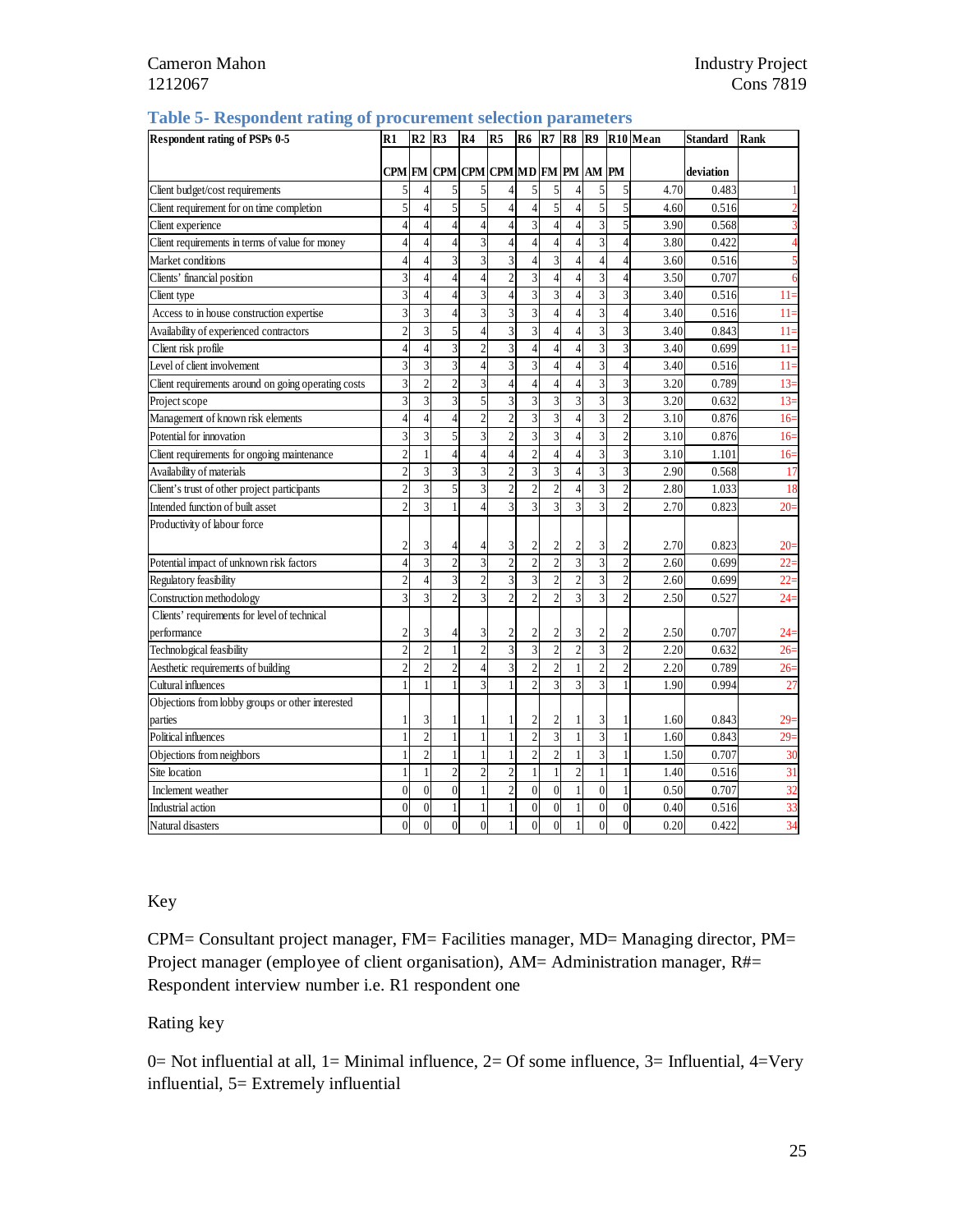Cameron Mahon Industry Project 1212067 Cons 7819

 Table five (presented below) compares rankings and mean scores of this research to Thanh Luu et al's (2003) study. As previously noted the wording of some parameters was changed so as to ensure interview participants were clear about what they were being asked and to avoid confusion, essentially parameters were put into 'layman's terms'. Further analysis and discussion of this comparison is presented in Chapter 5. It should be noted the Thanh Luu et al (2003) study initially calculated mean and scores and rankings based on the role of the respondent then provided an overall mean score and ranking for each parameter. The overall score as calculated by Thanh Luu et al (2003) has been used for comparison in table five.

| <b>Respondent rating of PSPs 0-5</b>                | Mean | Rank   | Thanh Luu et al (2003)                                  | Mean | Rank                    |
|-----------------------------------------------------|------|--------|---------------------------------------------------------|------|-------------------------|
|                                                     |      |        |                                                         |      |                         |
|                                                     |      |        |                                                         |      |                         |
| Client budget/cost requirements                     | 4.70 |        | Client requirement for within budget completion         | 4.23 | $\left  \right $        |
| Client requirement for on time completion           | 4.60 |        | Client requirement for on time completion               | 4.2  | $\overline{2}$          |
| Client experience                                   | 3.90 |        | Client requirement for value for money                  | 3.99 | $\overline{\mathbf{3}}$ |
| Client requirements in terms of value for money     | 3.80 |        | Project type                                            | 3.86 | $\left 4\right $        |
| Market conditions                                   | 3.60 |        | Project size                                            | 3.82 | $\vert$                 |
| Clients' financial position                         | 3.50 |        | Market's competitiveness                                | 3.68 | $6 \mid$                |
| Client type                                         | 3.40 | $11=$  | Client's willingness to take risks                      | 3.51 | $\boldsymbol{7}$        |
| Access to in house construction expertise           | 3.40 | $11=$  | Availability of experienced contractors                 | 3.5  | $\bf 8$                 |
| Availability of experienced contractors             | 3.40 | $11=$  | Clinet's trust towards other parties                    | 3.49 | $\overline{9}$          |
| Client risk profile                                 | 3.40 | $11=$  | Known site factors likely to cause problems             | 3.48 | 10                      |
| Level of client involvement                         | 3.40 | $11=$  | Technological feasibility                               | 3.42 | 11                      |
| Client requirements around on going operating costs | 3.20 | $13=$  | Client's experience                                     | 3.33 | 12                      |
| Project scope                                       | 3.20 | $13=$  | Client's willingness to be involved                     | 3.23 | 13                      |
| Management of known risk elements                   | 3.10 | $16=$  | Client's in house technical capability                  | 3.21 | 14                      |
| Potential for innovation                            | 3.10 |        | $16$ Building construction type                         | 3.12 | 15                      |
| Client requirements for ongoing maintenance         | 3.10 | $16=$  | Client type                                             | 3.08 | 16                      |
| Availability of materials                           | 2.90 |        | Client's requirement for low operational costs          | 3.04 | 17                      |
| Client's trust of other project participants        | 2.80 | 18     | Client's requirements for low maintenance costs         | 2.98 | 18                      |
| Intended function of built asset                    | 2.70 | $20=$  | Client's financial capability                           | 2.98 | 19                      |
| Productivity of labour force                        |      |        | Client's requirement for highly serviced or technically |      |                         |
|                                                     | 2.70 | $20=$  | advanced building                                       | 2.93 | 20                      |
| Potential impact of unknown risk factors            | 2.60 | $22 =$ | Regulatory fesibility                                   | 2.89 | 21                      |
| Regulatory feasibility                              | 2.60 | $22 =$ | Materials availability                                  | 2.86 | $22\,$                  |
| Construction methodology                            | 2.50 | $24 =$ | Unkown site risk factors                                | 2.83 | 23                      |
| Clients' requirements for level of technical        |      |        |                                                         |      |                         |
| performance                                         | 2.50 | $24=$  | Client's requirement for asthetic building              | 2.81 | 24                      |
| Technological feasibility                           | 2.20 | $26=$  | Political constraints                                   | 2.73 | 25                      |
| Aesthetic requirements of building                  | 2.20 |        | $26$ Industrial actions                                 | 2.58 | 26                      |
| Cultural influences                                 | 1.90 |        | Use of pioneering technology                            | 2.54 | 27                      |
| Objections from lobby groups or other interested    |      |        |                                                         |      |                         |
| parties                                             | 1.60 |        | 29= Labour productivity                                 | 2.52 | 28                      |
| Political influences                                | 1.60 | $29 =$ | Project site location                                   | 2.49 | 29                      |
| Objections from neighbors                           | 1.50 | 30     | Objection from neighbour                                | 2.4  | 30                      |
| Site location                                       | 1.40 | 31     | Objections from local lobby groups                      | 2.38 | 31                      |
| Inclement weather                                   | 0.50 |        | 32 Inclement weather                                    | 2.3  | 32                      |
| Industrial action                                   | 0.40 | 33     | Cultural differences                                    | 1.93 | 33                      |
| Natural disasters                                   | 0.20 |        | 34 Natural disasters                                    | 1.58 | 34                      |

#### **Table 6- Comparison to original study**

#### Rating key

0 = Not influential at all, 1 = Minimal influence, 2 = Of some influence, 3 = Influential, 4 = Very influential, 5= Extremely influential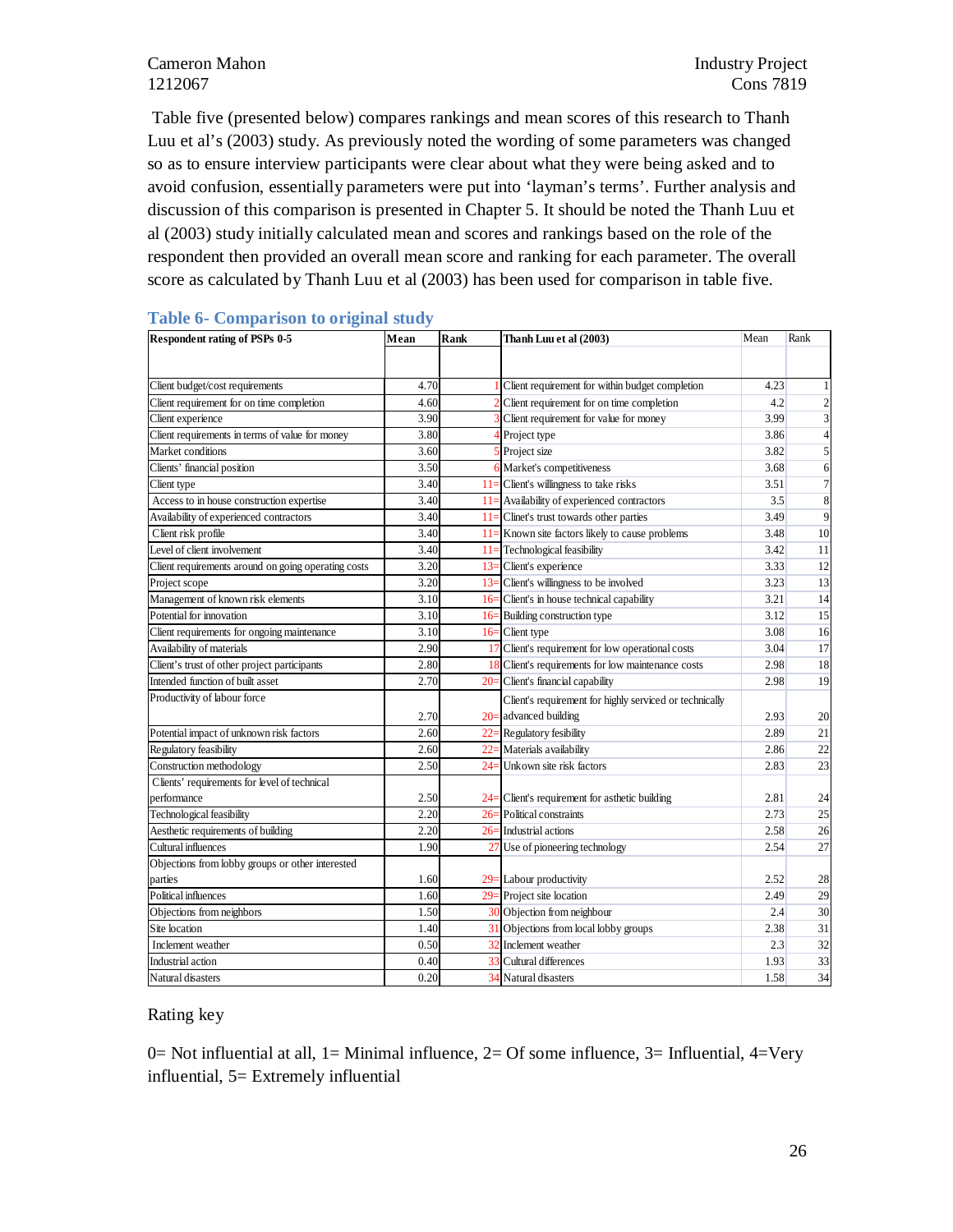A table of the most influential parameters was compiled for two purposes, firstly in order to facilitate a comparison with Thanh Luu et al (2003) and secondly in order to discuss findings in relation to the research question. The top two parameters client budget/cost requirements and client requirement for on time completion achieved mean scores of 4.7 and 4.6 respectively. Table 6 presents the 11 most influential parameters as five parameters had equal mean scores of 3.4 and therefore could not be separated.

| Most influential parameters                     | Rank           | Mean |
|-------------------------------------------------|----------------|------|
| Client budget/cost requirements                 | 1              | 4.7  |
| Client requirement for on time completion       | $\overline{2}$ | 4.6  |
| Client experience                               | 3              | 3.9  |
| Client requirements in terms of value for money | $\overline{4}$ | 3.8  |
| Market conditions                               | 5              | 3.6  |
| Client's financial position                     | 6              | 3.5  |
| Availability of experienced contractors         | $11=$          | 3.4  |
| Client risk profile                             | $11=$          | 3.4  |
| Level of client involvement                     | $11=$          | 3.4  |
| Access to in house construction expertise       | $11=$          | 3.4  |
| Client type                                     | $11=$          | 3.4  |

#### **Table 7- Most influential parameters**

In order to collect and collate data so as to answer the research question and facilitate comparison with Thanh Luu et al (2003) a table of the least influential parameters is also presented. Natural disasters were rated as least influential with a mean score of 0.2 followed by industrial action, and inclement weather with mean scores of 0.4 and 0.5 respectively. Table seven presents the least influential procurement selection parameters.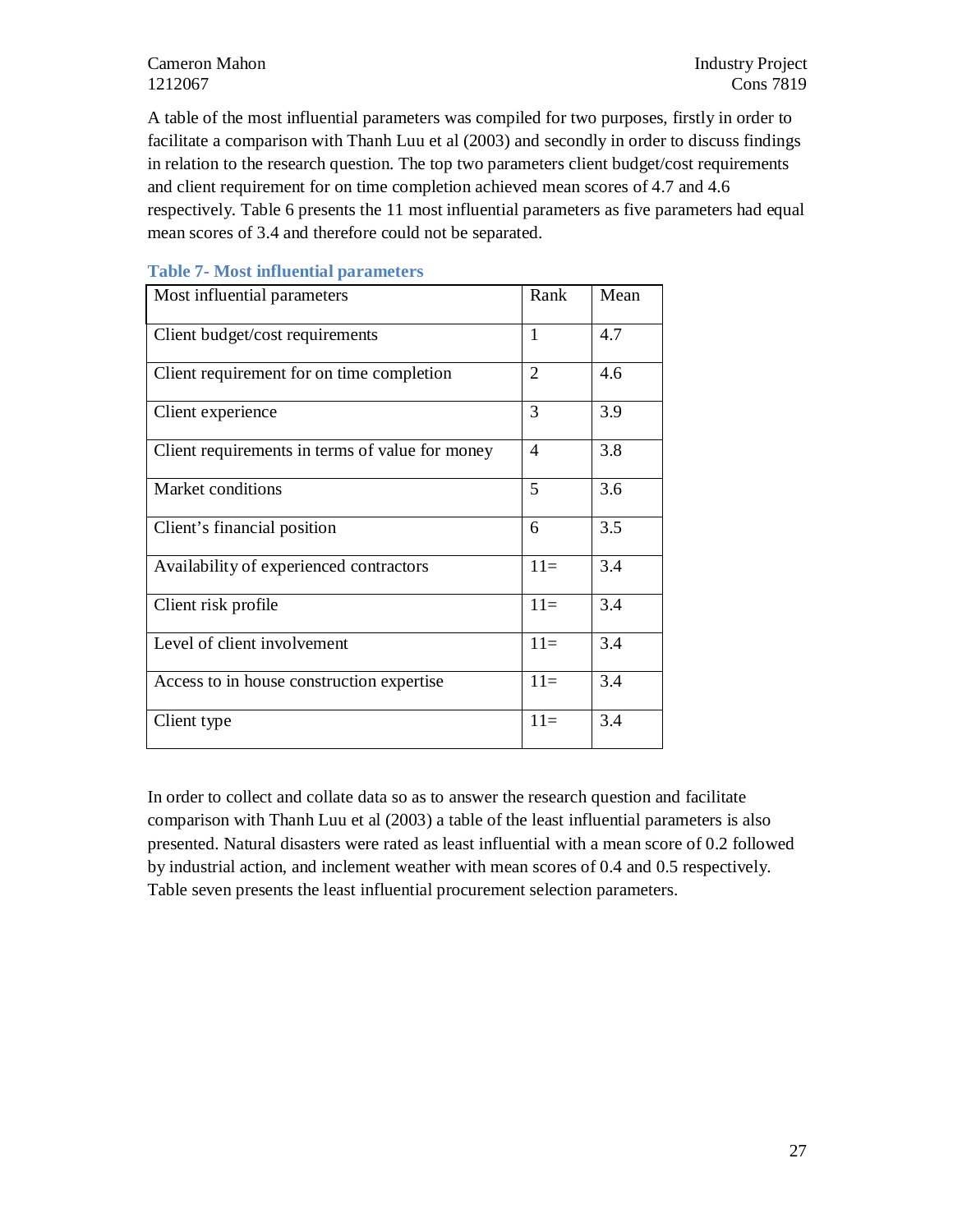#### **Table 8- Least influential parameters**

| Least influential parameters                     | Rank  | Mean |
|--------------------------------------------------|-------|------|
| Aesthetic requirements of building               | $25=$ | 2.2  |
| Technological feasibility                        | $25=$ | 2.2  |
| Cultural influences                              | 27    | 1.9  |
| Objections from lobby groups or other interested |       |      |
| parties                                          | $28=$ | 1.6  |
| Political influences                             | $28=$ | 1.6  |
| Objections from neighbors                        | 30    | 1.5  |
| Site location                                    | 31    | 1.4  |
| Inclement weather                                | 32    | 0.5  |
| Industrial action                                | 33    | 0.4  |
| Natural disasters                                | 34    | 0.2  |

#### **4.4.5 Parameter ratings explained**

Question five of the questionnaire asked participants why certain parameters had been rated as either high (4 or 5 out of 5) or low (0 or 1 out of 5). No such data is presented in the Thanh Luu et al (2003) study and therefore no comparison can be made, this data is however useful in answering the research question.

All respondents rated client requirement for on budget completion and client for on time completion as either 4 out of 5 or 5 out of 5. All respondents indicated that these two parameters were most critical to the overall perception of project success or failure in the eyes of the client.

Client experience was rated as being influential to procurement because of impacts on reporting and procurement path implementation by 7 out of 10 respondents. Value for money was rated as being influential to procurement path selection as it was perceived as being a key determinant of client satisfaction by 6 out of 10 respondents. Market conditions were rated as being very influential by 6 out of 10 respondents due to the impact economic conditions have on overall cost i.e. difficult market conditions tend to equate to more competitive pricing and a preference for competitive tenders. Client financial position was rated as being very important by 6 out of 10 respondents. This was primarily explained as being due to influencing the weighting of procurement paths in terms of ability to deliver lowest cost, primarily identified as being a competitive tender (design-bid-build) process.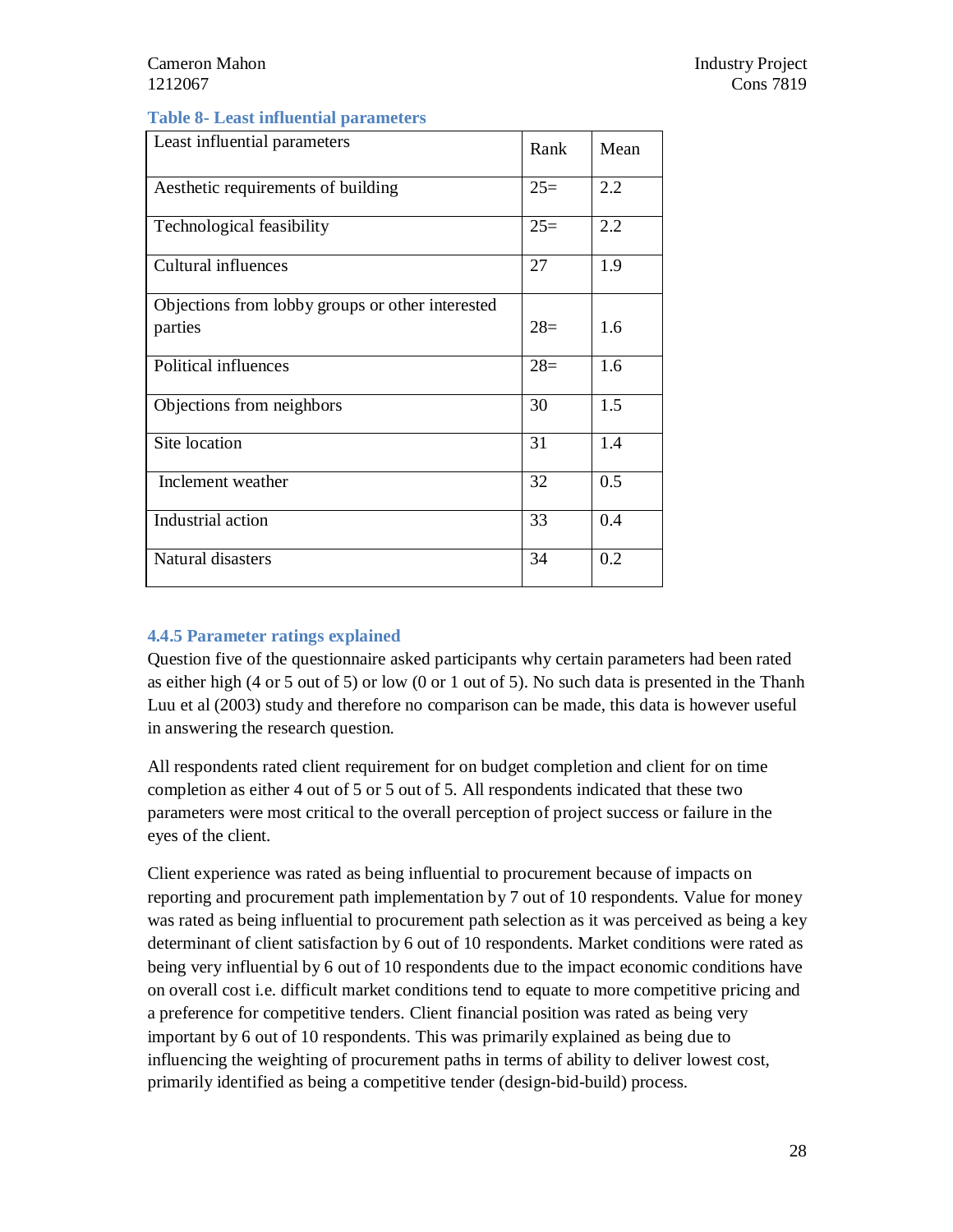The parameters rated as equal  $11<sup>th</sup>$  most influential in terms of procurement selection all had mean scores of 3.4 and rated as very important or extremely important by between four and six out of 10 respondents. The availability of experienced contractors was explained as being rated highly due to the ability of experienced contractors to deliver in terms of financial and time constraints. Whilst client risk profile and level of client experience were rated highly due to the 'horses for courses' nature of procurement selection by four out of ten respondents, different systems offer different benefits to clients.

Client access to in house construction expertise, client type and level of client involvement were noted as being interdependent parameters as often the level client involvement is dictated by the client's access to in house construction expertise, which in turn is often dictated by client type. These three parameters were rated as being very important by four out of ten interview respondents. These parameters were rated as being very important by these respondents again due to the 'horses for courses' nature of construction procurement, different procurement systems offer varying benefits in terms of client understanding and involvement.

Natural disasters, inclement weather and industrial action all had mean scores of below one. Nine out of respondents rated all three of these parameters as being either not influential at all, or being of minimal influence. Interview respondents noted that procurement is unable to mitigate the effects of a natural disaster and that it is unlikely that such an event would occur. Interviewees noted that in terms of interiors work inclement weather is irrelevant as work areas are not exposed to the elements.

Site location, objections from neighbours, political influences and objections from lobby groups or interested parties were rated as being of minimal influence by six out of ten participants. Participants commented on site location being rather irrelevant for interiors projects excepting certain material delivery constraints. Objections from neighbours and lobby groups were rated as being of minimal importance due to the fact that once a project has regulatory and landlord approval objections from neighbours can usually be mitigated. Political influences were rated as being of minimal importance again due to the fact that once regulatory approval and landlord approval have been granted political concerns can generally be mitigated. Site location was rated as being of minimal influence because of the nature of interiors projects with sites typically being relatively similar.

#### **4.4.6 Participant's impression of construction procurement options**

Question six was included to ascertain the opinions of research respondents in terms of the broad topic of construction procurement. The responses to this open ended question were quantified by picking out key themes of respondent answers and tallying how often each was mentioned. Several respondents identified multiple themes/impressions of construction procurement. Respondent's impressions of construction procurement are presented in the figure 1.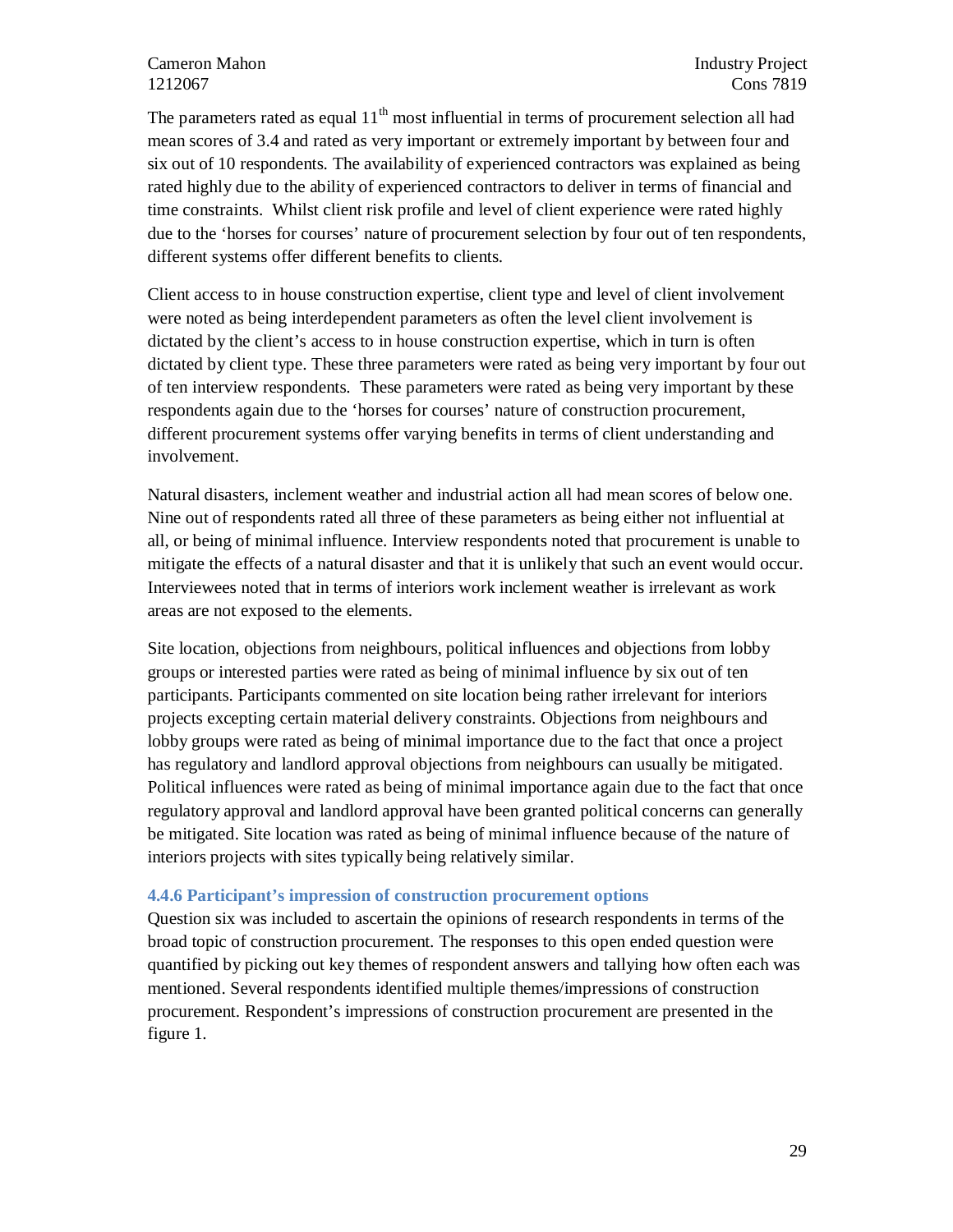#### **Figure 1 Impressions of construction procurement**



#### **4.4.7 Respondent's ideas to improve construction procurement**

Question seven was an open ended question included to ascertain what if anything interview respondents would change in terms of their procurement selection practices. The responses to this open ended question were quantified by picking out key themes of respondent answers and tallying how often each was mentioned. No respondent identified more than one theme.

Despite the clear rating of budget requirements and on time completion as being most influential to procurement selection, four of ten respondents identified greater weighting of non cost factors as something that they would change if procuring construction industry services in future. The two stage analysis response related to a  $1<sup>st</sup>$  screening stage where benefits other than cost minimisation were assessed then in the  $2<sup>nd</sup>$  stage cost impacts would be evaluated. Green procurement related to greater emphasis on systems that promote the "green supply chain" and utilise local companies and materials as much as possible. Participant's responses are presented in figure 2 below.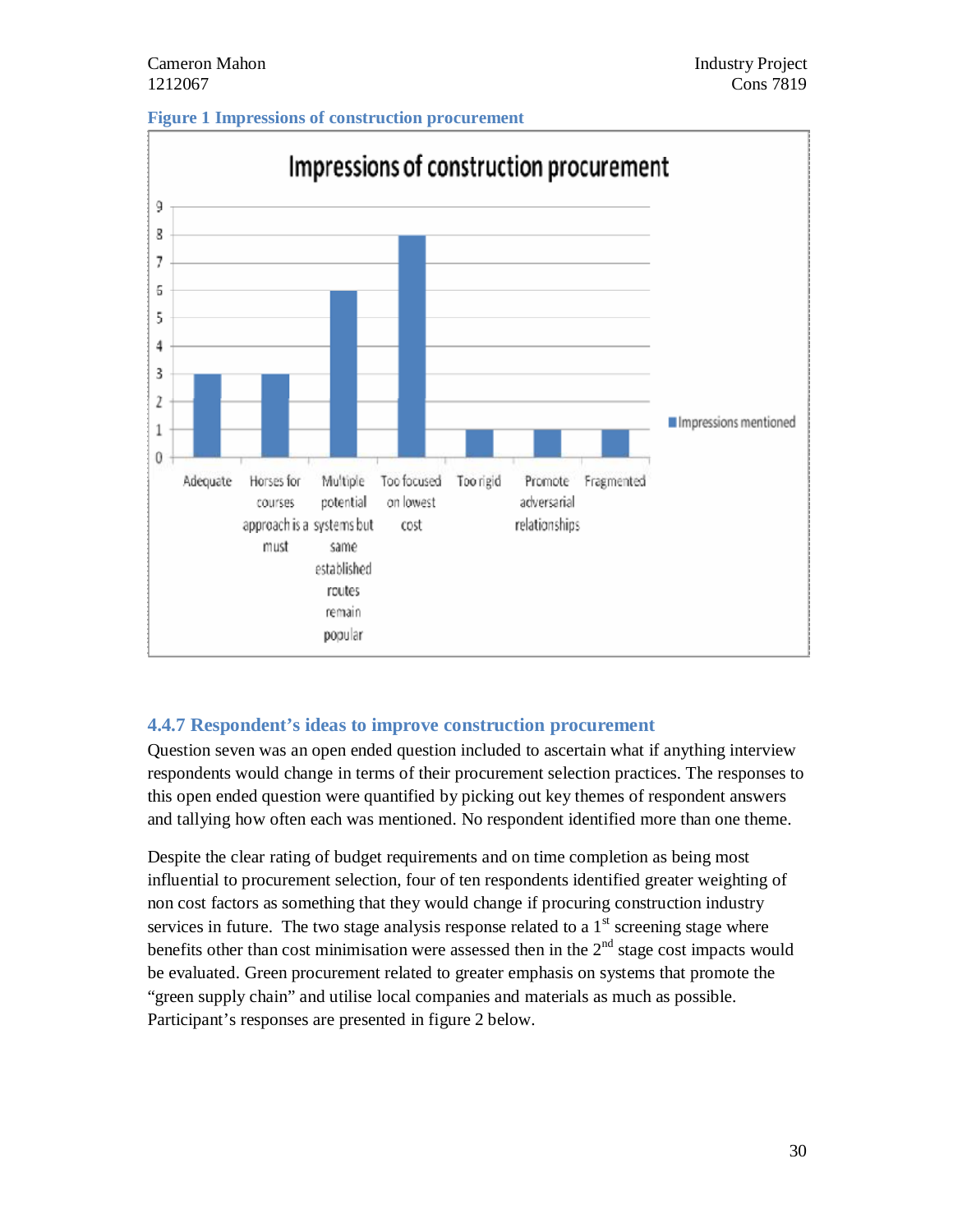#### **Figure 2 Procurement selection improvements**



#### **4.5. Chapter summary**

Chapter four presented data collected through the interview process and also presented an initial analysis of data collected. Demographic information was presented initially followed by data relating to respondents ratings of varying forms of procurement selection advice. The crux of the research was presented in the form of several tables and graphics, most notably showing the ratings, mean and rankings of the 34 procurement selection parameters. Finally data complied from the open ended question segment of the questionnaire has been presented. Chapter five will present an in depth discussion of findings in terms of the research question utilising the data presented in this chapter.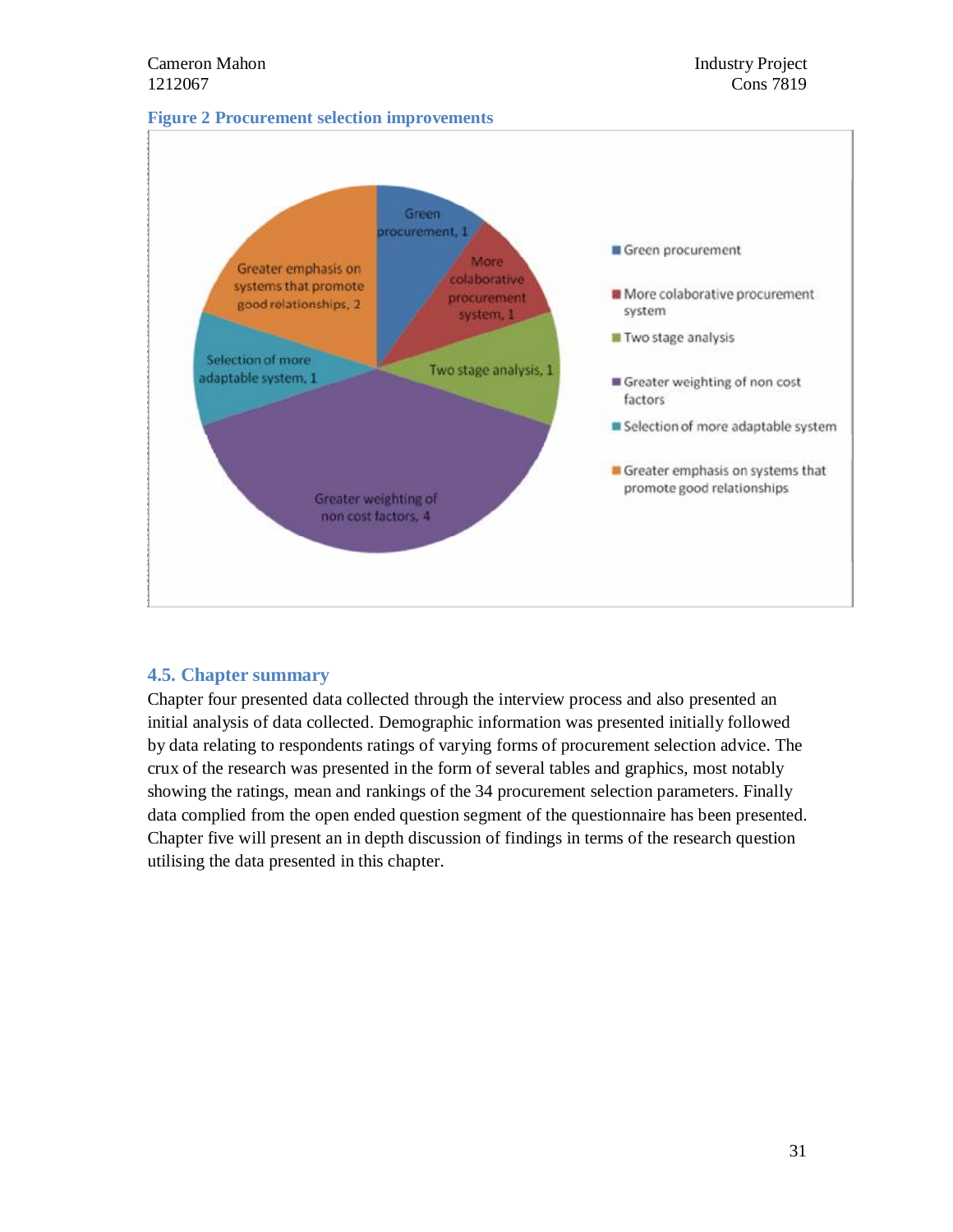# **Chapter five- Discussion and findings**

#### **5.1 Introduction**

Chapter five discusses the findings of the research based on the data presented in chapter four. Discussion surrounding the utilisation of procurement selection advice from multiple sources will be discussed and essentially the crux of the research the ratings of procurement selection parameters and reasoning for these ratings are discussed and analysed in this chapter. Finally this chapter will present discussion surrounding overall impressions of construction procurement and respondent's thoughts on improving their own procurement selection practices.

#### **5.2 The questions**

The questionnaire utilised during the interview (see appendix A) contained a total of seven questions. Initially respondents were asked two background questions followed by one question asking respondents how their organisation decided upon a procurement path. The fourth question was the main focus point of the research and asked respondents to rate the influence of 34 procurement selection parameters when deciding upon a procurement path. The findings obtained from the fourth question will be discussed first as it represents the most critical discussion in terms of the research question. Three open ended questions asked respondents why they had rated certain procurement selection parameters as high or low, their overall impressions of construction procurement and what if any changes they would make in terms of procurement in the future. All respondents fully completed the interview and answered all questions.

#### **5.3 Key procurement selection criteria of Auckland interior fitout clients**

The reader is asked to refer to chapter four for a complete table showing mean scores and rankings of each procurement selection parameter and complete tables presenting most and least influential parameters.

The standout feature of the most influential procurement selection parameters is the gap between the mean scores of 4.7 & 4.6 respectively for the time and cost parameters and the rest of the parameters rated as being most influential. It is interesting to note that on the table of most influential procurement selection parameters 4 out of 11 can be described as financial factors or cost factors namely client cost/budget requirements, client's financial position, client requirement in terms of value for money and market conditions. One factor relates to project completion time and several research participants noted that essentially 'time is money'. Four out of 11 of the most influential parameters related to the client organisation namely client experience, level of client involvement, client type and client risk profile. The availability of experienced contractors and client risk profile were also rated as being among the most influential procurement selection parameters, several research participants noted that experienced contractors were most likely to be able to deliver the project on time and on budget. This suggests that the time and cost paradigm is prevalent amongst client's of Auckland's interior fitout industry. This was to be expected as numerous studies focused on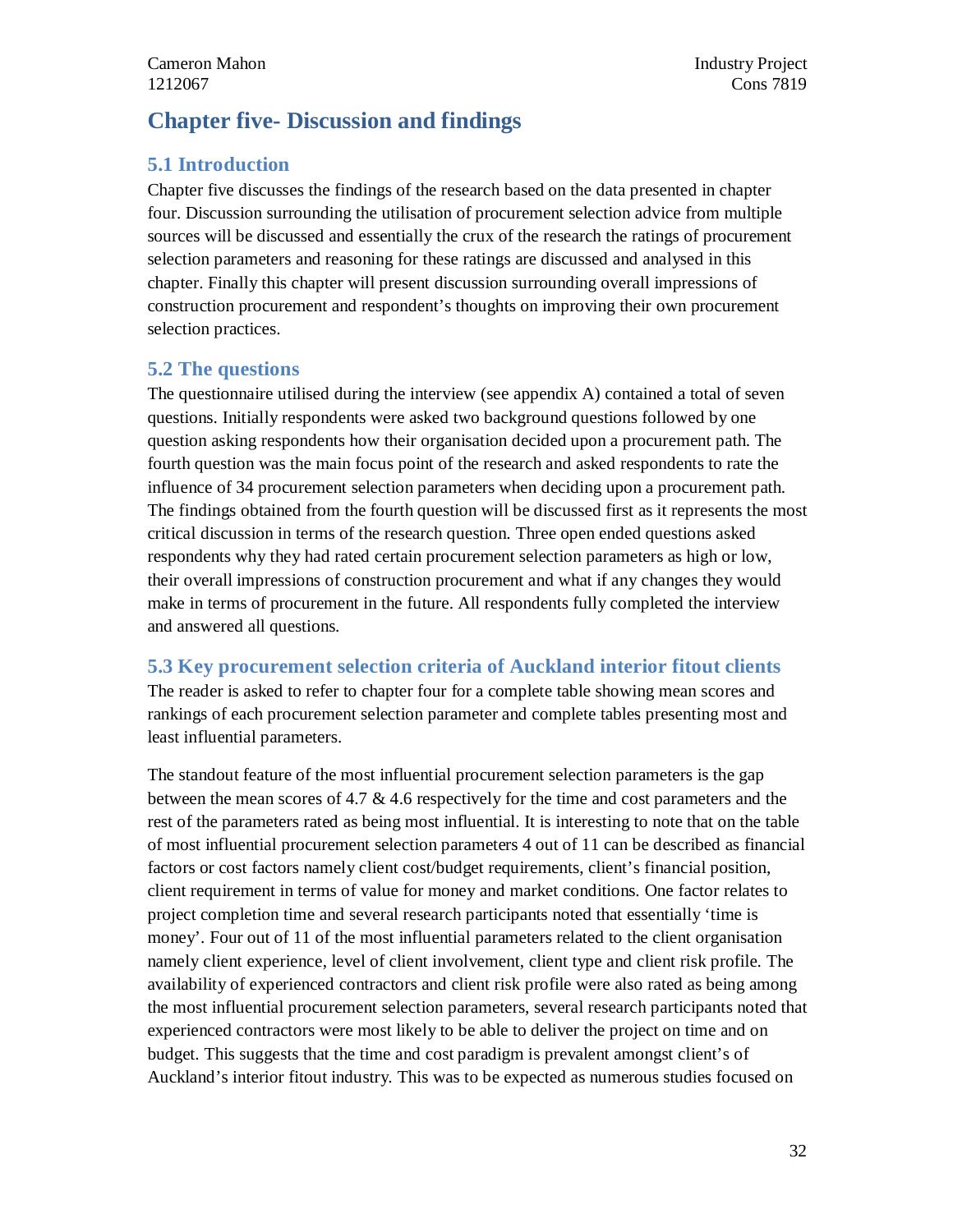various construction industry sub sectors have consistently concluded that time and cost are they overriding determinants of the perception of project success or failure.

Quality related parameters were not rated as being among the most influential by research participants. This was possibly a result of having several individual parameters which could be considered as quality parameters as opposed to a single simple parameter i.e. client requirements for overall quality (or similar).Of the procurement selection parameters rated as being least influential most interview participants noted that the bottom 3 parameters were not very applicable to interiors projects. It was also noted by several respondents that industrial action has not been a major issue in the NZ construction industry for some time. It is interesting to note that of procurement selection parameters rated as being least influential  $4$  out of 10 could be classified our grouped as objections or concerns from  $3<sup>rd</sup>$  parties. Several respondents suggested that providing regulatory requirements have been met  $3<sup>rd</sup>$  party objections can generally be either alleviated or minimised.

The 14 remaining procurement selection parameters had mean scores of between 2.5 and 3.2 indicating that all were rated of a similar level of influence. A number of the 14 procurement selection parameters rated in this middle group by research participants had equal mean scores. This would indicate that a reasonable consensus existed regarding the influence of these respective procurement selection parameters amongst research participants. It is noteworthy that the same group of respondents who overwhelming rated budget requirements and time requirements as being most influential to procurement selection also considered that too much emphasis was placed on the pursuit of lowest cost above all else. This indicates that whilst a general consensus exists amongst clients of Auckland's interior fitout industry regarding the influence of procurement selection parameters these same people also recognise the at times destructive consequences of focusing solely on lowest cost.

The standard deviations of respective parameters was generally low between 0.433 and 1.033 indicating that a reasonable level of consensus exists regarding the influence of respective parameters on procurement selection. Low standard deviations were equally true of parameters rated as either very or extremely influential and not influential at all or of minimal influence. Low standard deviations were also likely a result of the small sample size.

#### **5.3.1 Comparison of parameters to original research**

The reader is asked to refer to table five for a fully ranked list comparing this research to Thanh Luu et al's (2003) study. It is also important to note that the wording of the majority of the procurement selection parameters was slightly altered for this research to ensure participants understood what was being asked of them. Also the Thanh Luu et al (2003) asked well over 200 people to rate the parameters as opposed to the ten respondents who took part in this study. Thanh Luu et al's (2003) study related to construction projects in general as opposed to focusing on interior fitouts as per this research. Thanh Luu et al (2003) presented tables representing the difference between the ratings project managers gave to procurement selection parameters versus clients ratings. This has not been presented as part of this research due the small sample size rendering such an activity irrelevant. Thanh Luu et al (2003) also performed statistical analysis to identify the relationships between the 34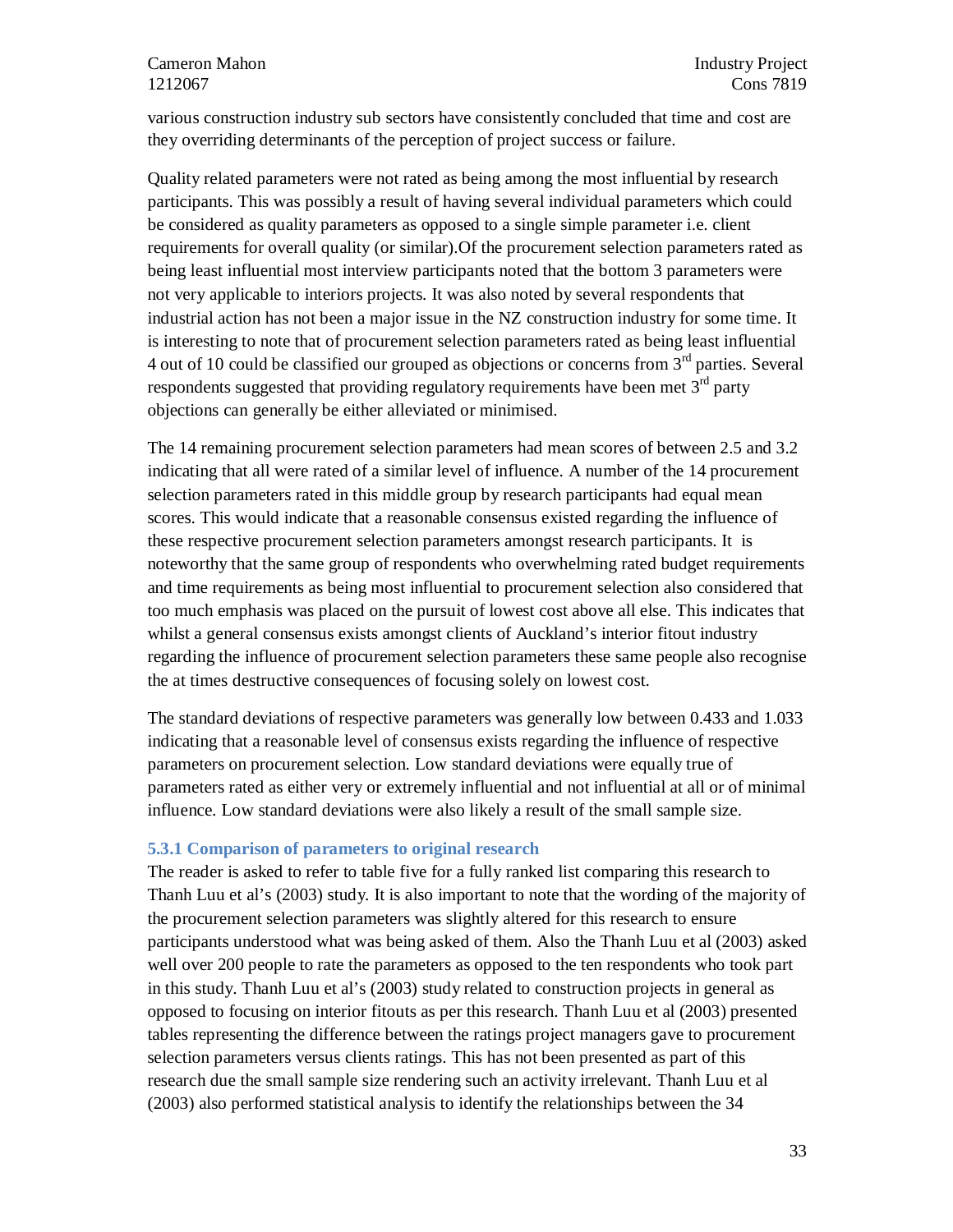parameters which has not been attempted as part of this research. None the less the exercise of comparing the overall rankings of parameters in this study to Thanh Luu et al (2003) is a valid exercise.

Thanh Luu et al's (2003) study found that by far the most influential procurement selection parameters were related to project time and cost, as did this research once again reinforcing the overriding influence of the time and cost paradigm in construction procurement thinking. Of the top eleven parameters from this research five were also ranked in the top eleven in Thanh Luu et al's (2003) study. A major reason for the six parameters that differ between the studies is the focus of this research on interiors projects. Parameters including project type, project size, technological feasibility and known site risk factors are not as influential on interiors projects as they are on new build projects. Parameters including level of client involvement, access to in house expertise and client experience seem to be more influential on interiors procurement than on new build project procurement. These differences can to a large extent be explained by the unique nature of interiors projects when compared to new builds in terms of time frames, construction environment and coordination with building and facilities managers. A table comparing the top parameters from each study is presented as table 9 below.

| <b>Most influential parameters</b>              | Rank  | Mean | Thanh Luu et al (2003) most influential             | Mean | Rank |
|-------------------------------------------------|-------|------|-----------------------------------------------------|------|------|
| Client budget/cost requirements                 |       |      | 4.7 Client requirement for within budget completion | 4.23 |      |
| Client requirement for on time completion       |       |      | 4.6 Client requirement for on time completion       | 4.2  |      |
| Client experience                               |       |      | 3.9 Client requirement for value for money          | 3.99 |      |
| Client requirements in terms of value for money |       |      | 3.8 Project type                                    | 3.86 |      |
| Market conditions                               |       |      | 3.6 Project size                                    | 3.82 |      |
| Clients' financial position                     |       |      | 3.5 Market's competitiveness                        | 3.68 | 6    |
| Availability of experienced contractors         | $11=$ |      | 3.4 Client's willingness to take risks              | 3.51 |      |
| Client risk profile                             | $11=$ |      | 3.4 Availability of experienced contractors         | 3.5  | 8    |
| Level of client involvement                     | $11=$ |      | 3.4 Client's trust towards other parties            | 3.49 | 9    |
| Access to in house construction expertise       | $11=$ |      | 3.4 Known site factors likely to cause problems     | 3.48 | 10   |
| Client type                                     | $11=$ |      | 3.4 Technological feasibility                       | 3.42 | 11   |

**Table 9- Comparison of most influential parameters to previous research** 

In terms of parameters rated as being the least influential eight of ten parameters were the same in both studies. This suggests that a reasonable consensus exists in terms of which parameters are considered either of minimal influence or not influential at all. A table comparing the least influential parameters form each study is presented as table 10 on the next page.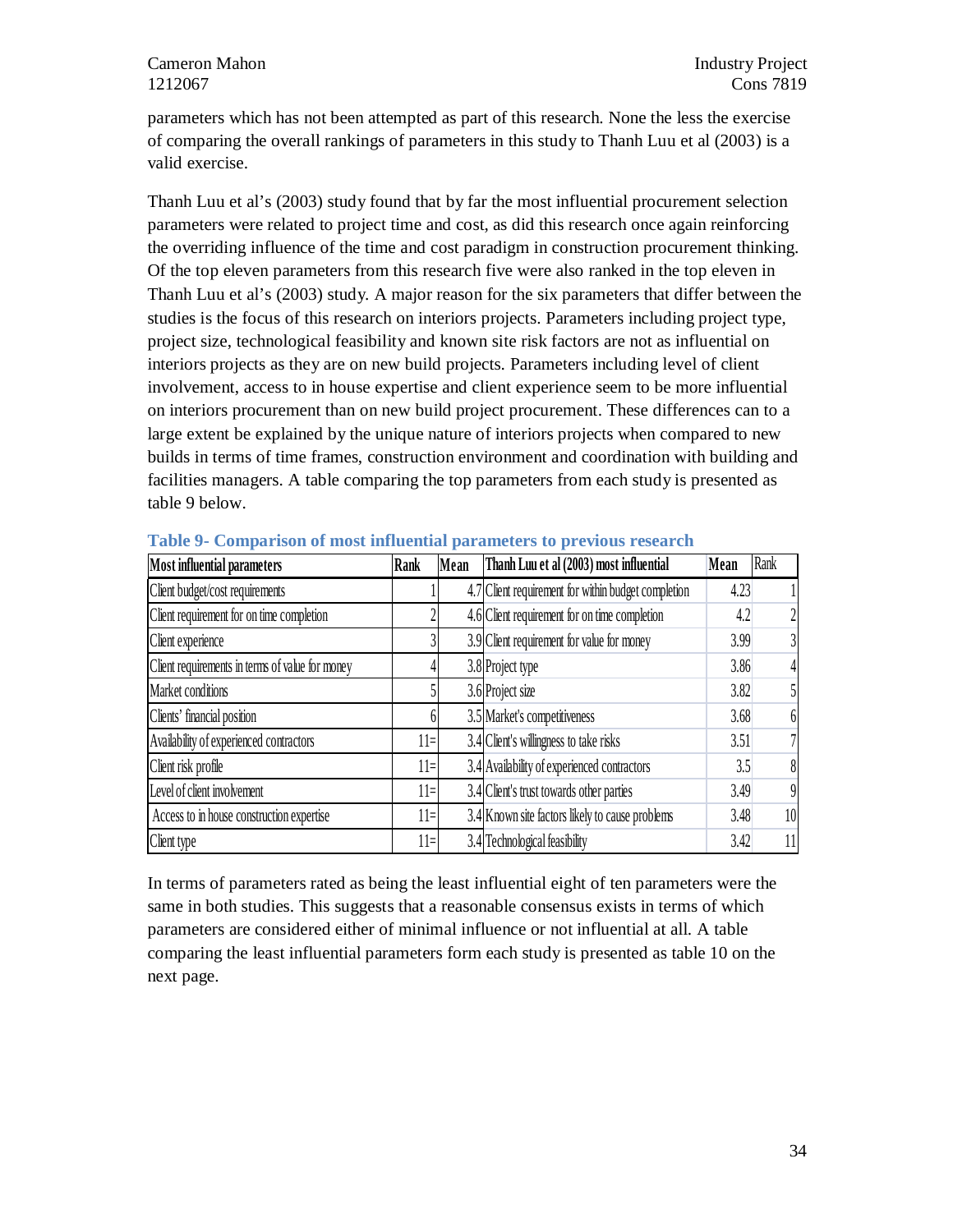| Least influential parameters                     |                 |      | Thanh Luu et al (2003) least influential |      |                 |
|--------------------------------------------------|-----------------|------|------------------------------------------|------|-----------------|
|                                                  | Rank            | Mean | parameters                               | Mean | Rank            |
| Aesthetic requirements of building               | $25=$           |      | 2.2 Political constraints                | 2.73 | 25              |
| Technological feasibility                        | $25=$           |      | 2.2 Industrial actions                   | 2.58 | 26              |
| Cultural influences                              | 27              |      | 1.9 Use of pioneering technology         | 2.54 | 27              |
| Objections from lobby groups or other interested |                 |      |                                          |      |                 |
| parties                                          | $28=$           |      | 1.6 Labour productivity                  | 2.52 | 28              |
| Political influences                             | $28=$           |      | 1.6 Project site location                | 2.49 | 29              |
| Objections from neighbors                        | 30 <sup>l</sup> |      | 1.5 Objection from neighbour             | 2.4  | 30 <sup>°</sup> |
| Site location                                    | 31              |      | 1.4 Objections from local lobby groups   | 2.38 | 31              |
| Inclement weather                                | 32              |      | 0.5 Inclement weather                    | 2.3  | 32              |
| Industrial action                                | 33              |      | 0.4 Cultural differences                 | 1.93 | 33              |
| Natural disasters                                | 34              |      | 0.2 Natural disasters                    | 1.58 | 34              |

#### **Table 10- Comparison of least influential parameters to previous research**

#### **5.4 Procurement selection advice**

The advice of professional consultants was by far the most commonly used method of deciding upon a procurement path. This was hardly surprising given the number of consultant project managers interviewed and given the fact that most if not all construction projects are served by a virtual army of consultants and sub consultants. The overriding thoughts of research participants was that construction industry professionals are employed because of their knowledge and experience in the procurement of built assets and therefore their advice is almost always followed. In the case of client employed project managers in most instances a consultant was employed to work alongside them to compensate for a lack of construction knowledge and experience and/or to minimise perceived or actual risks of the procurement of construction industry services.

Past experience was also usually used to determine a procurement path. A key difference between experienced and inexperienced construction industry clients is the ability of experienced clients to utilise past experience to aid in the selection and implementation of a procurement route (Masterman, 1994). Inexperienced clients are best advised to utilise consultant advice from project inception to completion (Masterman, 1994). Both these trends are visible in the data presented for this research.

Procurement selection models were only used often by one consultant project manager, with other consultant project managers suggesting that on occasion a simple matrix was utilised to determine the appropriateness of respective procurement systems in terms of project requirements. It should be noted that a simple matrix is not a pure procurement selection model but rather an adaptation of a common generic application to aid in the selection of a procurement system (Alhazmi & McCaffer, 2000). Several interview participants were unsure of what procurement selection models were. This result seems to be consistent with the perception that while procurement selection may in some cases be beneficial they are not widely used. In house experience and a combination of consultant advice and in house experience were utilised in some instances but were usually secondary to the advice of specialist construction industry consultants.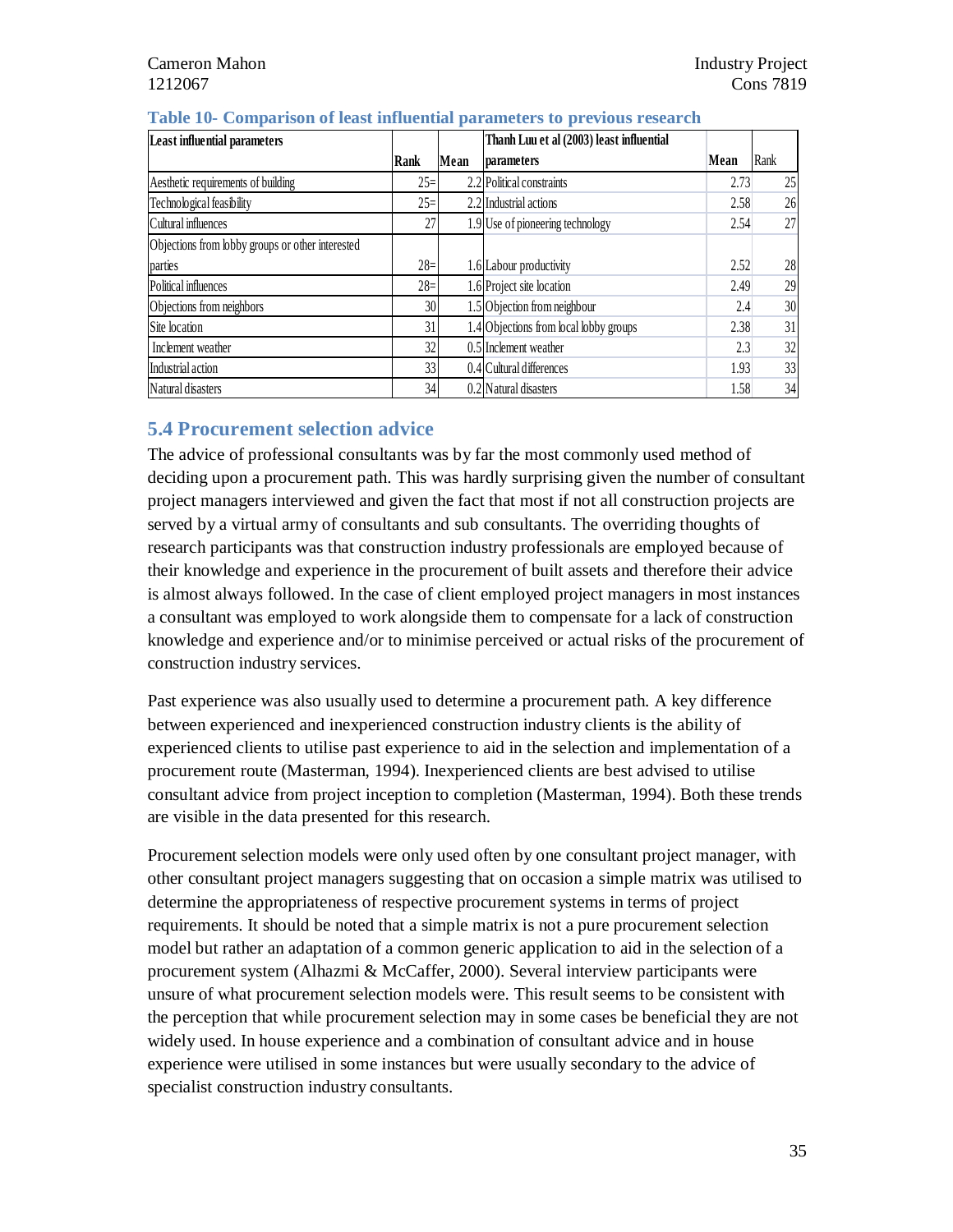#### **5.5 Impressions of construction procurement**

It is noteworthy that the same group of respondents who overwhelming rated budget requirements and time requirements as being most influential to procurement selection also considered that too much emphasis was placed on the pursuit of lowest cost above all else. It is also worth noting that despite the myriad of procurement routes available several participants were of the opinion that the same well established routes remain popular. Only one respondent noted the link between focus on lowest cost and promotion of adversarial relationships. This is an obvious contradiction with the ratings given to procurement selection parameters (see page 30) and seems to indicate that whilst respondents are aware of the flaws in thinking only in terms of time and cost these factors are undeniably the measure of the perceived success or otherwise of any construction project.

The perception that selecting a construction procurement system is essentially a 'horses for courses' approach is consistent with several other studies which have concluded that the selection of a procurement system must match a multitude of variable parameters and project specific requirements to the procurement best able to meet these requirements.

#### **5.6 Procurement selection improvements**

Again it is an interesting contradiction that the same group who overwhelmingly rated project cost as the most influential procurement selection parameter, also suggested that if they were to change anything in terms of future procurement selection practices they would assign a greater influence or weighting to non cost parameters. The fact respondents also suggested focusing on systems that promote good working relationships is also contradictory to the weighting of lowest cost before all else. The relationship between focus on lowest cost and adversarial relationships amongst construction project participants should not be ignored (Geringer, 1991).

#### **5.7 Chapter summary**

Chapter five has discussed and analysed the data and results presented in the previous chapter. The parameters of time and cost are overwhelmingly the most influential in terms of procurement system selection. This finding is consistent with the findings of Thanh Luu et al (2003) and several other notable studies. Other influential factors included client requirement for value for money, client experience, market conditions, client's financial position, availability of experienced contractors, level of client involvement, client risk profile, access to in house construction expertise and client type. These findings were relatively consistent with Thanh Luu et al (2003) although some differences did exist. These differences were likely a result of the fact this research was focused on the interiors sector which is unique in terms of construction environment therefore also procurement requirements. Consultant advice is the single most commonly utilised procurement route selection practice, which is consistent with prevalence of consultants within the construction industry. Interestingly despite rating cost as the overwhelmingly most influential parameter research participants also suggested that too much emphasis is placed on ensuring a procurement system is capable of delivering lowest cost and that non cost factors should be afforded a higher weighting. Also of note was the fact respondents suggested that a greater emphasis should be placed on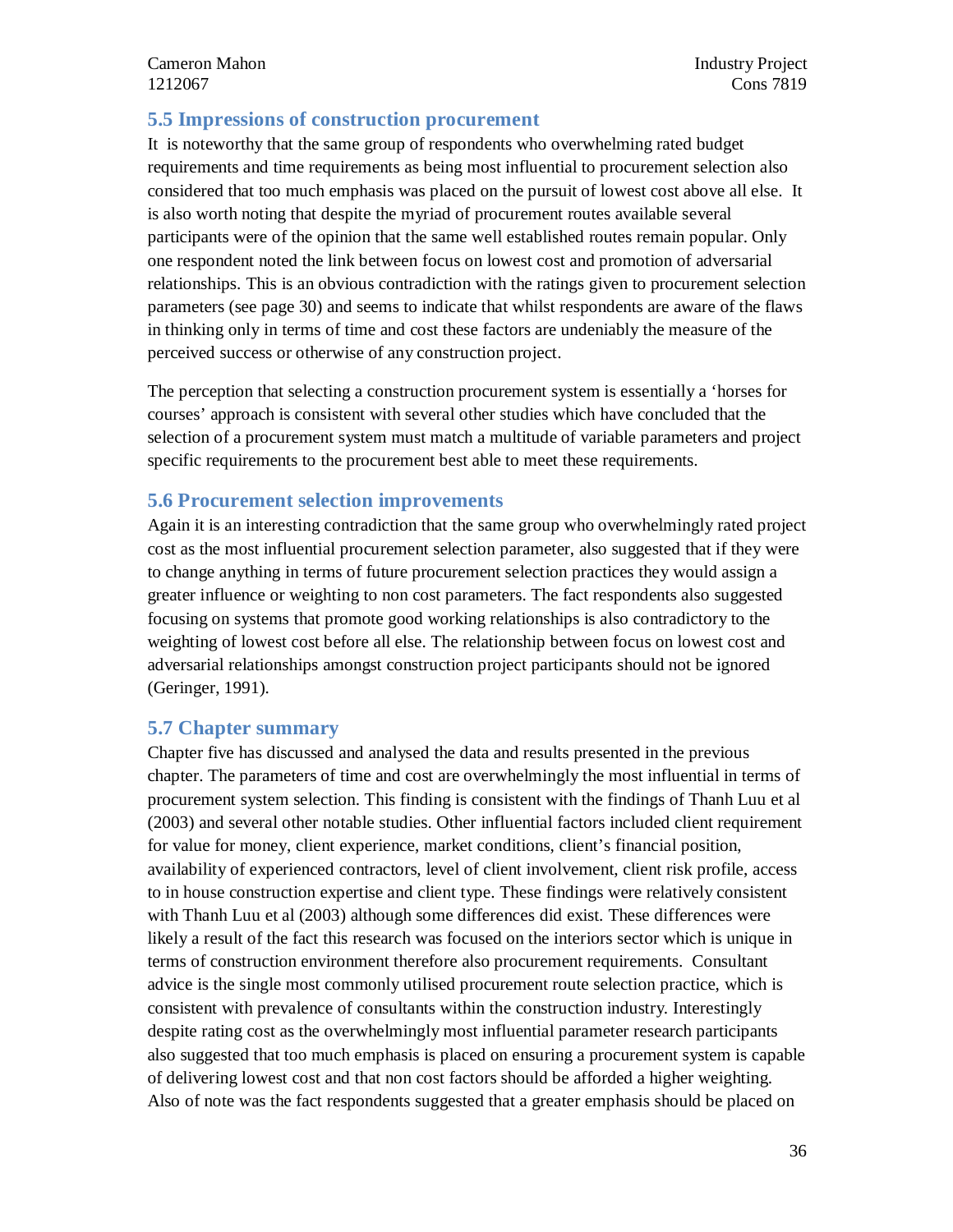procurement systems that promote good working relationships despite the obvious clash between constantly striving to reduce and save on cost and still maintain good relationships with other parties looking to make a profit from the project.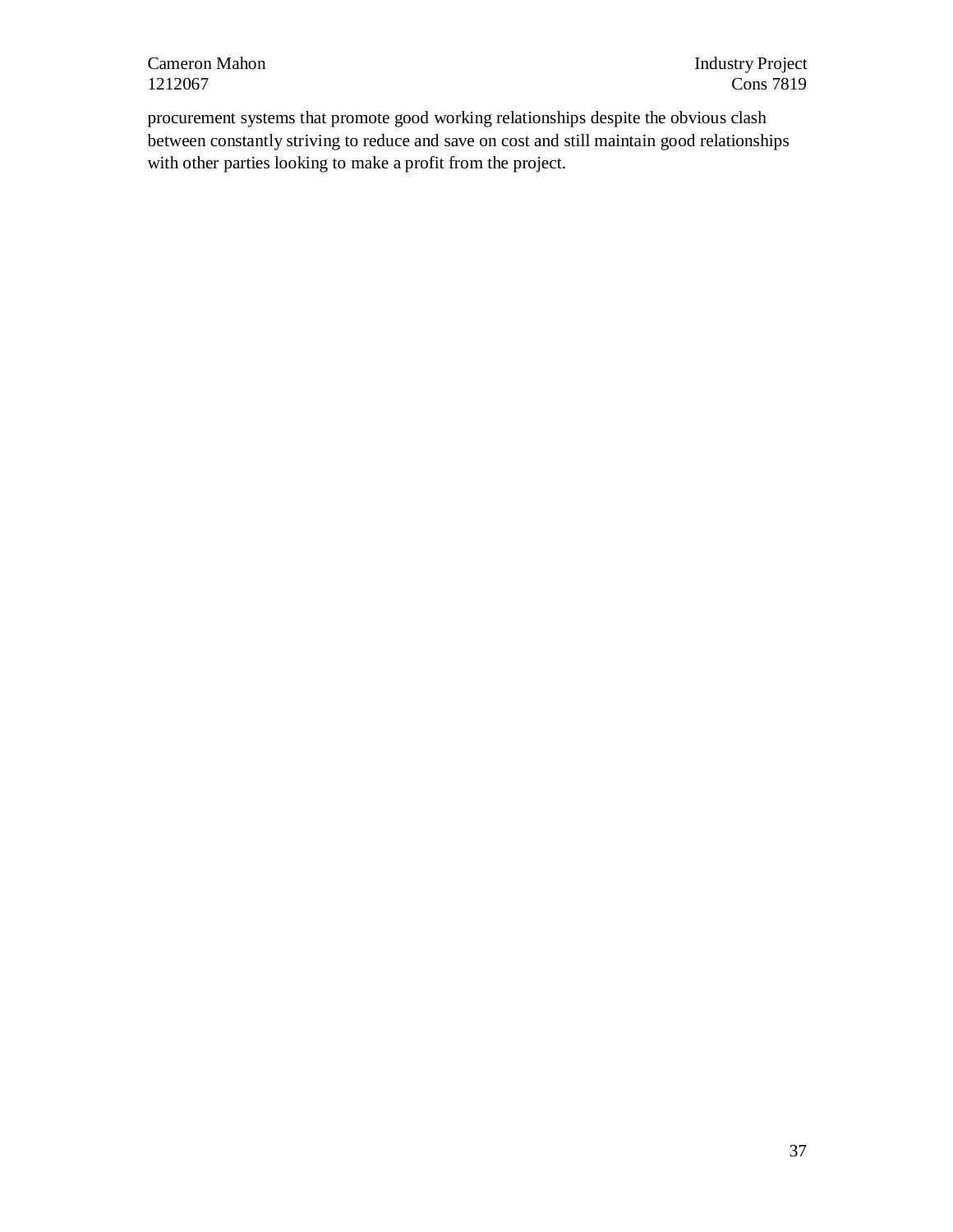# **Chapter six- Conclusion and future research**

#### **6.1 Introduction**

Chapter six summarises notable findings of this research and presents a general overview of the research and draws final conclusions. Chapter six also outlines the limitations of this research and suggests areas for future research.

#### **6.2 Research overview**

A great number of alternative procurement systems exist all with different inherent strengths and weaknesses, no two construction projects are the same and therefore the selection of a procurement system is essentially a 'horses for courses approach'. The literature review also indicated that the type of client plays a key role in determining the appropriateness of any given procurement system, as any procurement route must be appropriate for the client type and project specific requirements. A vast number of alternative procurement selection parameters exist and it is therefore imperative that appropriate weightings are assigned to each parameter when procurement routes are being assessed against one another. With such an ocean of clients, projects, procurement selection parameters, alternative procurement selection techniques and procurement routes available to today's construction client it has become imperative that some form of detailed and through pre selection evaluation of not only alternative routes but procurement selection parameters is carried out.

Thanh Luu et al's (2003) Australian study asked respondents to rate on Likert scale the 34 pre identified procurement selection parameters in terms of influence on procurement selection. This study was focused on new build construction projects. However no such study had ever been conducted into the unique requirements on interior fitout clients and more specifically Auckland interior fitout clients. This survey utilised the 34 parameters as identified by Thanh Luu et al (2003) and in the form of a semi structured interview asked Auckland interior fitout clients to rate the parameters on a Likert scale of 0-5 in terms of influence on procurement selection. The research also asked interior fitout clients how often they utilised alternative forms of procurement selection and their overall impressions of construction procurement including any potential improvements they could make to their own procurement selection practices. The research addresses the question 'What are the key procurement selection criteria of Auckland interior fitout clients?'

Through a process of conducting interviews and compiling the data obtained key procurement selection criteria of Auckland interior fitout clients was assessed and results partially compared to the findings of Thanh Luu et al (2003). Findings have also been presented regarding procurement selection practices, overall impressions of construction procurement and possible areas of improvement in terms of procurement selection within interview respondents own organisations.

#### **6.4 Research findings**

The well established time and cost paradigm is as prevalent amongst Auckland interior fitout clients as in other construction industry sectors and elsewhere in the world. The procurement selection parameter of client requirement for budget/cost requirements was universally rated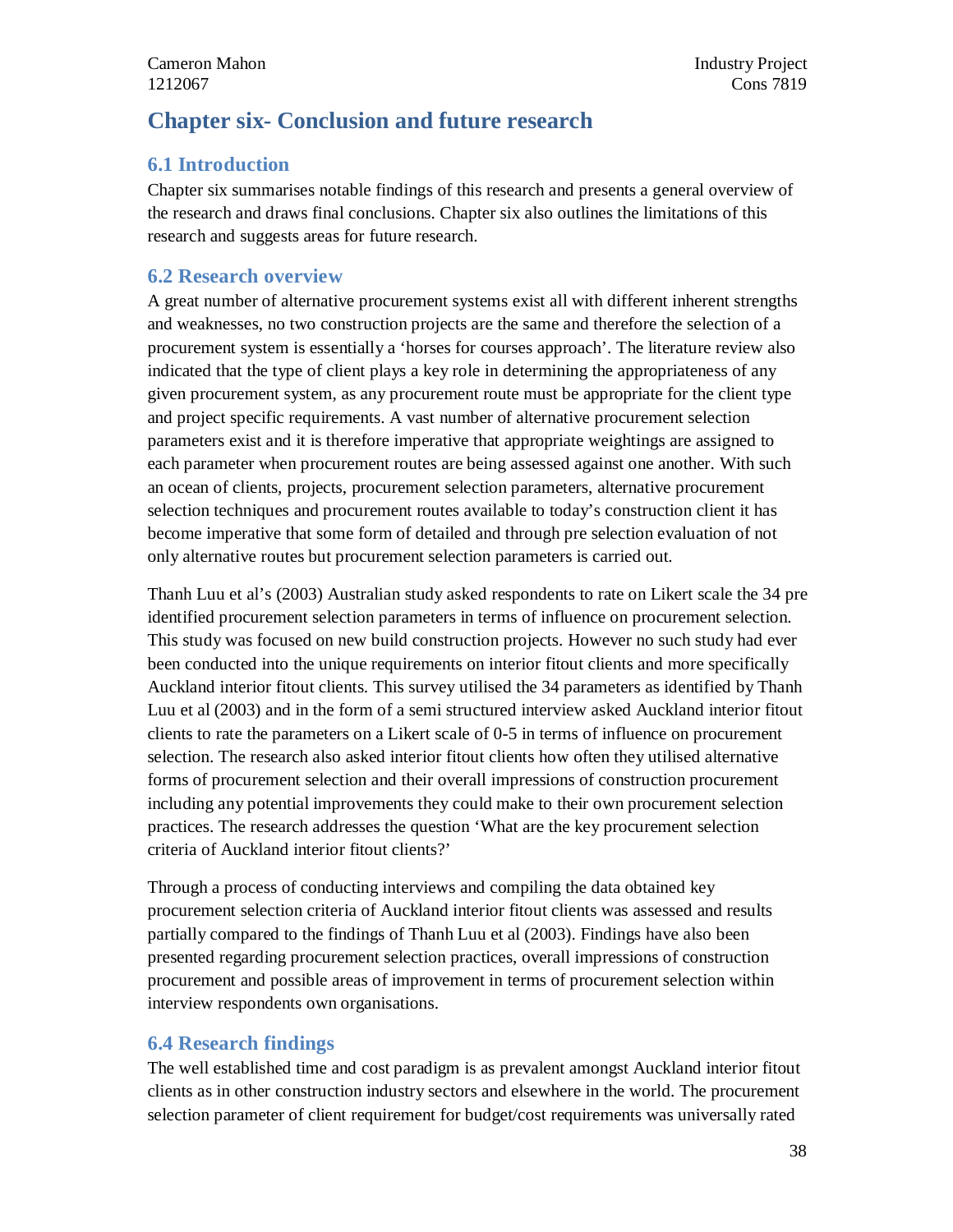as the single most influential parameter on procurement route selection. This was closely followed by client requirement for on time completion. These two parameters were clearly rated as being the most influential in terms of procurement selection. The next most influential parameters were client experience and client requirement for in terms of value for money. These findings were generally consistent with international studies and particularly with Thanh Luu et al (2003). However overall impressions of construction procurement suggested that the same group also felt too much emphasis was placed on lowest cost.

Consultant advice was the most commonly utilised procurement selection practice with respondents stating that essentially the consultants they employ are relied upon to make project decisions that require some level of construction knowledge. This was consistent with other studies. Procurement selection models were not well utilised which was also consistent with other studies.

The findings of this study further confirm the well established view that time and cost requirements are the primary measure of success or failure of any project and are therefore most influential when deciding upon a procurement path.

#### **6.5 Research limitations**

The small sample size of this study is a major limitation in terms of the usefulness and reliability of findings. With such a small sample of only ten participants it is impossible for the findings or data to have any real statistical value as participants represent such a small section of the pool of interior fitout clients in Auckland. The techniques used to compile and evaluate data collected were relatively basic and were not intended to constitute in depth statistical analysis.

Results of this study may also be influenced by the prevailing economic uncertainty at the time of implementation, which may have lead to an undue level of influence being assigned to cost parameters.

The comparison to Thanh Luu et al (2003) is also limited for several reasons. Firstly the wording of most parameters was slightly altered to ensure participants understood what was being asked of them. However the slight difference in wording could well have resulted in participants responding differently to the question than if the wording had been identical. The comparison was also limited as the focus of Thanh Luu et al's (2003) study was far broader than this research. The statistical analysis and parameter groupings as carried out by Thanh Luu et al (2003) were not attempted for this study, which further limits the reliability of any comparison. Finally Thanh Luu et al (2003) compared the responses of project managers and clients which could not be attempted in this study as the small sample size would have rendered any such comparison irrelevant.

#### **6.6 Future research**

One primary area of future research could and perhaps should focus on how non cost related factors can be applied to procurement decision making. This is not a new idea but one of the overriding comments from research participants was that too much emphasis is placed on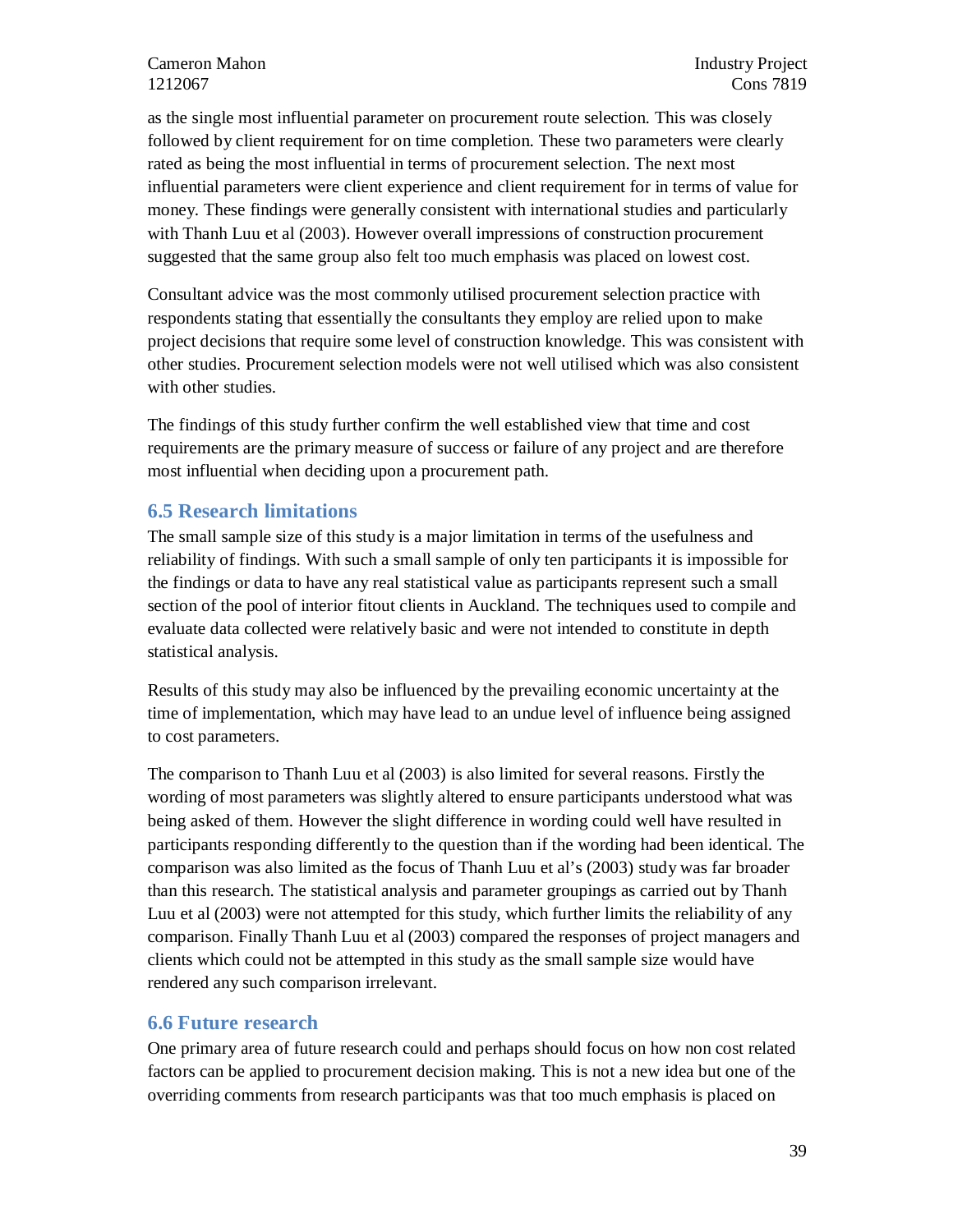Cameron Mahon Industry Project 1212067 Cons 7819

cost related procurement parameters. This suggests that as yet no suitable solution has been devised to accommodate non cost factors in procurement thinking.

Another potential area of future research could focus on how satisfied clients were with their procurement decisions and could include procurement route utilised, how procurement selection parameters were rated in terms of influence, how well project relationships worked and overall project performance in terms of pre defined performance criteria. This suggestion is based on the trend identified in the literature of a variety of competing factors dictating project success or failure.

#### **6.7 Conclusion**

The simple answer to the research question is that budget/cost requirements and the requirement for on time completion are the key procurement selection criteria of Auckland interior fitout clients. This finding supports the existing literature surrounding the topic of construction procurement. Overall results suggest while cost related factors are without a doubt the most influential in terms of procurement selection there is a realisation amongst interiors clients and consultants that perhaps this focus on lowest cost above all else is at least somewhat flawed and that greater focus on other parameters or criteria could be beneficial to construction industry.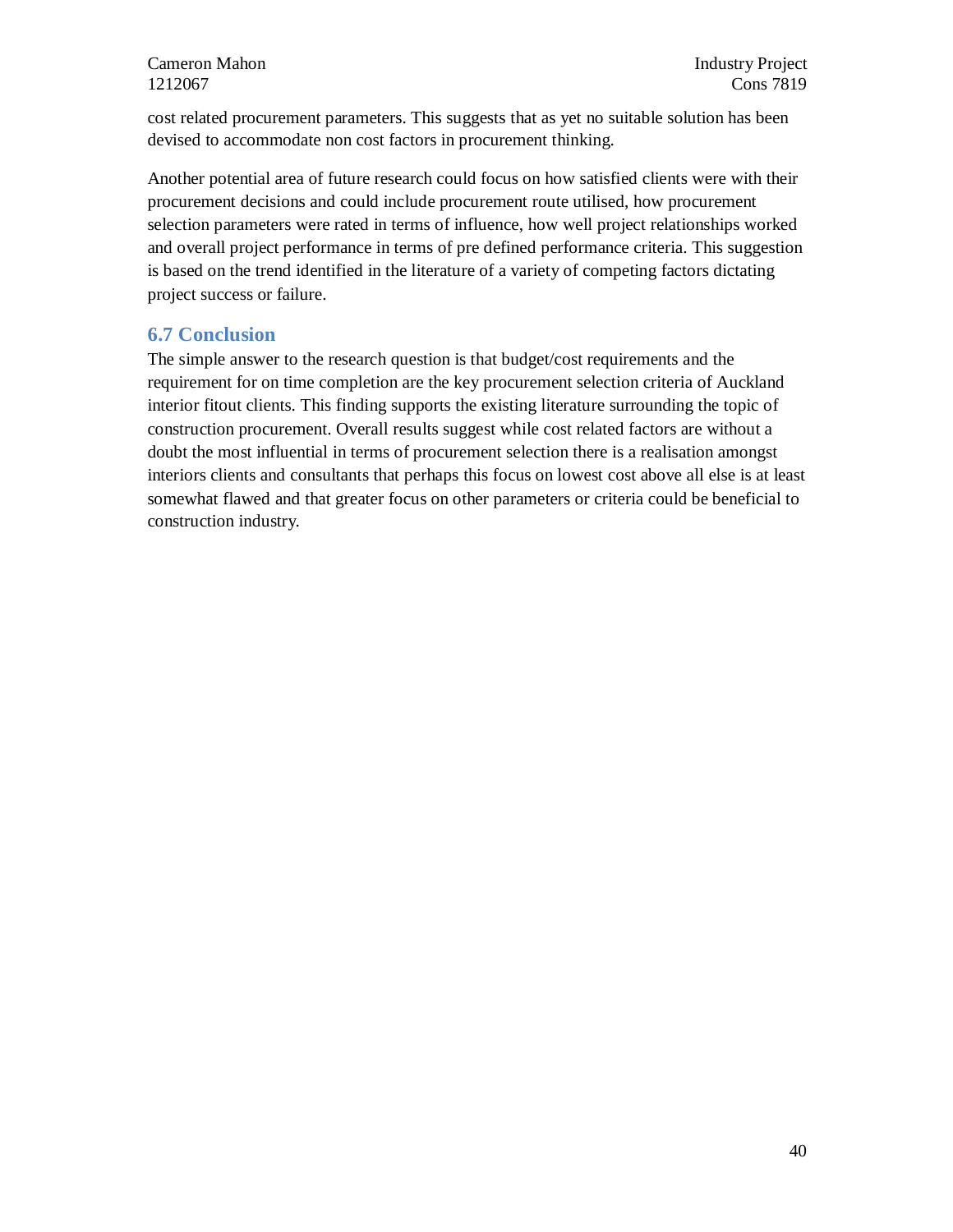Cameron Mahon Industry Project 1212067 Cons 7819

# **References**

Alhazmi, T., & McCaffer, R. (2000). Project procurement system selection model. *The Jurnal of Construction and Engineering Management* , 176-184.

Cartlidge, D. (2004). *Procurement of built assets.* Oxford: Elsevier Butterworth-Heinemann.

Chan, C. (2007). Fuzzy procurement selection model for construction projects. *Construction Management and Economics , 25*, 611-618.

Davenport, D., & Smith, R. (1995). Assessing the effectiveness of client participation in construction projects. *RICS Construction and building research conference 1995* (pp. 17-28). Edinburgh: The Royal Instituation of Chartered Surveyors.

Denscombe, M. (2003). The good research guide: For small scale social research projects (2nd ed.). Berkshire: Open University Press.

Fellows, R., & Liu, A. (2003). *Research methods for construction (2nd ed.).* Oxford: Blackwell Science Ltd.

Geringer, M. (1991). Strategic determinants of partner selection criteria in internation joint ventures. *Journal of International Business Studies , 22* (1), 41-62.

Hardcastle, C., & Tookey, J. (1998). Re-engineering the building procurement decision making process. *Proceedings of the 4th Anual RICS "COBRA" Construction Research Confrence* (pp. 148-167). Oxford: Royal Institution of Chartered Surveyors.

Ive, G., & Chang, C. (2007). The principal of inconsistent trinity in the selection of procurement systems. *Construction Management and Economics , 25* (7), 677-690.

Kennedy, R., & Sidwell, A. (2001). Re-engineering the construction delivery process: The Museum of Tropical Queensland, Townsville – A Case Study. *Construction Innovation , 1*, 22-30.

Kumaraswamy, M., & Dissanayaka, S. (1996). Procurement by Objectives. *Journal of Construction Procurement , 2* (2), 38-51.

Love, P., Skitmore, M., & Earl, G. (1998). Selecting an appropriate procurement method for the construction process: an empirical study. *Construction Management and Economics , 16* (2), 221-233.

Love, P., Smith, J., & Regan, M. (2010). Procurement method selection in practice: A journey to discover the optimal. *Proceedings of CIB WO92- Procurement Systems* (pp. 37- 49). Salford: CIB.

Masterman. (1994). Client characterisitics and needs in relation to thier selection of building procurement systems. *East meets west symposium* (pp. 79-87). Hong Kong: Hong Kong university department of surveying.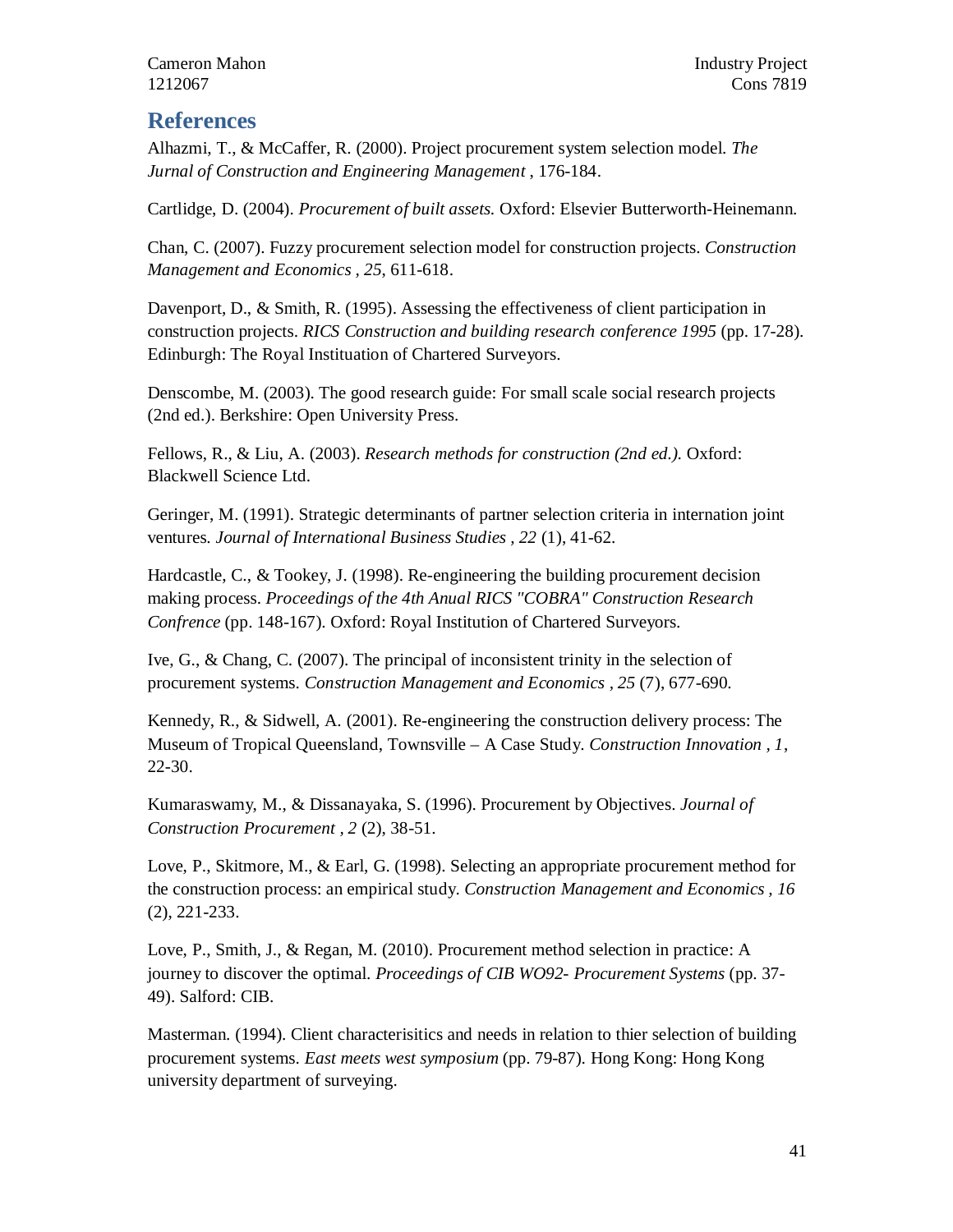Cameron Mahon **Industry Project Cameron Mahon** 1212067 Cons 7819

McWilliam, L., & Lorenti, T. (2009, May 18). *Project alliancing and innovation.* Retrieved May 2009, 2009, from fel-nz: <http://www.fel-nz.com/Uploads/Documents/Project>-Alliancing\_20070122025835.pdf

Morledge, R., Smith, A., & Kashiwag, i. D. (2006). *Building Procurement.* London: Blackwell Publishing ltd.

Ng Thomas, S., Thanh Luu, D., & Eng Chen, S. (2002). Decision criteria and thier subjectivity in construction procurement systems. *The Australian Journal of Construction Economics and Building , 2* (1), 70-80.

OECD Research. (2002, March 14). *OECD Glossary of statistical terms*. Retrieved October 16, 2011, from OECD Website: <http://stats.oecd.org/glossary/detail.asp?ID=3494>

Shiyamini, R., Raufdeen, R., & Gamage, I. (2005). Macro level factors affecting the construction procurement selection: a multi criteria model. *Postgraduate Research Conference of the Research Institute for the Built and Human Environment* (pp. 581-591). Salford: University of Salford.

Strikland, J., & Kirkendall, B. (2008). *Applying lean production principals to the construction industry.* Lean construction insititue.

Thanh Luu, D., Thomas, N., & Chen, E. (2003). Parameters governing the selection of procurement system - an empirical survey. *Engineering Construction and Architectural Management , 10* (3), 209-218.

Thomas, N., Thanh Luu, C. D., Skitmore, R., & Martin, T. (2005). Capitalising experiential knowledge for guiding construction procurement selection. *The Australian Journal of Construction Economics and Building , 5* (1), 32-40.

Tookey, J., Murrary, M., Hardcastle, C., & Langford, D. (2001). Construction procurement routes: re-defining the contours of construction procurement. *Engineering Construction and Architectural Management , 8*, 20-30.

Weber, C. A., Current, J. R., & Benton, W. (1991). Vendor selection criteria and methods. *European Journal of Operational Research , 50* (1), 2-18.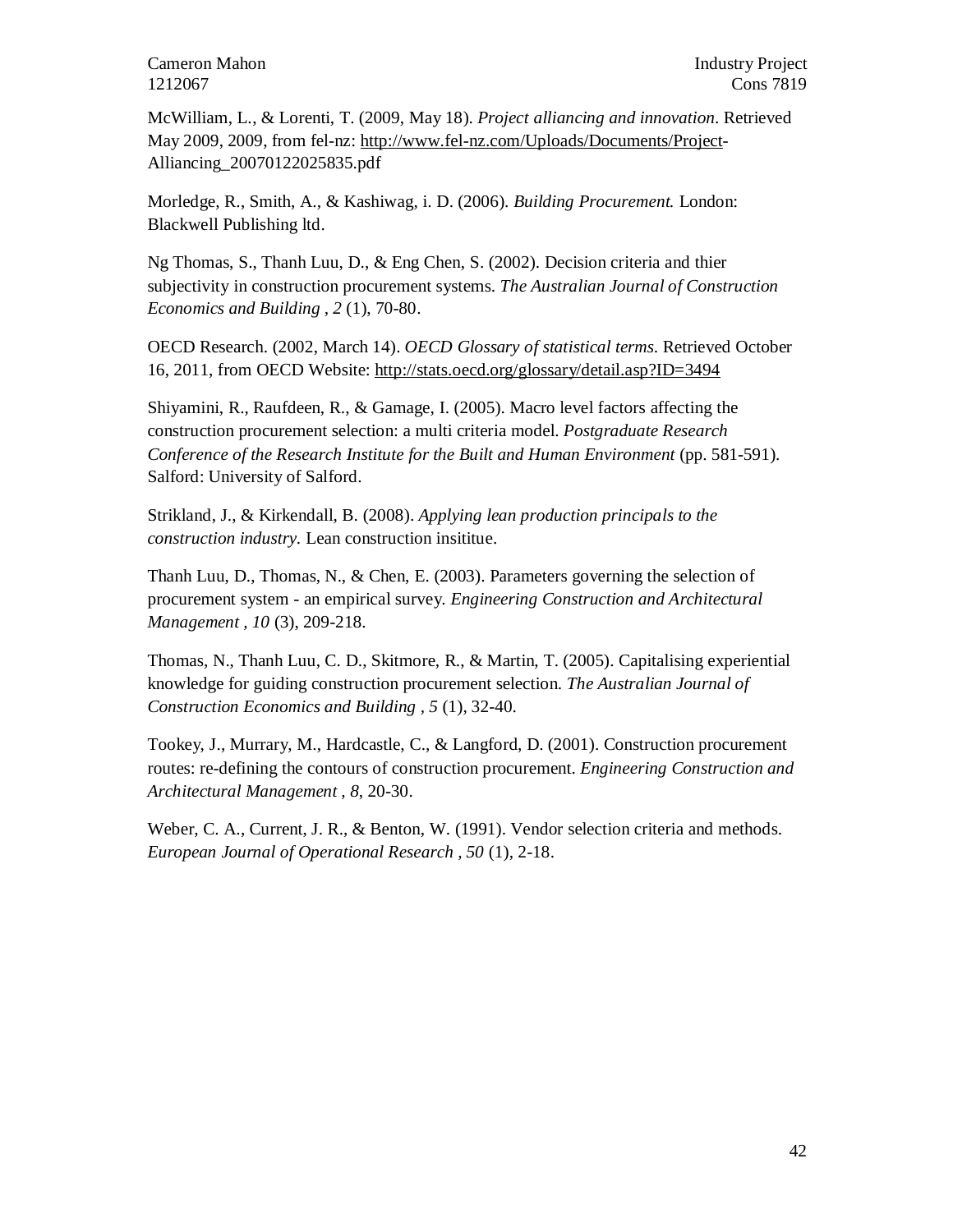# **Appendix A- Questionnaire**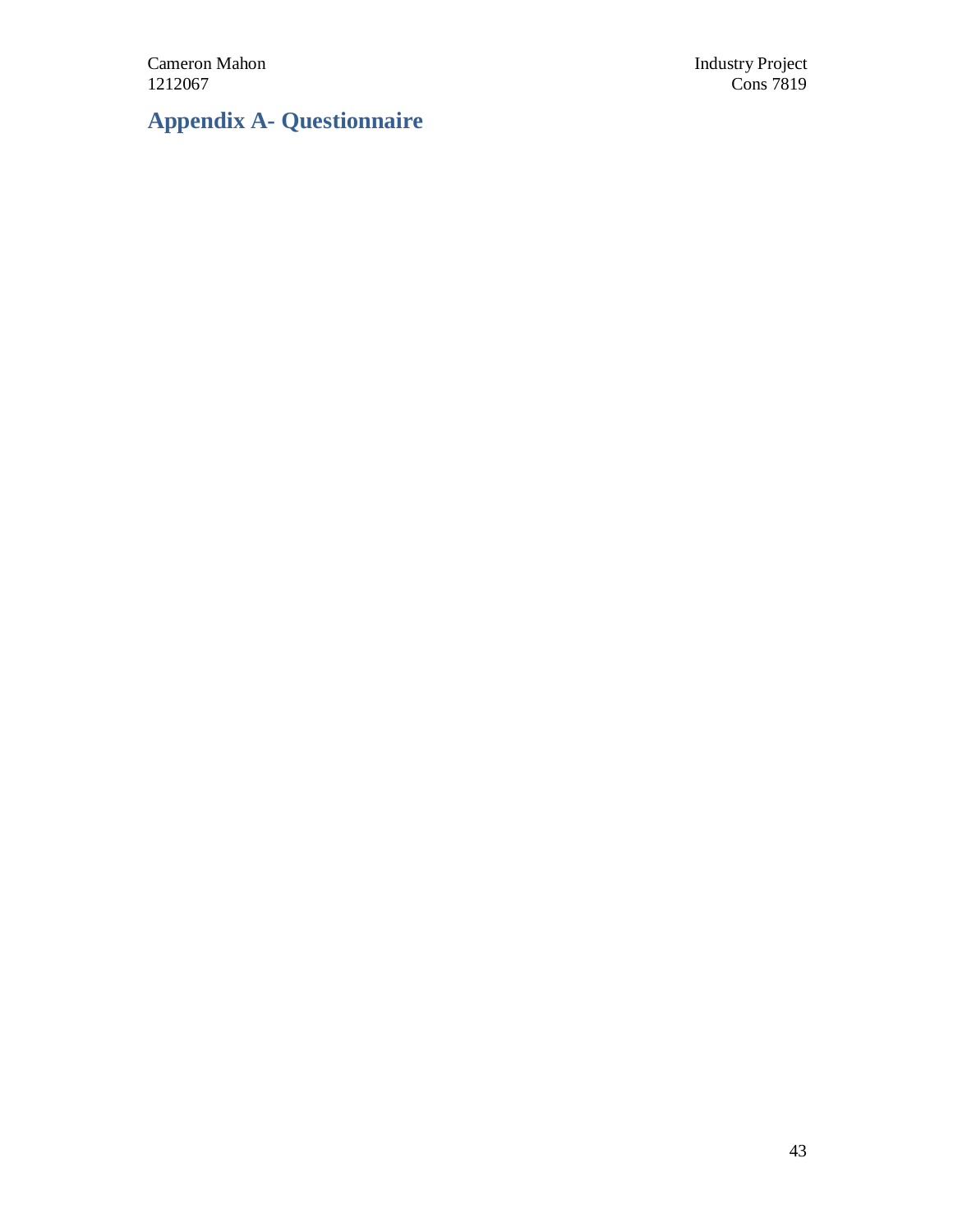| Key procurement decision criteria: An empirical study of<br><b>Auckland interior fitout clients</b> |                                  |                              |                                  |              |             |  |
|-----------------------------------------------------------------------------------------------------|----------------------------------|------------------------------|----------------------------------|--------------|-------------|--|
| Question 1- Please tick the option which BEST describes your current position.                      |                                  |                              |                                  |              |             |  |
| <b>Titles</b>                                                                                       |                                  | Tick one only                |                                  |              |             |  |
| Project Manager (employee of client<br>organisation)                                                |                                  |                              |                                  |              |             |  |
| <b>Procurement Manager</b>                                                                          |                                  |                              |                                  |              |             |  |
| <b>Facilities/Building Manager</b>                                                                  |                                  |                              |                                  |              |             |  |
| Administration                                                                                      |                                  |                              |                                  |              |             |  |
| <b>Consultant Project Manager</b>                                                                   |                                  |                              |                                  |              |             |  |
| Company Director/Associate Director/Partner                                                         |                                  |                              |                                  |              |             |  |
| Project coordinator                                                                                 |                                  |                              |                                  |              |             |  |
| <b>Financial controller</b>                                                                         |                                  |                              |                                  |              |             |  |
| Other (please specify)                                                                              |                                  |                              |                                  |              |             |  |
| Question 2- Which economic sector(s) is your organisation involved in?                              |                                  |                              |                                  |              |             |  |
| Economic sectors                                                                                    |                                  | <b>Tick if</b><br>applicable |                                  |              |             |  |
| Education                                                                                           |                                  |                              |                                  |              |             |  |
| Commercial                                                                                          |                                  |                              |                                  |              |             |  |
| Retail                                                                                              |                                  |                              |                                  |              |             |  |
| Industrial                                                                                          |                                  |                              |                                  |              |             |  |
| Private sector                                                                                      |                                  |                              |                                  |              |             |  |
| Other (please specify)                                                                              |                                  |                              |                                  |              |             |  |
| Question 3- How does your organisation decide upon a procurement path?                              |                                  |                              |                                  |              |             |  |
| How does your organisation decide on a<br>procurement path?                                         | <b>Never</b><br>$\boldsymbol{0}$ | Rarely<br>1                  | Some-<br>times<br>$\overline{c}$ | Usually<br>3 | Always<br>4 |  |
| Consultant advice                                                                                   |                                  |                              |                                  |              |             |  |
| In house expertise<br>Combination of consultant advice and in house<br>expertise                    |                                  |                              |                                  |              |             |  |
| Procurement selection models                                                                        |                                  |                              |                                  |              |             |  |
| Past experience (historical projects)                                                               |                                  |                              |                                  |              |             |  |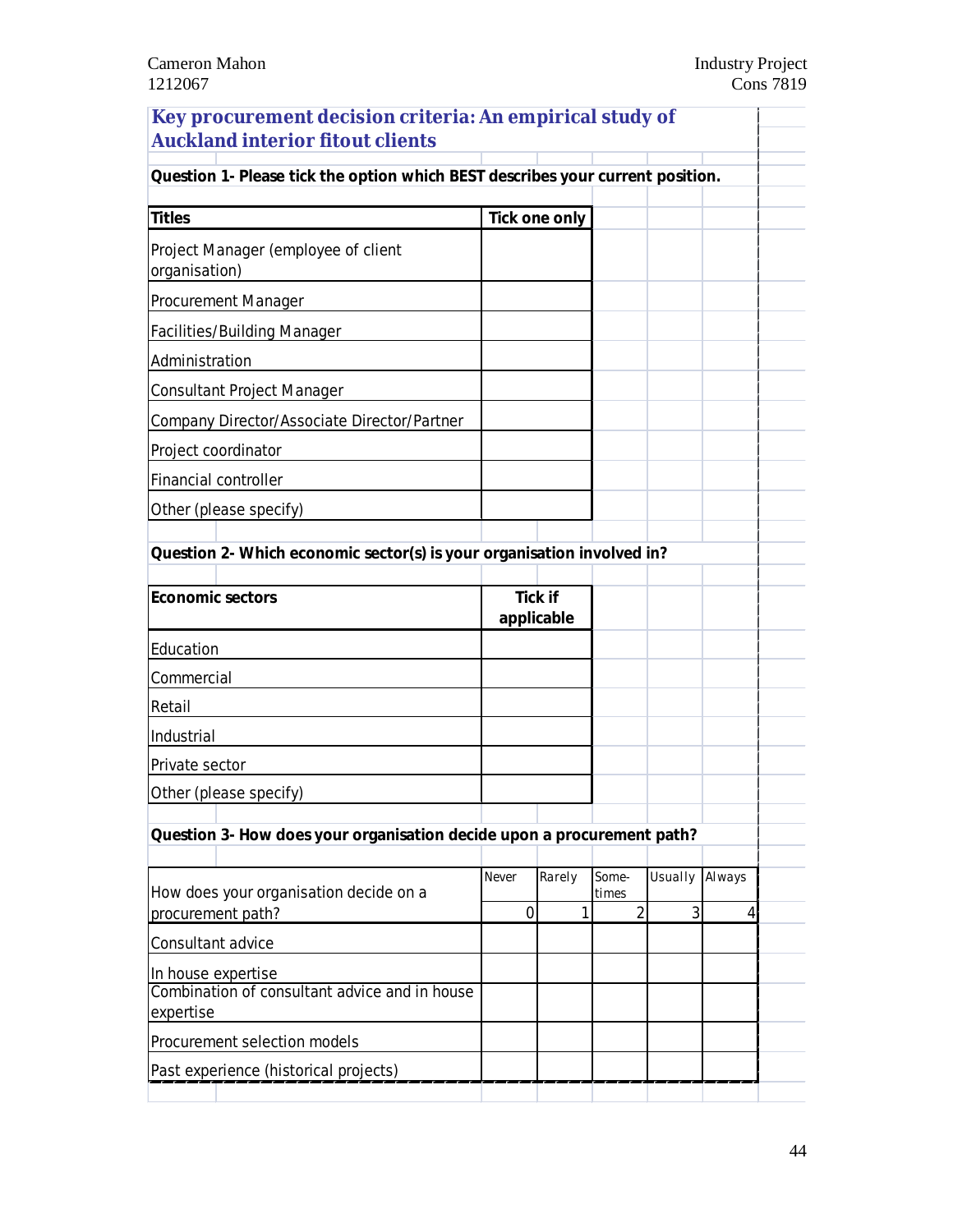Cameron Mahon Industry Project 1212067 Cons 7819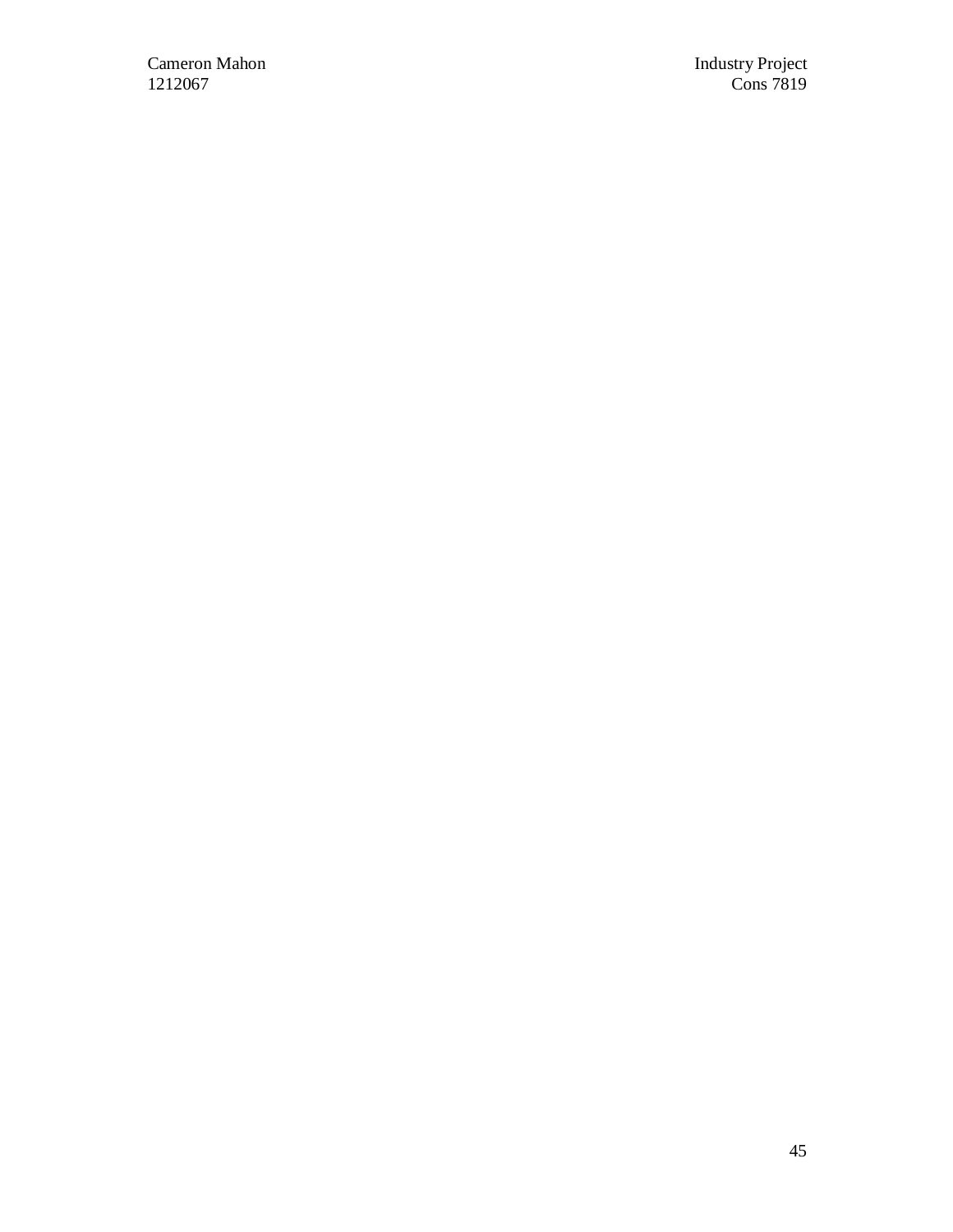#### Cameron Mahon Industry Project 1212067 Cons 7819

**Question 4- Please rate the level of influence on procurement selection of the 34 Procurement Selection Parameters (PSPs) identified in the literature, with 0= no influence at all, through to 5 extremely influential**

| Please rate on a scale of 0-5<br>how influential each of the 34<br>PSPs are on procurement<br>selection | Not<br>influential at<br>all | Minimal<br>influence | Of some<br>influence | Influential | Very<br>influential | Extremely<br>influential |
|---------------------------------------------------------------------------------------------------------|------------------------------|----------------------|----------------------|-------------|---------------------|--------------------------|
|                                                                                                         | 0                            | $\mathbf{1}$         | $\overline{2}$       | 3           | 4                   | 5                        |
| Client experience                                                                                       |                              |                      |                      |             |                     |                          |
|                                                                                                         |                              |                      |                      |             |                     |                          |
| <b>Client type</b>                                                                                      |                              |                      |                      |             |                     |                          |
| Access to in house<br>construction expertise                                                            |                              |                      |                      |             |                     |                          |
| Clients' financial position                                                                             |                              |                      |                      |             |                     |                          |
|                                                                                                         |                              |                      |                      |             |                     |                          |
| Client risk profile                                                                                     |                              |                      |                      |             |                     |                          |
| Level of client involvement                                                                             |                              |                      |                      |             |                     |                          |
| Client's trust of other project                                                                         |                              |                      |                      |             |                     |                          |
| participants                                                                                            |                              |                      |                      |             |                     |                          |
| Clients' requirements for                                                                               |                              |                      |                      |             |                     |                          |
| level of technical                                                                                      |                              |                      |                      |             |                     |                          |
| Aesthetic requirements of                                                                               |                              |                      |                      |             |                     |                          |
| building                                                                                                |                              |                      |                      |             |                     |                          |
| Client requirement for on<br>time completion                                                            |                              |                      |                      |             |                     |                          |
| Client budget/cost                                                                                      |                              |                      |                      |             |                     |                          |
| requirements                                                                                            |                              |                      |                      |             |                     |                          |
| Client requirements for                                                                                 |                              |                      |                      |             |                     |                          |
| ongoing maintenance                                                                                     |                              |                      |                      |             |                     |                          |
| Client requirements around                                                                              |                              |                      |                      |             |                     |                          |
| on going operating costs                                                                                |                              |                      |                      |             |                     |                          |
| Client requirements in terms                                                                            |                              |                      |                      |             |                     |                          |
| of value for money                                                                                      |                              |                      |                      |             |                     |                          |
| Project scope                                                                                           |                              |                      |                      |             |                     |                          |
| Intended function of built                                                                              |                              |                      |                      |             |                     |                          |
| asset                                                                                                   |                              |                      |                      |             |                     |                          |
| Construction methodology                                                                                |                              |                      |                      |             |                     |                          |
| Site location                                                                                           |                              |                      |                      |             |                     |                          |
| Potential impact of unknown<br>risk factors                                                             |                              |                      |                      |             |                     |                          |
| Management of known risk                                                                                |                              |                      |                      |             |                     |                          |
| elements<br>Potential for innovation                                                                    |                              |                      |                      |             |                     |                          |
| <b>Market conditions</b>                                                                                |                              |                      |                      |             |                     |                          |
|                                                                                                         |                              |                      |                      |             |                     |                          |
| <b>Technological feasibility</b>                                                                        |                              |                      |                      |             |                     |                          |
| <b>Regulatory feasibility</b>                                                                           |                              |                      |                      |             |                     |                          |
| Availability of materials                                                                               |                              |                      |                      |             |                     |                          |
| Availability of experienced<br>contractors                                                              |                              |                      |                      |             |                     |                          |
| Productivity of labour force                                                                            |                              |                      |                      |             |                     |                          |
| Inclement weather                                                                                       |                              |                      |                      |             |                     |                          |
| Please rate on a scale of 0-5                                                                           | Not                          | Minimal              | Of some              | Influential | Very                | Extremely                |
| how influential each of the 34                                                                          | influential at               | influence            | influence            |             | influential         | influential              |
| PSPs are on procurement                                                                                 |                              |                      |                      |             |                     |                          |
| selection<br><b>Natural disasters</b>                                                                   | 0                            | 1                    | $\overline{2}$       | 3           | 4                   | 5 <sub>l</sub>           |
|                                                                                                         |                              |                      |                      |             |                     |                          |
| Industrial action                                                                                       |                              |                      |                      |             |                     |                          |
| Objections from neighbors                                                                               |                              |                      |                      |             |                     |                          |
| Objections from lobby groups<br>or other interested parties                                             |                              |                      |                      |             |                     |                          |
| <b>Political influences</b>                                                                             |                              |                      |                      |             |                     |                          |
|                                                                                                         |                              |                      |                      |             |                     |                          |
| <b>Cultural influences</b>                                                                              |                              |                      |                      |             |                     |                          |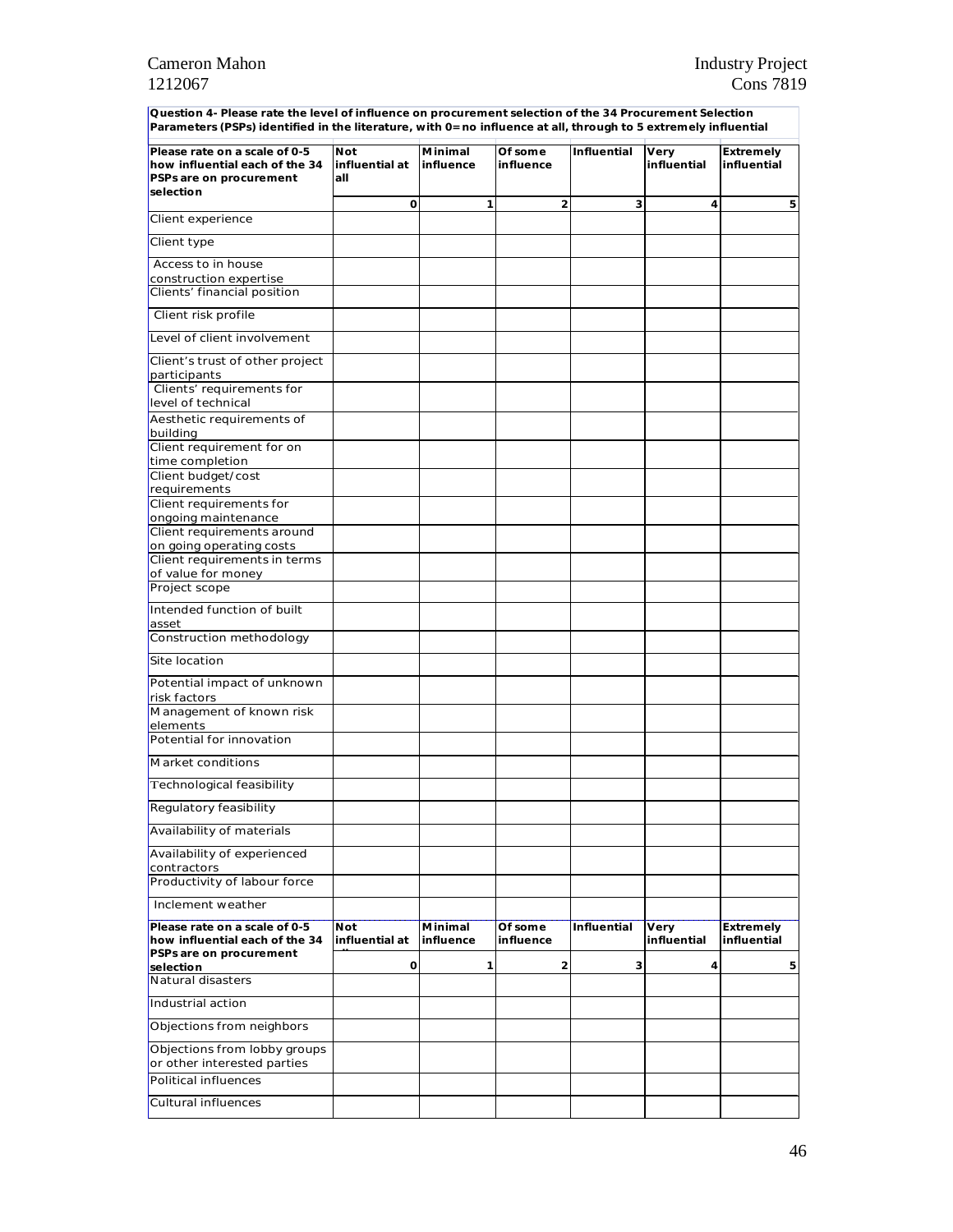| Open ended questions                                                                                                  |  |  |  |
|-----------------------------------------------------------------------------------------------------------------------|--|--|--|
| This section of the interview is designed to ascertain your opinions on construction procurement and                  |  |  |  |
| to determine why you rated certain PSPs are more or less influential                                                  |  |  |  |
|                                                                                                                       |  |  |  |
| Q5. Why did you rate certain PSPs as either very influential (4-5/5) or not influential (0-1/5)?                      |  |  |  |
|                                                                                                                       |  |  |  |
|                                                                                                                       |  |  |  |
|                                                                                                                       |  |  |  |
|                                                                                                                       |  |  |  |
|                                                                                                                       |  |  |  |
|                                                                                                                       |  |  |  |
|                                                                                                                       |  |  |  |
|                                                                                                                       |  |  |  |
| Q6. Please describe your overall impressions of procurement options the construction industry offers<br>its' clients? |  |  |  |
|                                                                                                                       |  |  |  |
|                                                                                                                       |  |  |  |
|                                                                                                                       |  |  |  |
|                                                                                                                       |  |  |  |
|                                                                                                                       |  |  |  |
|                                                                                                                       |  |  |  |
|                                                                                                                       |  |  |  |
|                                                                                                                       |  |  |  |
|                                                                                                                       |  |  |  |